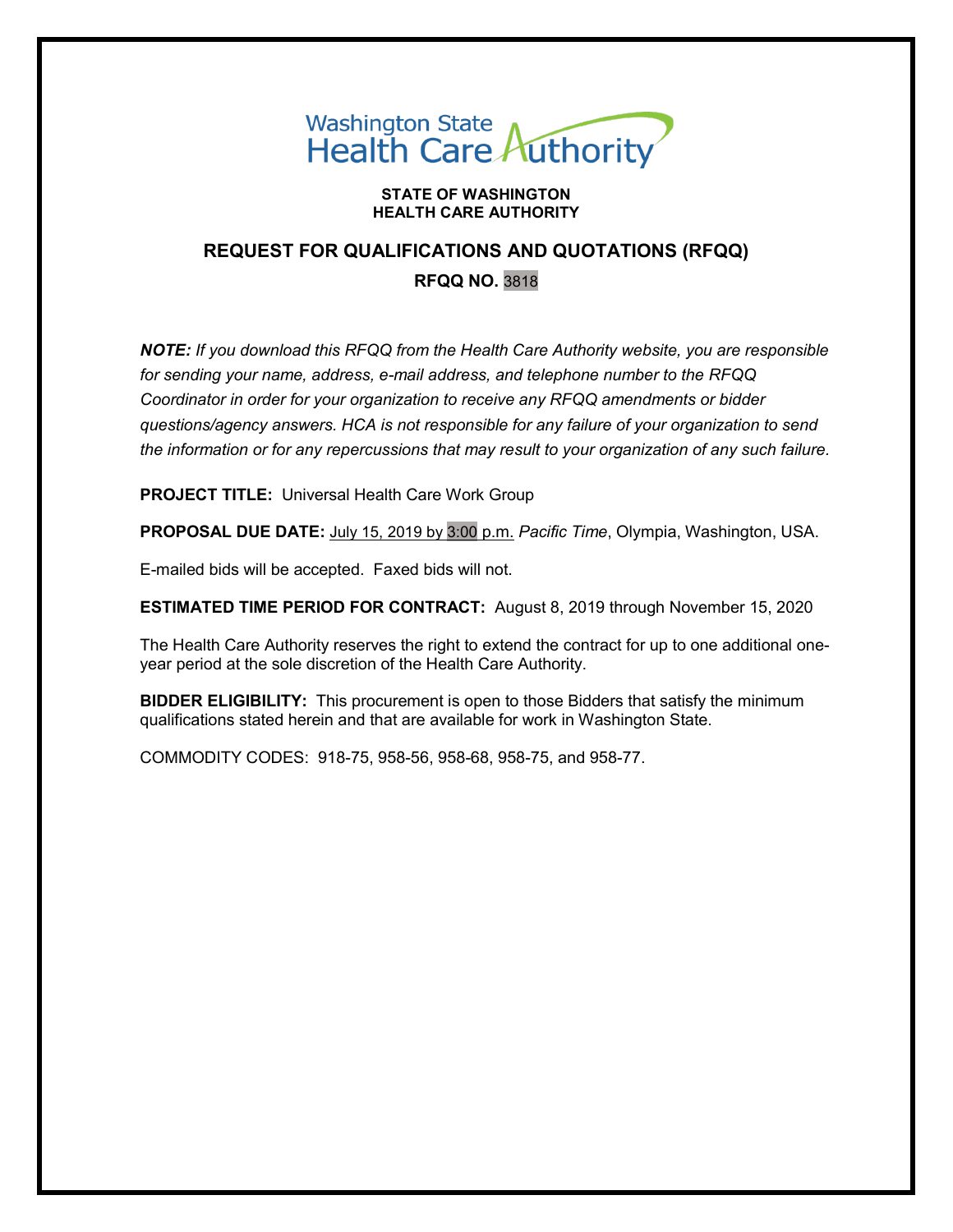#### **TABLE OF CONTENTS**

| 1.1. |  |
|------|--|
| 1.2. |  |
| 1.3. |  |
| 1.4. |  |
| 1.5. |  |
| 1.6. |  |
| 1.7. |  |
| 1.8. |  |
|      |  |
| 2.1. |  |
| 2.2. |  |
| 2.3. |  |
| 2.4. |  |
| 2.5. |  |
| 2.6. |  |
| 2.7. |  |
| 2.8. |  |
| 2.9. |  |
|      |  |
|      |  |
|      |  |
|      |  |
|      |  |
|      |  |
|      |  |
|      |  |
|      |  |
|      |  |
|      |  |
| 3.1. |  |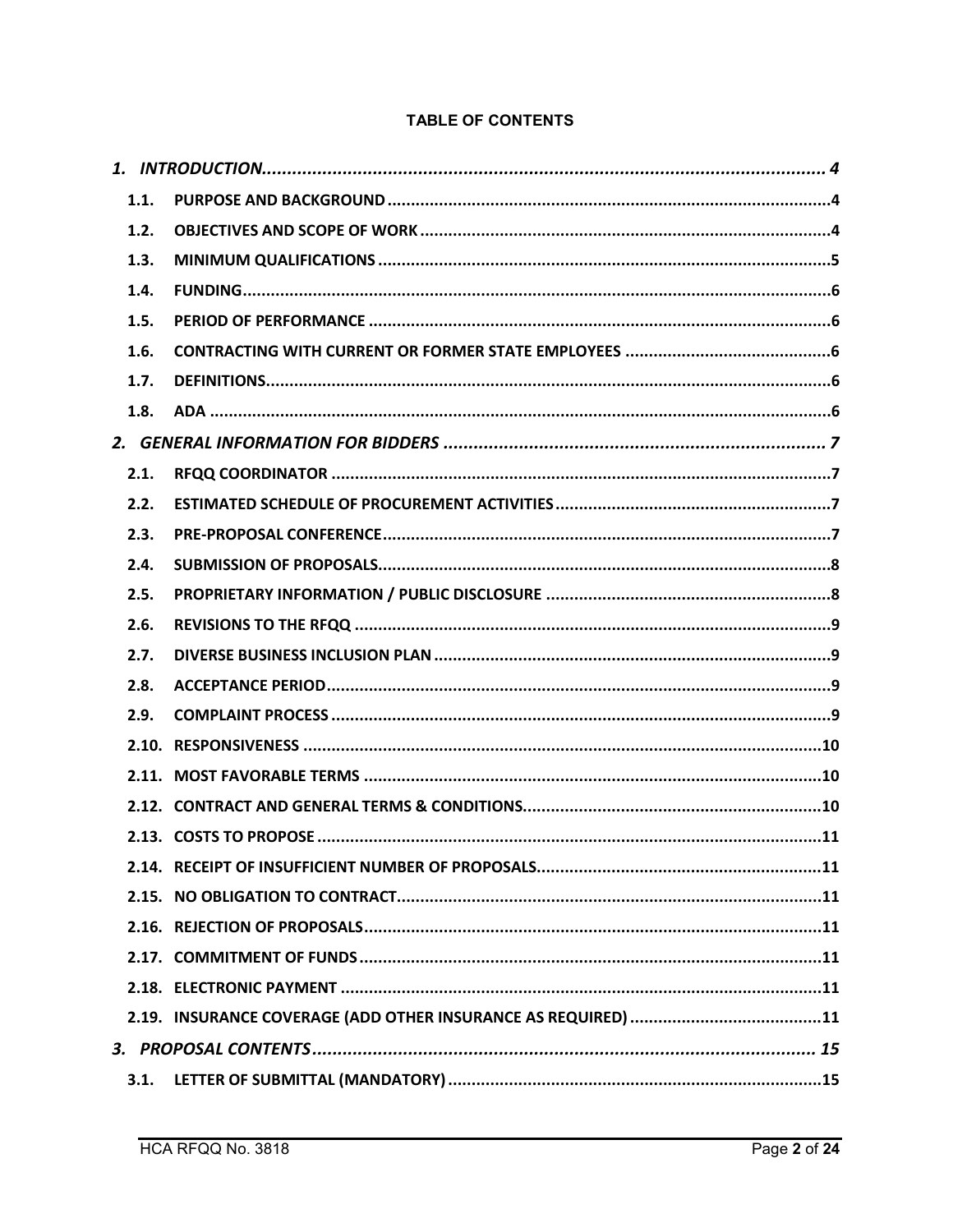| 3.3. |  |
|------|--|
|      |  |
|      |  |
|      |  |
| 4.3. |  |
| 4.4. |  |
|      |  |
|      |  |
|      |  |

# **Exhibits**

| Exhibit A – Certifications and Assurances   |
|---------------------------------------------|
| Exhibit B – Diverse Business Inclusion Plan |
| Exhibit C – Contract with Statement of Work |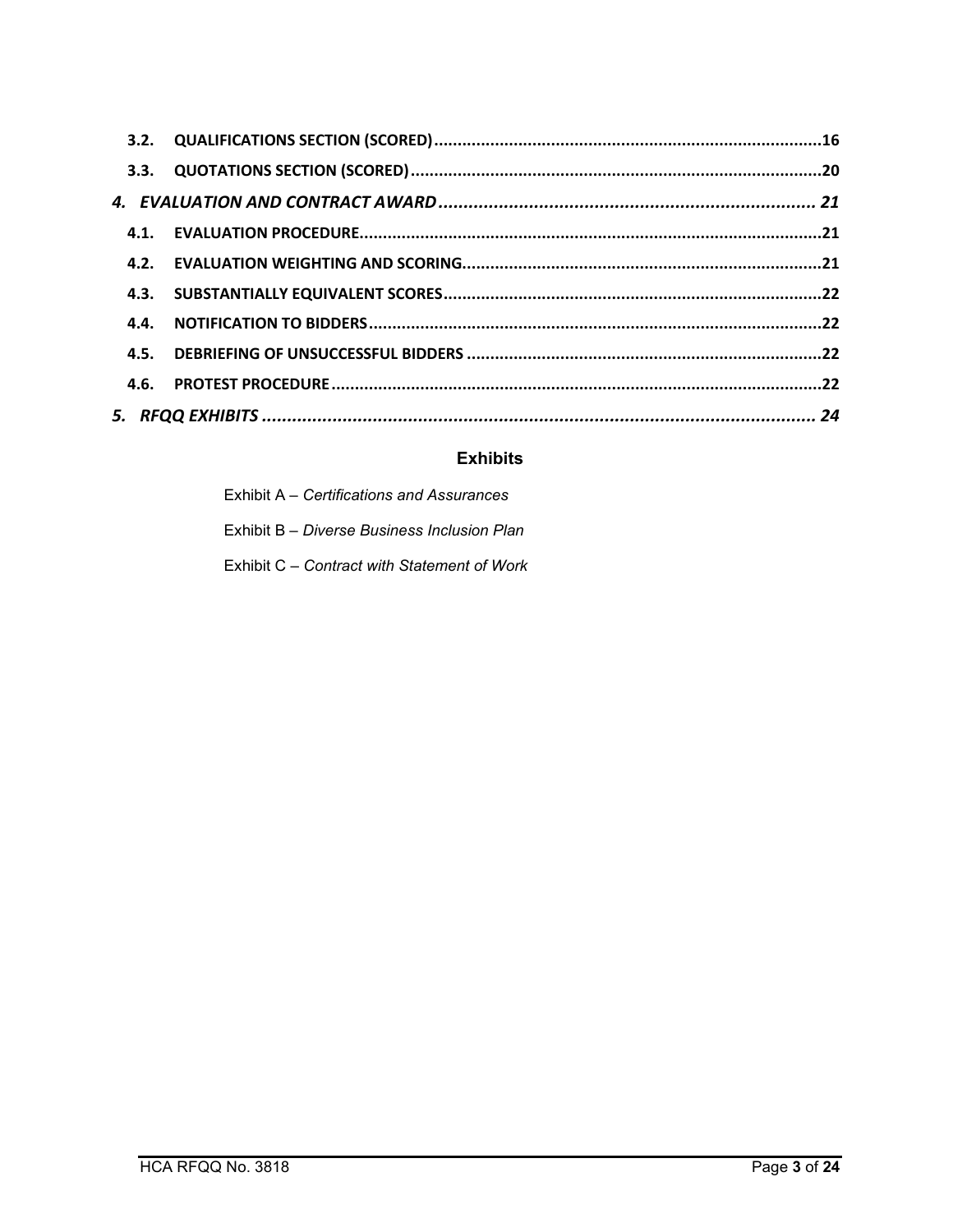# <span id="page-3-1"></span><span id="page-3-0"></span>**1. INTRODUCTION**

#### **1.1. PURPOSE AND BACKGROUND**

The Washington State Health Care Authority (HCA) is initiating this Request for Qualifications and Quotations (RFQQ) under direction of Engrossed Substitute House Bill 1109, subsection 211(57) to solicit proposals from firms interested in participating on a project to evaluate the feasibility and develop a proposal for the Washington State Legislature on universal health care coverage.

HCA will convene a Universal Health Care Work Group (Work Group) starting in August 2019. The Work Group will use a public process to evaluate feasibility and develop a proposal(s) for the Washington State Legislature (Legislature). The proposal will be delivered by November 15, 2020. HCA is seeking a neutral contractor to support the Work Group in developing proposal(s) and performing financial analysis.

HCA intends to award one contract(s) to provide the services described in this RFQQ.

#### <span id="page-3-2"></span>**1.2. OBJECTIVES AND SCOPE OF WORK**

- The Work Group will "consist of a broad range of stakeholders with expertise in the health care financing and delivery system, including but not limited to:
	- a. Consumers, patients, and the general public;
	- b. Patient advocates and community health advocates;
	- c. Large and small businesses with experience with large and small group insurance and self-insured models;
	- d. Labor, including experience with Taft-Hartley coverage;
	- e. Health care providers that are self-employed and health care providers that are otherwise employed;
	- f. Health care facilities such as hospitals and clinics;
	- g. Health insurance carriers;
	- h. The Washington health benefit exchange and state agencies, including the office of financial management, the office of the insurance commissioner, the department of revenue, and the office of the state treasurer; and
	- i. Legislators from each caucus of the house of representatives and senate."
	- 1.2.2. The Work Group's objective is to "study and make recommendations to the legislature how to create, implement, maintain, and fund a universal health care system that may include publicly funded, publicly administered, and publicly and privately delivered health care that is sustainable and affordable to all Washington residents including, but not limited to:
		- a. Options for increasing coverage and access for uninsured and underinsured populations;
		- b. Transparency measures across major health system actors, including carriers, hospitals, and other health care facilities, pharmaceutical companies, and provider groups that promote understanding and analyses to best manage and lower costs;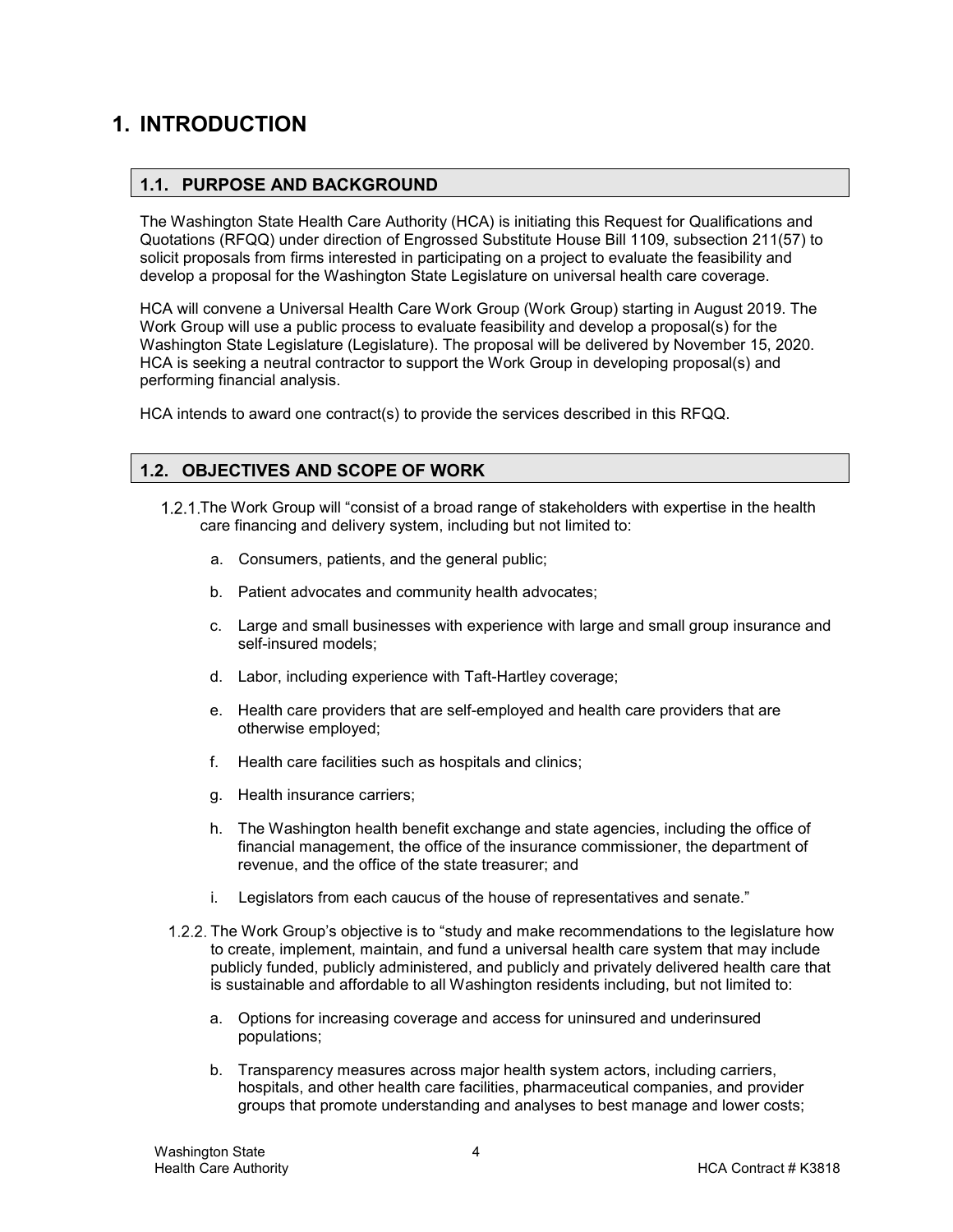- c. Innovations that will promote quality, evidence-based practices leading to sustainability, and affordability in a universal health care system. When studying innovations under this subsection, the work group must develop recommendations on issues related to covered benefits and quality assurance and consider expanding and supplementing the work of the Robert Bree collaborative and the health technology assessment program;
- d. Options for ensuring a just transition to a universal health care system for all stakeholders including, but not limited to, consumers, businesses, health care providers and facilities, hospitals, health carriers, state agencies, and entities representing both management and labor for these stakeholders;
- e. Options to expand or establish health care purchasing in collaboration with neighboring states; and
- f. Options for revenue and financing mechanisms to fund the universal health care system. The work group shall contract with one or more consultants to perform any actuarial and financial analyses necessary to develop options under this subsection."
- 1.2.3. HCA will convene the Work Group on a regular basis starting in August of 2019, and continue through November of 2020. The Work Group will define the array of potential options for universal health care coverage in Washington State and refine a proposal for the Legislature to consider.
- 1.2.4. HCA is seeking contractor support for the Work Group with (1) Health Care policy analysis and financial analysis, (2) subject matter expertise, (3) facilitation and project management, and (4) creative proposals to manage deliverables within budget. The Work Group will direct the agenda and recommend the ultimate strategy to the Legislature. The Apparently Successful Bidder (ASB) will provide non-biased, independent assistance to the Work Group, culminating in a proposal for universal health care coverage in Washington State. HCA will convene and guide the Work Group processes, in consultation with the contractor.
- 1.2.5. The ASB will provide guidance and recommend strategies for the HCA project team and Contractor to collaboratively complete the project tasks and deliverables within budget. The Contractor should prioritize creative approaches to focus the work within the budgeted amount.

#### <span id="page-4-0"></span>**1.3. MINIMUM QUALIFICATIONS**

The following are the minimum qualifications for Bidders:

- Licensed to do business in the State of Washington or provide a commitment that it will a. become licensed in Washington within 30 calendar days of being selected as the Apparent Successful Bidder.
- $b_{1}$ At least eight years' combined experience facilitating large, diverse, stakeholder groups.
- C. At least eight years' combined experience working with health care financial analyses.
- d. At least five years' combined experience consulting on Washington State health policy.
- At least five years' combined experience consulting on national health policy in Washington e. State or other states.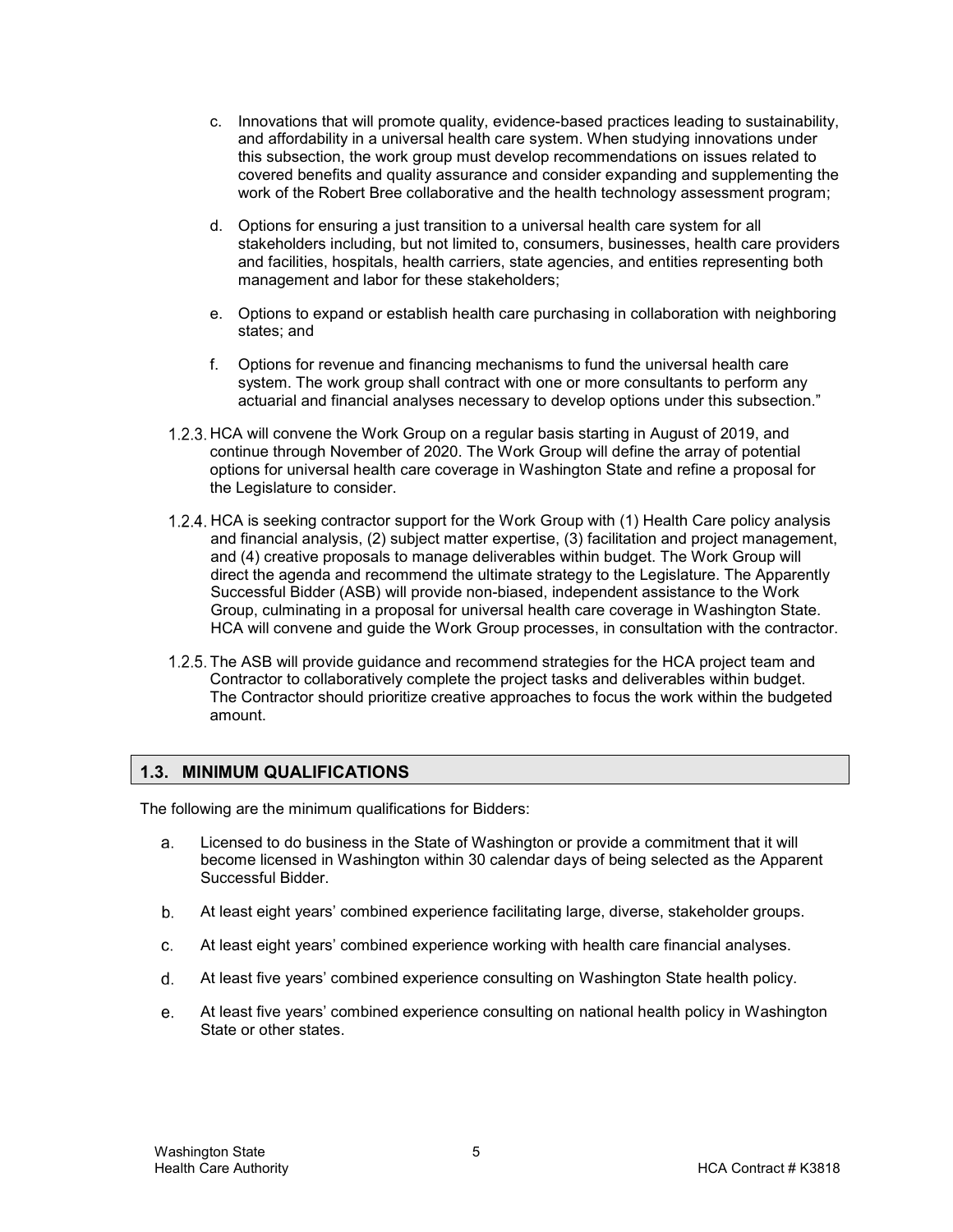#### <span id="page-5-0"></span>**1.4. FUNDING**

HCA has budgeted an amount not to exceed four-hundred-eighty-five-thousand Dollars (\$485,000.00) for this project. Proposals in excess of \$485,000.00 will be considered non-responsive and will not be evaluated.

Any contract awarded as a result of this procurement is contingent upon the availability of funding.

#### <span id="page-5-1"></span>**1.5. PERIOD OF PERFORMANCE**

The period of performance of any contract resulting from this RFQQ is tentatively scheduled to begin on or about August 1, 2019 and to end on November 15, 2020. The contract end date of November 15, 2020 is contingent on carry-forward approval of budget amounts. Alternatively, the contract will end on June 30, 2020. Bidders should base their response on a contract end date of November 15, 2020. Amendments extending the period of performance, if any, will be at the sole discretion of HCA.

HCA reserves the right to extend the contract for a one time extension of one year.

#### <span id="page-5-2"></span>**1.6. CONTRACTING WITH CURRENT OR FORMER STATE EMPLOYEES**

Specific restrictions apply to contracting with current or former state employees pursuant to chapter 42.52 of the Revised Code of Washington. Bidders should familiarize themselves with the requirements prior to submitting a proposal that includes current or former state employees.

#### <span id="page-5-3"></span>**1.7. DEFINITIONS**

Definitions for the purposes of this RFQQ include:

**Apparent Successful Bidder (ASB)** – The bidder selected as the entity to perform the anticipated services, subject to completion of contract negotiations and execution of a written contract.

**Bidder** – Individual or company interested in the RFQQ that submits a proposal in order to attain a contract with the Health Care Authority.

**HCA** – The Health Care Authority, an executive agency of the state of Washington that is issuing this RFQQ.

**Proposal** – A formal offer submitted in response to this solicitation.

**Request for Qualifications and Quotations (RFQQ)** – Formal procurement document in which a service or need is identified and firms are invited to provide their qualifications to provide the services and their hourly rates.

#### <span id="page-5-4"></span>**1.8. ADA**

HCA complies with the Americans with Disabilities Act (ADA). Bidders may contact the RFQQ Coordinator to receive this Request for Qualifications and Quotations in Braille or on tape.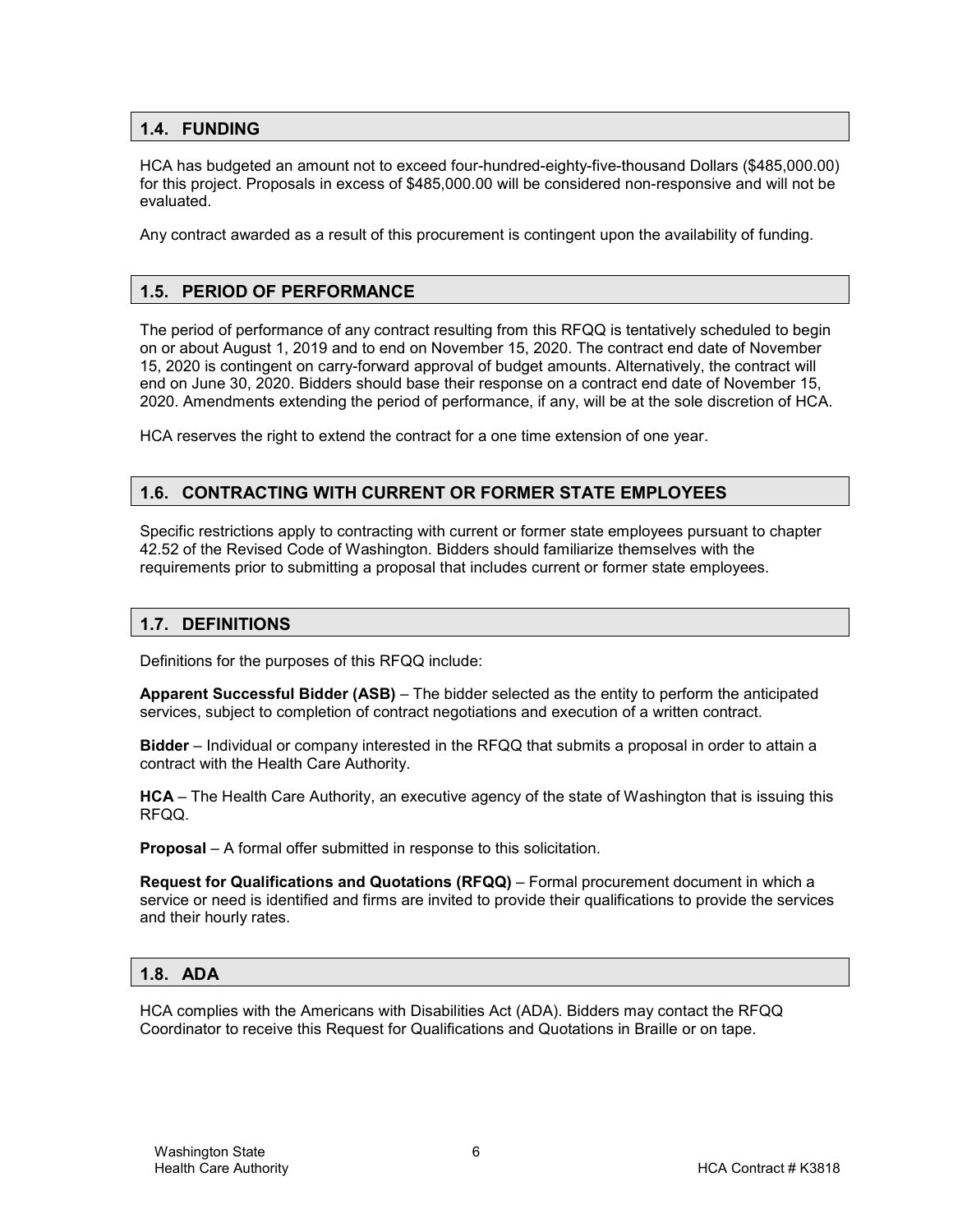# <span id="page-6-1"></span><span id="page-6-0"></span>**2. GENERAL INFORMATION FOR BIDDERS**

## **2.1. RFQQ COORDINATOR**

The RFQQ Coordinator is the sole point of contact in HCA for this procurement. All communication between the Bidder and HCA upon release of this RFQQ must be with the RFQQ Coordinator, as follows:

| Name                                    | Vicki Sprague                                                                |  |
|-----------------------------------------|------------------------------------------------------------------------------|--|
| E-Mail Address                          | [SUBJECT LINE: RFQQ 3818]<br>contracts@hca.wa.gov                            |  |
| <b>Mailing Address</b>                  | PO Box 42702                                                                 |  |
|                                         | Olympia WA 98504-2702                                                        |  |
| <b>Physical Address</b><br>for Delivery | <b>Cherry Street Plaza</b><br>626 8 <sup>th</sup> Avenue<br>Olympia WA 98501 |  |
| Phone Number                            | (360) 725-9794                                                               |  |

Any other communication will be considered unofficial and non-binding on HCA. Bidders are to rely on written statements issued by the RFQQ Coordinator. Communication directed to parties other than the RFQQ Coordinator may result in disqualification of the Bidder.

#### <span id="page-6-2"></span>**2.2. ESTIMATED SCHEDULE OF PROCUREMENT ACTIVITIES**

| <b>Issue Request for Qualifications and Quotations</b>                                            | 6/26/2019           |
|---------------------------------------------------------------------------------------------------|---------------------|
| Pre-Proposal Conference                                                                           | 7/1/2019 - 12 PM    |
| Questions Due                                                                                     | 7/2/2019 - 3:00 PM  |
| <b>Answers Posted</b>                                                                             | 7/8/2019            |
| <b>Proposals Due</b>                                                                              | 7/15/2019 - 3:00 PM |
| <b>Evaluate Proposals</b>                                                                         | 7/16/2019-7/24/2019 |
| Announce "Apparent Successful Bidder" and send notification via<br>e-mail to unsuccessful Bidders | 7/26/2019           |
| Hold Debriefing Conferences (if requested)                                                        | 7/31/2019-8/1/2019  |
| <b>Negotiate Contract</b>                                                                         | 7/31/2019-8/1/2019  |
| Begin Contract Work - Estimated                                                                   | 8/8/2019            |

HCA reserves the right to revise the above schedule.

#### <span id="page-6-3"></span>**2.3. PRE-PROPOSAL CONFERENCE**

A pre-proposal conference call is scheduled to be held on July 1, 2019 at 12:00 p.m. to 1:00 p.m., Pacific Daylight Time. Conference call details are as follows: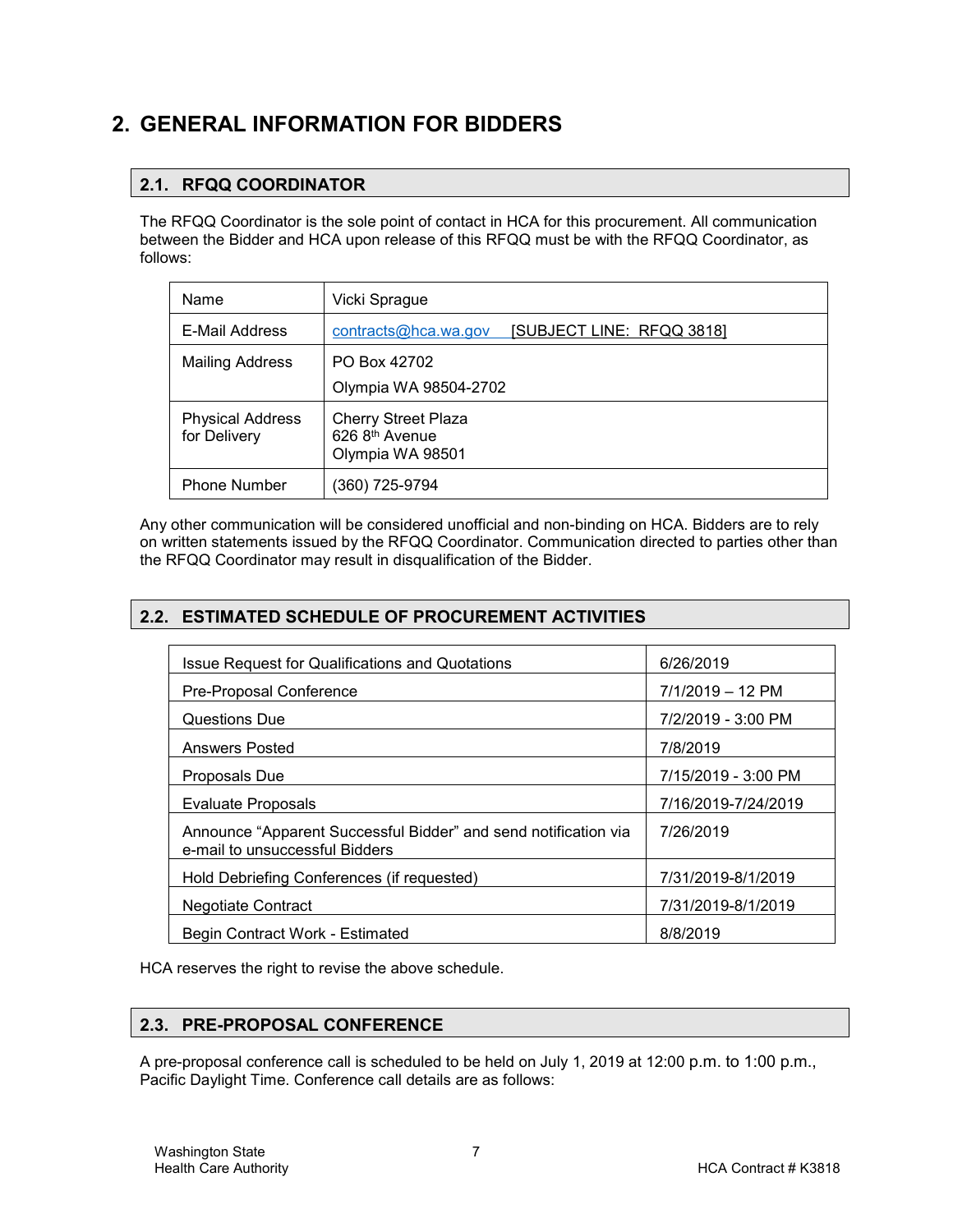#### **Conference Line: 888-407-5039 Access code: 74891126**

All prospective Bidders should attend; however, attendance is not mandatory.

HCA will be bound only to HCA written answers to questions. Questions arising at the pre-proposal conference or in subsequent communication with the RFQQ Coordinator will be documented and answered in written form. A copy of the questions and answers will be sent to each prospective Bidder that has made the RFQQ Coordinator aware of its interest in this procurement, and will be posted on WEBS.

#### <span id="page-7-0"></span>**2.4. SUBMISSION OF PROPOSALS**

#### **ELECTRONIC PROPOSALS:**

The proposal must be received by the RFQQ Coordinator no later than the Proposal Due deadline in Section [2.2](#page-6-2)**.**, *Estimated Schedule of Procurement*.

Proposals must be submitted electronically as an attachment to an e-mail to the RFQQ Coordinator at the e-mail address listed in Section [2.1,](#page-6-1) RFQQ Coordinator. Attachments to e-mail should be in Microsoft Word format or PDF. Zipped files cannot be received by HCA and cannot be used for submission of proposals. The cover submittal letter and the Certifications and Assurances form must have a scanned signature of the individual within the organization authorized to bind the Bidder to the offer. HCA does not assume responsibility for problems with Bidder's e-mail. If HCA e-mail is not working, appropriate allowances will be made.

Proposals may not be transmitted using facsimile (fax) transmission.

Bidders should allow sufficient time to ensure timely receipt of the proposal by the RFQQ Coordinator. Late proposals will not be accepted and will be automatically disqualified from further consideration, unless HCA e-mail is found to be at fault. All proposals and any accompanying documentation become the property of HCA and will not be returned.

#### <span id="page-7-1"></span>**2.5. PROPRIETARY INFORMATION / PUBLIC DISCLOSURE**

Proposals submitted in response to this competitive procurement will become the property of HCA. All proposals received will remain confidential until the Apparent Successful Bidder is announced; thereafter, the proposals will be deemed public records as defined in chapter 42.56 of the Revised Code of Washington (RCW).

Any information in the proposal that the Bidder desires to claim as proprietary and exempt from disclosure under the provisions of chapter 42.56 RCW, or other state or federal law that provides for the nondisclosure of your document, must be clearly designated. The information must be clearly identified and the particular exemption from disclosure upon which the Bidder is making the claim must be cited. Each page containing the information claimed to be exempt from disclosure must be clearly identified by the words "Proprietary Information" printed on the lower right hand corner of the page. Marking the entire proposal exempt from disclosure or as Proprietary Information will not be honored.

If a public records request is made for the information that the Bidder has marked as "Proprietary Information," HCA will notify the Bidder of the request and of the date that the records will be released to the requester unless the Bidder obtains a court order enjoining that disclosure. If the Bidder fails to obtain the court order enjoining disclosure, HCA will release the requested information on the date specified. If a Bidder obtains a court order from a court of competent jurisdiction enjoining disclosure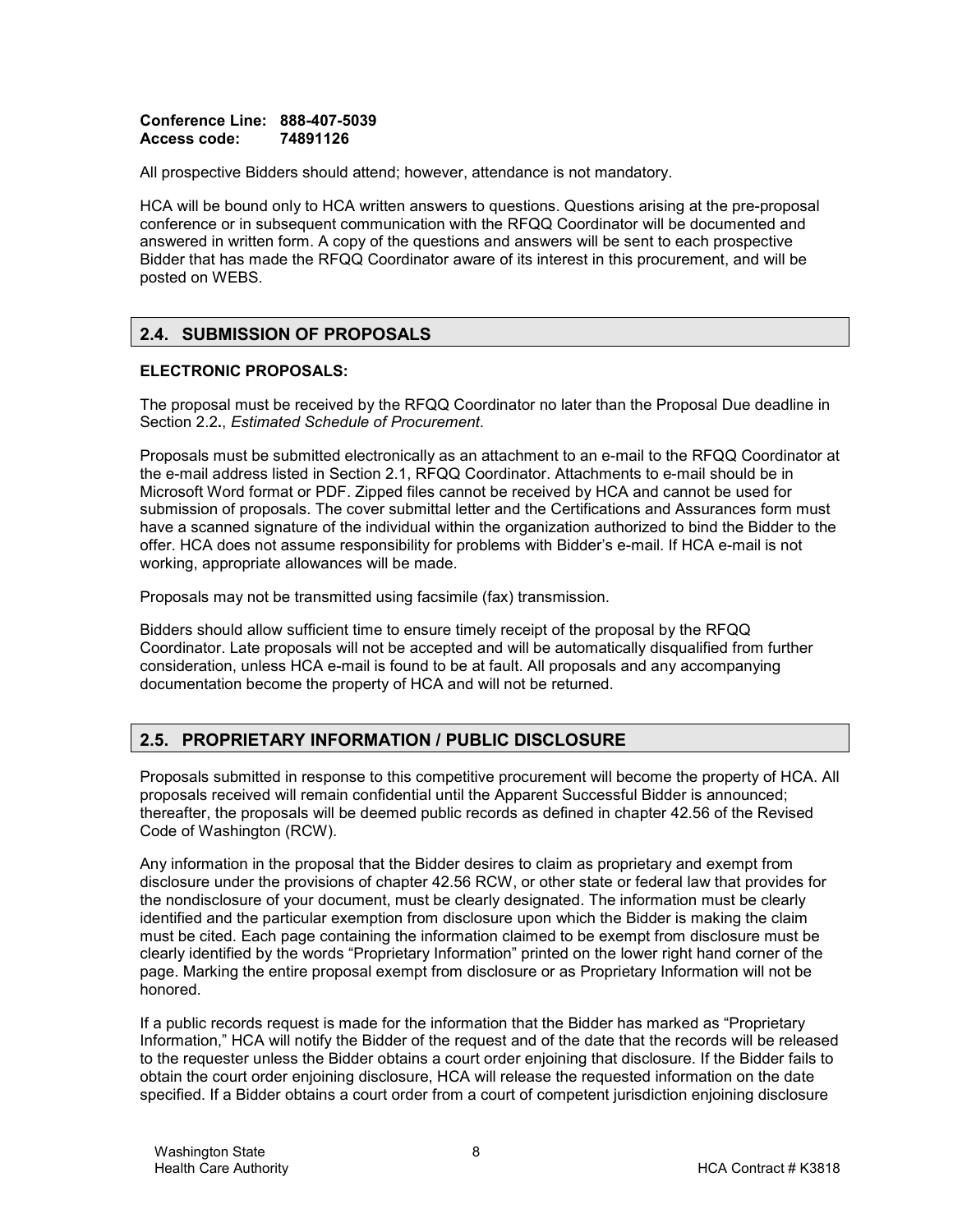pursuant to chapter 42.56 RCW, or other state or federal law that provides for nondisclosure, HCA will maintain the confidentiality of the Bidder's information per the court order.

A charge will be made for copying and shipping, as outlined in RCW 42.56. No fee will be charged for inspection of contract files, but 24 hours' notice to the RFQQ Coordinator is required. All requests for information should be directed to the RFQQ Coordinator.

#### <span id="page-8-0"></span>**2.6. REVISIONS TO THE RFQQ**

In the event it becomes necessary to revise any part of this RFQQ, addenda will be provided via email to all individuals who have made the RFQQ Coordinator aware of their interest. Addenda will also be published on Washington's Electronic Bid System (WEBS). The website can be located at [https://fortress.wa.gov/ga/webs/.](https://fortress.wa.gov/ga/webs/) For this purpose, the published questions and answers and any other pertinent information will be provided as an addendum to the RFQQ and will be placed on the website.

HCA also reserves the right to cancel or to reissue the RFQQ in whole or in part, prior to execution of a contract.

#### <span id="page-8-1"></span>**2.7. DIVERSE BUSINESS INCLUSION PLAN**

Bidders will be required to submit a Diverse Business Inclusion Plan with their proposal. In accordance with legislative findings and policies set forth in RCW 39.19, the state of Washington encourages participation in all contracts by firms certified by the Office of Minority and Women's Business Enterprises (OMWBE), set forth in RCW 43.60A.200 for firms certified by the Washington State Department of Veterans Affairs, and set forth in RCW 39.26.005 for firms that are Washington Small Businesses. Participation may be either on a direct basis or on a subcontractor basis. However, no preference on the basis of participation is included in the evaluation of Diverse Business Inclusion Plans submitted, and no minimum level of minority- and women-owned business enterprise, Washington Small Business, or Washington State certified Veteran Business participation is required as a condition for receiving an award. Any affirmative action requirements set forth in any federal Governmental Rules included or referenced in the contract documents will apply.

#### <span id="page-8-2"></span>**2.8. ACCEPTANCE PERIOD**

Proposals must provide 120 calendar days for acceptance by HCA from the due date for receipt of proposals.

#### <span id="page-8-3"></span>**2.9. COMPLAINT PROCESS**

2.9.1. Vendors may submit a complaint to HCA based on any of the following:

- a. The solicitation unnecessarily restricts competition;
- b. The solicitation evaluation or scoring process is unfair; or
- c. The solicitation requirements are inadequate or insufficient to prepare a response.
- 2.9.2.A complaint may be submitted to HCA at any time prior to five business days before the bid response deadline. The complaint must meet the following requirements:
	- a. The complaint must be in writing;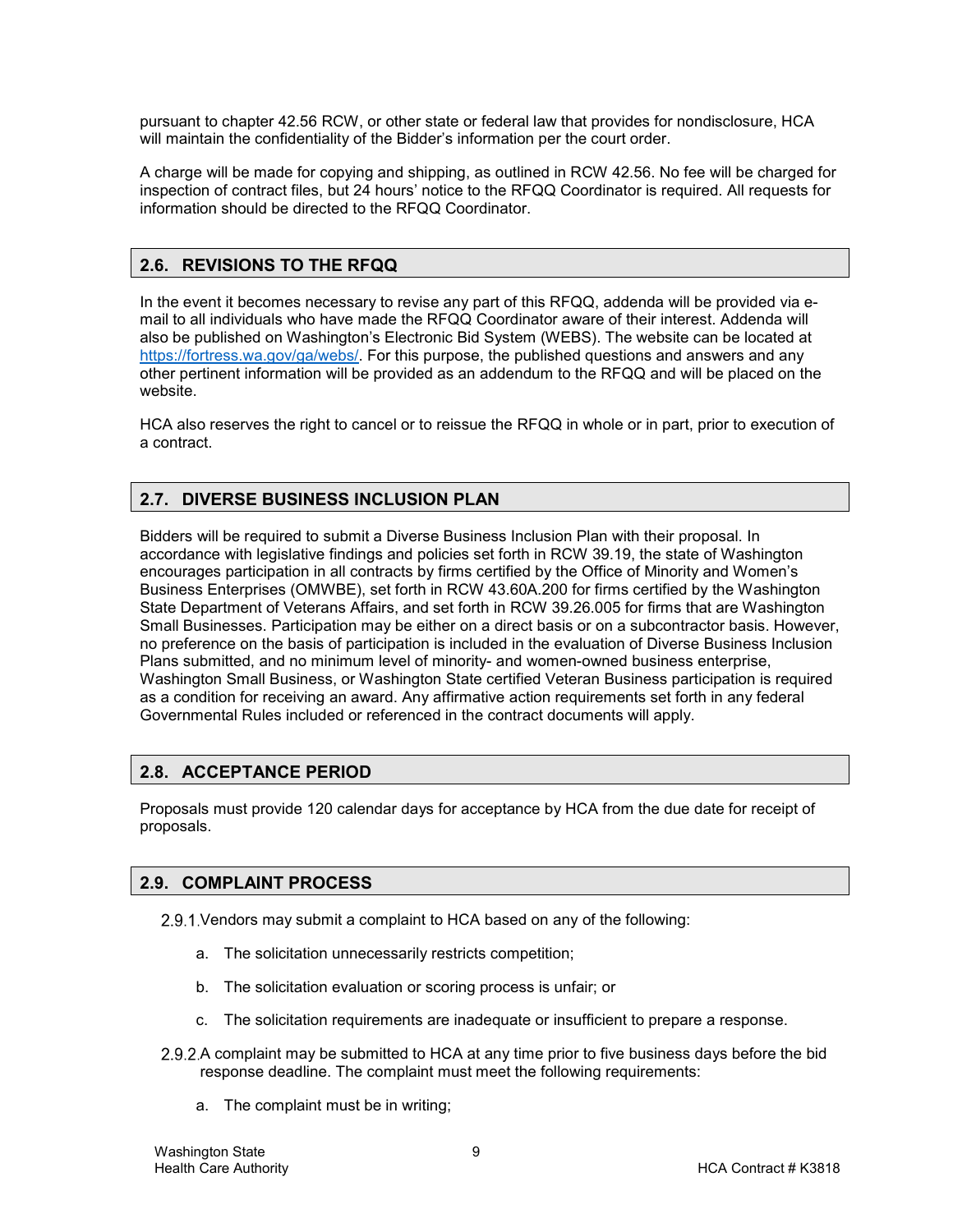- b. The complaint must be sent to the RFQQ Coordinator in a timely manner;
- c. The complaint should clearly articulate the basis for the complaint; and
- d. The complaint should include a proposed remedy.

The RFQQ Coordinator will respond to the complaint in writing. The response to the complaint and any changes to the solicitation will be posted on WEBS. The Director of HCA will be notified of all complaints and will be provided a copy of HCA's response. The complaint may not be raised again during the protest period. HCA's action or inaction in response to the complaint will be final. There will be no appeal process.

#### <span id="page-9-0"></span>**2.10. RESPONSIVENESS**

All proposals will be reviewed by the RFQQ Coordinator to determine compliance with administrative requirements and instructions specified in this RFQQ. The Bidder is specifically notified that failure to comply with any part of the RFQQ may result in rejection of the proposal as non-responsive.

HCA also reserves the right at its sole discretion to waive minor administrative irregularities.

#### <span id="page-9-1"></span>**2.11. MOST FAVORABLE TERMS**

HCA reserves the right to make an award without further discussion of the proposal submitted. Therefore, the proposal should be submitted initially on the most favorable terms, which the Bidder can propose. HCA does reserve the right to contact a Bidder for clarification of its proposal.

HCA also reserves the right to use a Best and Final Offer (BAFO) before awarding any contract to further assist in determining the ASB(s).

The Apparent Successful Bidder should be prepared to accept this RFQQ for incorporation into a contract resulting from this RFQQ. The contract resulting from this RFQQ will incorporate some, or all, of the Bidder's proposal. The proposal will become a part of the official procurement file on this matter without obligation to HCA.

#### <span id="page-9-2"></span>**2.12. CONTRACT AND GENERAL TERMS & CONDITIONS**

The Apparent Successful Bidder will be expected to enter into a contract which is substantially the same as the sample contract and its general terms and conditions attached as Exhibit C. In no event is a Bidder to submit its own standard contract terms and conditions in response to this solicitation. The Bidder may submit exceptions as allowed in the Certifications and Assurances form, Exhibit A to this solicitation. All exceptions to the contract terms and conditions must be submitted as an attachment to Exhibit A, Certifications and Assurances form. If the Bidder fails to identify or object to any particular term or condition, that term or condition will be deemed agreed to by the Bidder, and will not be further discussed by HCA. HCA reserves the right to discuss any Bidder proposed change to terms or conditions and to clarify and supplement such proposal.

If, after the announcement of the ASB, and after a reasonable period of time, the ASB and HCA cannot reach agreement on acceptable terms for the Contract, HCA may cancel the selection and Award the Contract to the next most qualified Bidder.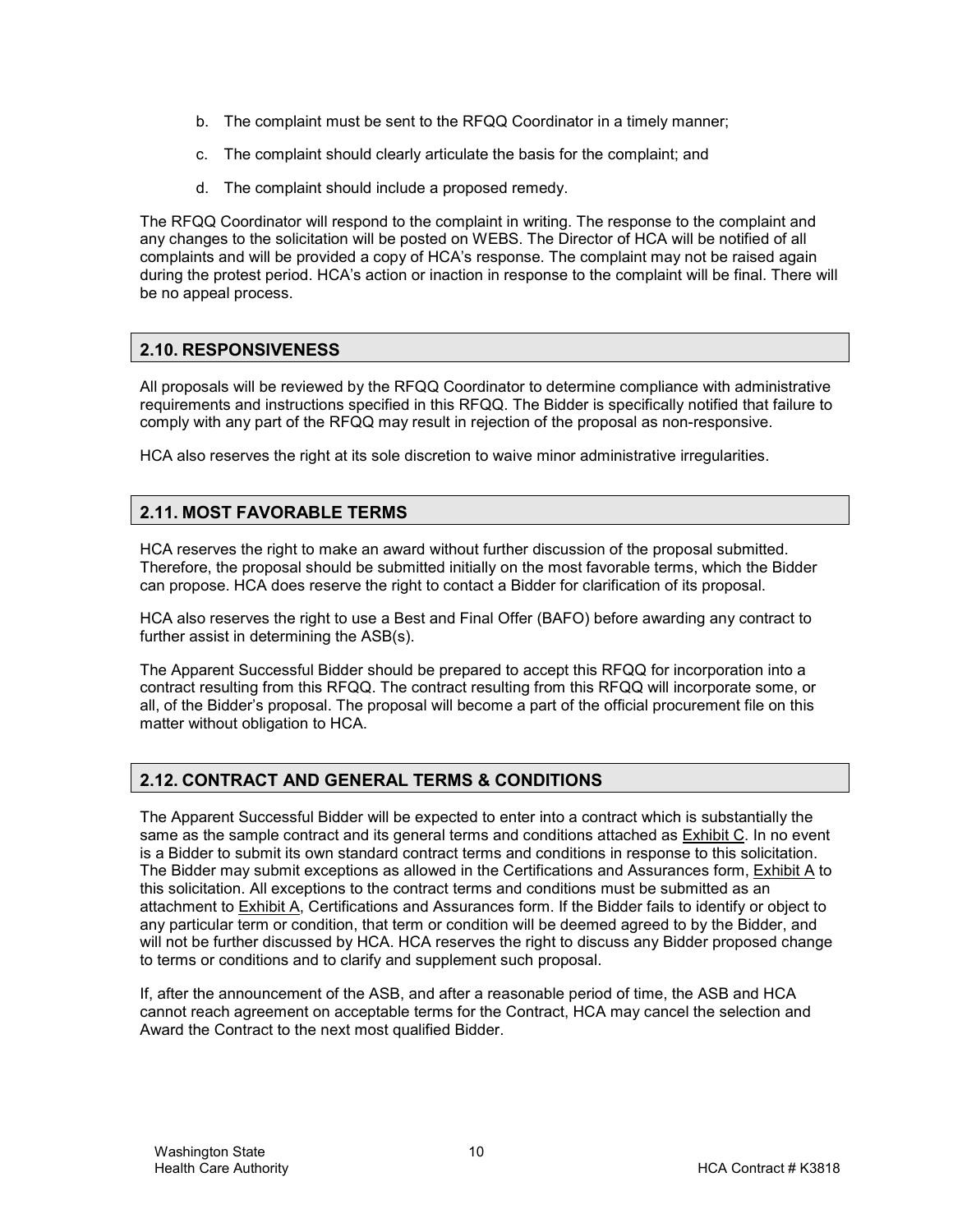#### <span id="page-10-0"></span>**2.13. COSTS TO PROPOSE**

HCA will not be liable for any costs incurred by the Bidder in preparation of a proposal submitted in response to this RFQQ, in conduct of a presentation, or any other activities related to responding to this RFQQ.

#### <span id="page-10-1"></span>**2.14. RECEIPT OF INSUFFICIENT NUMBER OF PROPOSALS**

If HCA receives only one responsive proposal as a result of this RFQQ, HCA reserves the right to either: 1) directly negotiate and contract with the Bidder; or 2) not award any contract at all. HCA may continue to have the bidder complete the entire RFQQ process. HCA is under no obligation to tell the Bidder if it is the only Bidder.

#### <span id="page-10-2"></span>**2.15. NO OBLIGATION TO CONTRACT**

This RFQQ does not obligate the state of Washington or HCA to contract for services specified herein.

#### <span id="page-10-3"></span>**2.16. REJECTION OF PROPOSALS**

HCA reserves the right, at its sole discretion, to reject any and all proposals received without penalty and not to issue a contract as a result of this RFQQ.

#### <span id="page-10-4"></span>**2.17. COMMITMENT OF FUNDS**

The Director of HCA or his/her delegate is the only individual who may legally commit HCA to the expenditures of funds for a contract resulting from this RFQQ. No cost chargeable to the proposed contract may be incurred before receipt of a fully executed contract.

#### <span id="page-10-5"></span>**2.18. ELECTRONIC PAYMENT**

The state of Washington prefers to utilize electronic payment in its transactions. The Apparent Successful Bidder is required to complete the Statewide Payee Registration form at the following link <https://ofm.wa.gov/it-systems/statewide-vendorpayee-services> to authorize such payment method.

#### <span id="page-10-6"></span>**2.19. INSURANCE COVERAGE (ADD OTHER INSURANCE AS REQUIRED)**

As a requirement of the resultant Contract, the Apparent Successful Bidder is to furnish HCA with a certificate(s) of insurance executed by a duly authorized representative of each insurer, showing compliance with the insurance requirements set forth below.

The ASB must, at its own expense, obtain and keep in force insurance coverage which will be maintained in full force and effect during the term of the contract. The ASB must furnish evidence in the form of a Certificate of Insurance that insurance will be provided, and a copy must be forwarded to HCA within 15 days of the contract effective date.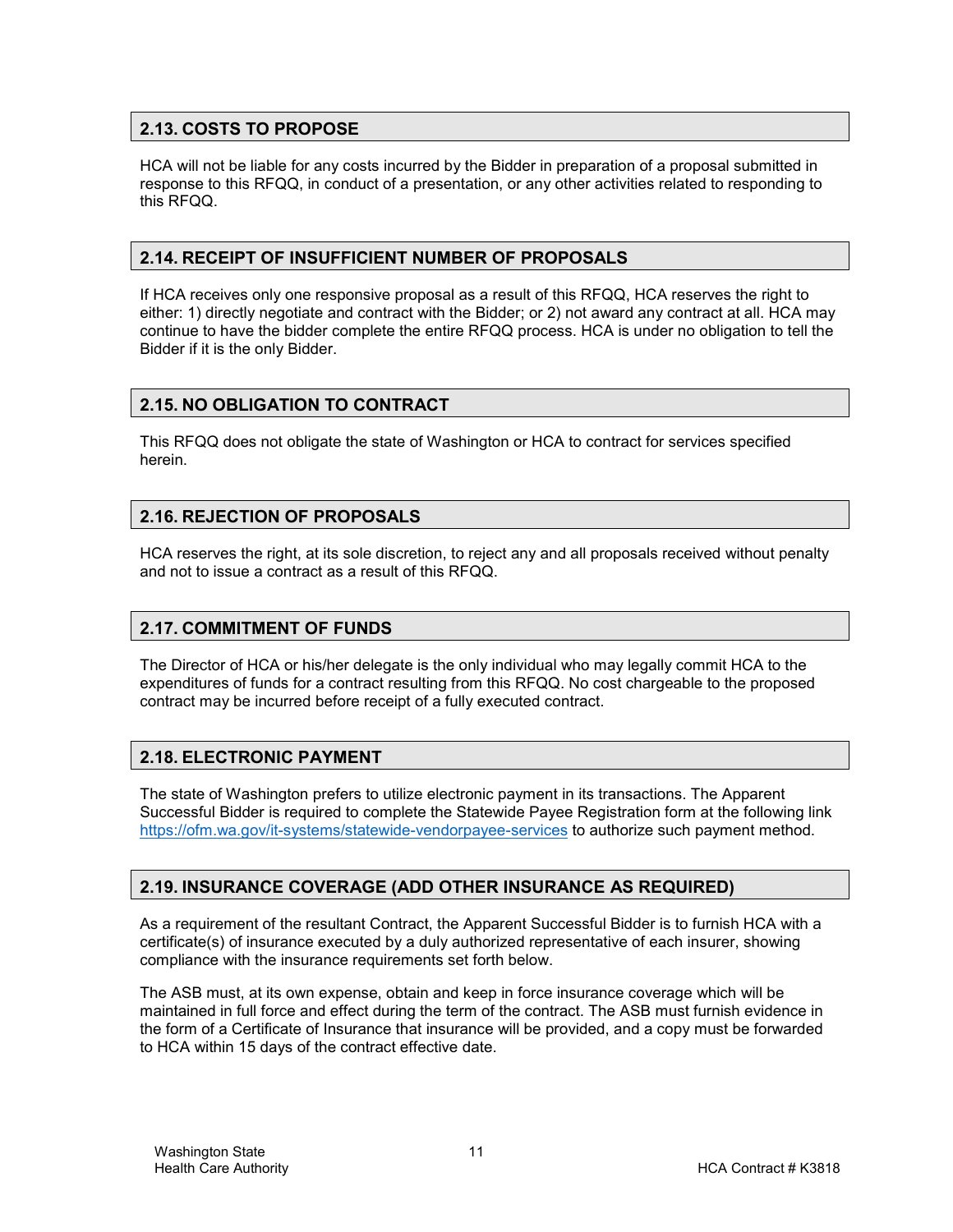- 2.19.1. Liability Insurance
	- 2.19.1.1. Commercial General Liability Insurance: ASB will maintain commercial general liability (CGL) insurance and, if necessary, commercial umbrella insurance, with a limit of not less than \$1,000,000 per each occurrence. If CGL insurance contains aggregate limits, the General Aggregate limit must be at least twice the "each occurrence" limit. CGL insurance must have products-completed operations aggregate limit of at least two times the "each occurrence" limit. CGL insurance must be written on ISO occurrence from CG 00 01 (or a substitute form providing equivalent coverage). All insurance must cover liability assumed under an insured contract (including the tort liability of another assumed in a business contract), and contain separation of insureds (cross liability) condition.

Additionally, the ASB is responsible for ensuring that any subcontractors provide adequate insurance coverage for the activities arising out of subcontracts.

- 2.19.1.2. Business Auto Policy: As applicable, the ASB will maintain business auto liability and, if necessary, commercial umbrella liability insurance with a limit not less than \$1,000,000 per accident. Such insurance must cover liability arising out of "Any Auto." Business auto coverage must be written on ISO form CA 00 01, 1990 or later edition, or substitute liability form providing equivalent coverage.
- 2.19.2. Employers Liability ("Stop Gap") Insurance

In addition, the ASB will buy employers liability insurance and, if necessary, commercial umbrella liability insurance with limits not less than \$1,000,000 each accident for bodily injury by accident or \$1,000,000 each employee for bodily injury by disease.

2.19.3. Cyber-Liability Insurance / Privacy Breach Coverage

For the purposes of this section, the following definitions apply:

**Breach** means the unauthorized acquisition, access, use, or disclosure of Data shared under any resulting Contract that compromises the security, confidentiality, or integrity of the Data.

**Confidential Information** means information that is exempt from disclosure to public or other unauthorized persons under 42.56 RCW or other federal or state laws. Confidential Information includes, but is not limited to, Personal Information and Protected Health Information.

**Data** means information that is disclosed or exchanged between HCA and Apparent Successful Bidder. Data includes Confidential Information.

**Personal Information** means information identifiable to any person, including but not limited to, information that relates to a person's name, health, finances, education, business, use, or receipt of governmental services or other activities, addresses, telephone numbers, social security numbers, driver's license numbers, credit card numbers, any other identifying numbers, and any financial identifiers.

**Protected Health Information (PHI)** means information that relates to the provision of health care to an individual, the past, present, or future physical or mental health or condition of an individual, the past, present, or future payment for provision of health care to an individual. PHI includes demographic information that identifies the individual or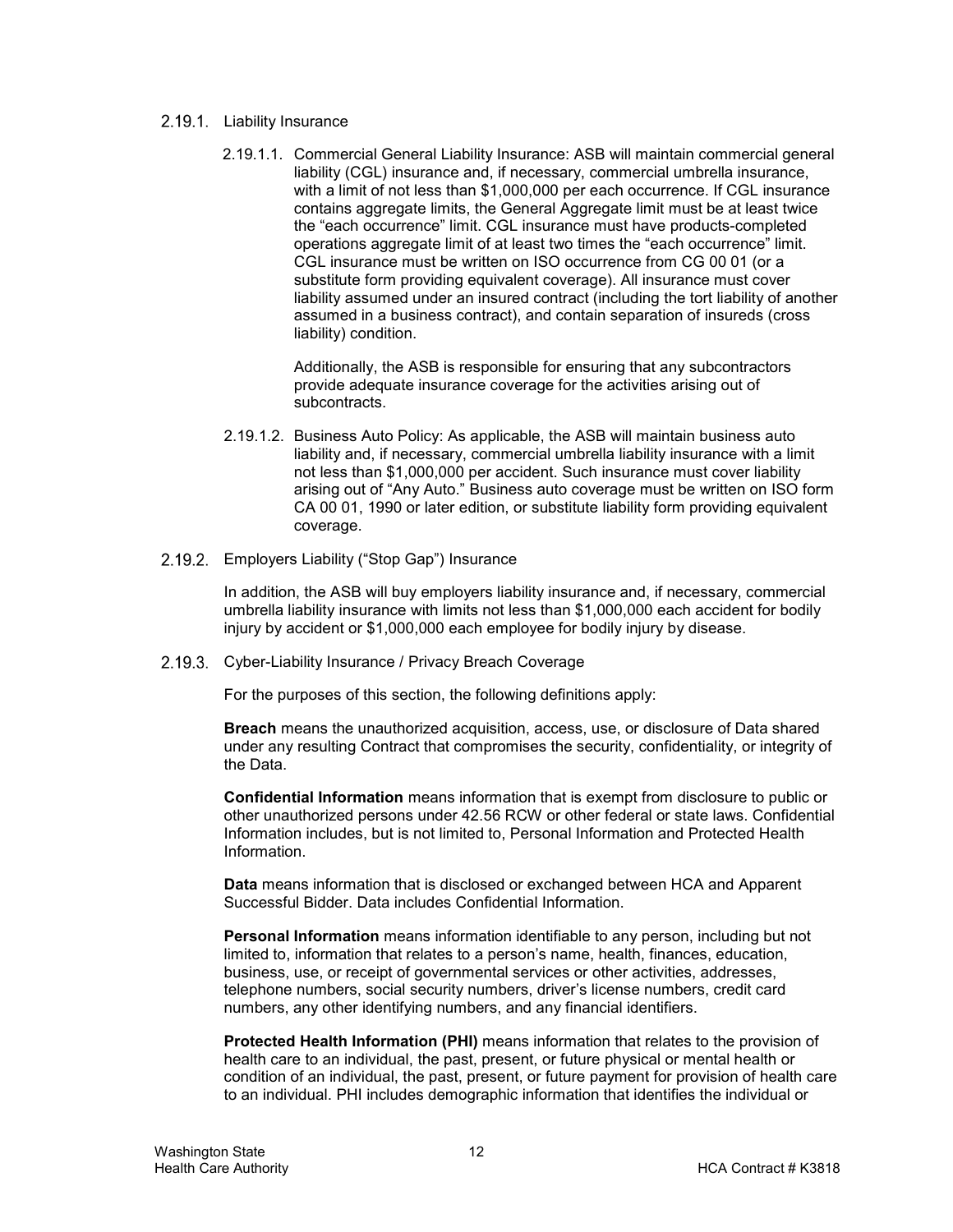about which there is reasonable basis to believe, can be used to identify the individual. PHI is information transmitted, maintained, or stored in any form or medium. PHI does not include education records covered by the Family Educational Right and Privacy Act, as amended**.**

For the term of any resulting Contract and 3 years following its termination or expiration, the Apparent Successful Bidder must maintain insurance to cover costs incurred in connection with a security incident, privacy Breach, or potential compromise of Data, including:

- 2.19.3.1. Computer forensics assistance to assess the impact of a Data Breach, determine root cause, and help determine whether and the extent to which notification must be provided to comply with Breach notification laws;
- 2.19.3.2. Notification and call center services for individuals affected by a security incident, or privacy Breach;
- 2.19.3.3. Breach resolution and mitigation services for individuals affected by a security incident or privacy Breach, including fraud prevention, credit monitoring, and identity theft assistance; and
- 2.19.3.4. Regulatory defense, fines, and penalties from any claim in the form of a regulatory proceeding resulting from a violation of any applicable privacy or security law(s) or regulation(s).
- 2.19.4. Additional Provisions

Above insurance policy must include the following provisions:

- 2.19.4.1. **Additional Insured.** The state of Washington, HCA, its elected and appointed officials, agents and employees must be named as an additional insured on all general liability, excess, umbrella and property insurance policies. All insurance provided in compliance with this contract must be primary as to any other insurance or self-insurance programs afforded to or maintained by the state.
- 2.19.4.2. **Cancellation.** State of Washington, HCA, must be provided written notice before cancellation or non-renewal of any insurance referred to therein, in accord with the following specifications. Insurers subject to 48.18 RCW (Admitted and Regulation by the Insurance Commissioner): The insurer must give the state 45 days advance notice of cancellation or non-renewal. If cancellation is due to non-payment of premium, the state must be given ten days advance notice of cancellation. Insurers subject to 48.15 RCW (Surplus lines): The state must be given 20 days advance notice of cancellation. If cancellation is due to non-payment of premium, the state must be given ten days advance notice of cancellation.
- 2.19.4.3. **Identification.** Policy must reference the state's contract number and the Health Care Authority.
- 2.19.4.4. **Insurance Carrier Rating.** All insurance and bonds should be issued by companies admitted to do business within the state of Washington and have a rating of A-, Class VII or better in the most recently published edition of Best's Reports. Any exception must be reviewed and approved by the Health Care Authority Risk Manager, or the Risk Manager for the state of Washington, before the contract is accepted or work may begin. If an insurer is not admitted, all insurance policies and procedures for issuing the insurance policies must comply with chapter 48.15 RCW and 284-15 WAC.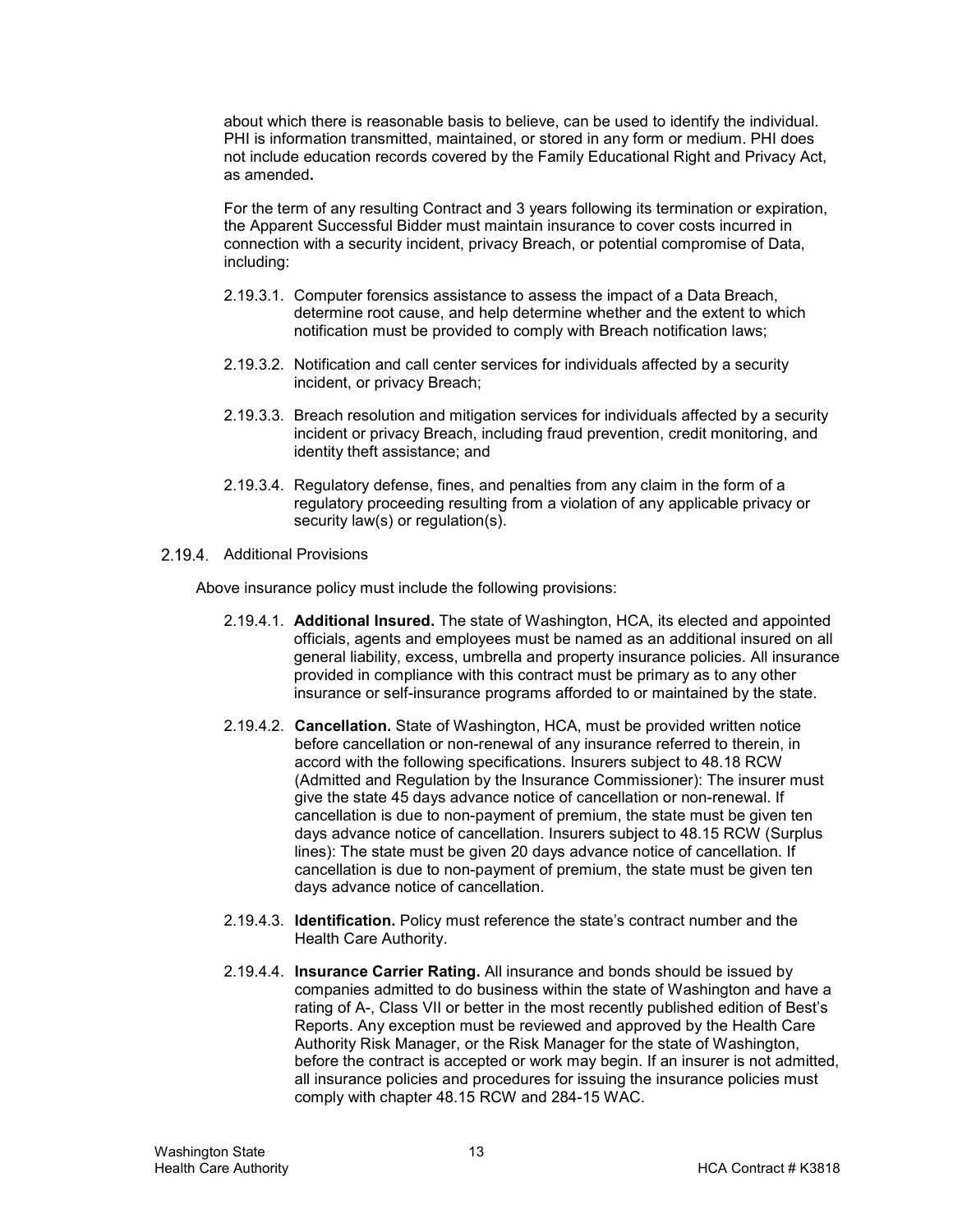2.19.4.5. **Excess Coverage.** By requiring insurance herein, the state does not represent that coverage and limits will be adequate to protect ASB, and such coverage and limits will not limit ASB liability under the indemnities and reimbursements granted to the state in this Contract.

#### 2.19.5. Workers' Compensation Coverage

The ASB will at all times comply with all applicable workers' compensation, occupational disease, and occupational health and safety laws, statutes, and regulations to the full extent applicable. The state will not be held responsive in any way for claims filed by the ASB or their employees for services performed under the terms of this contract.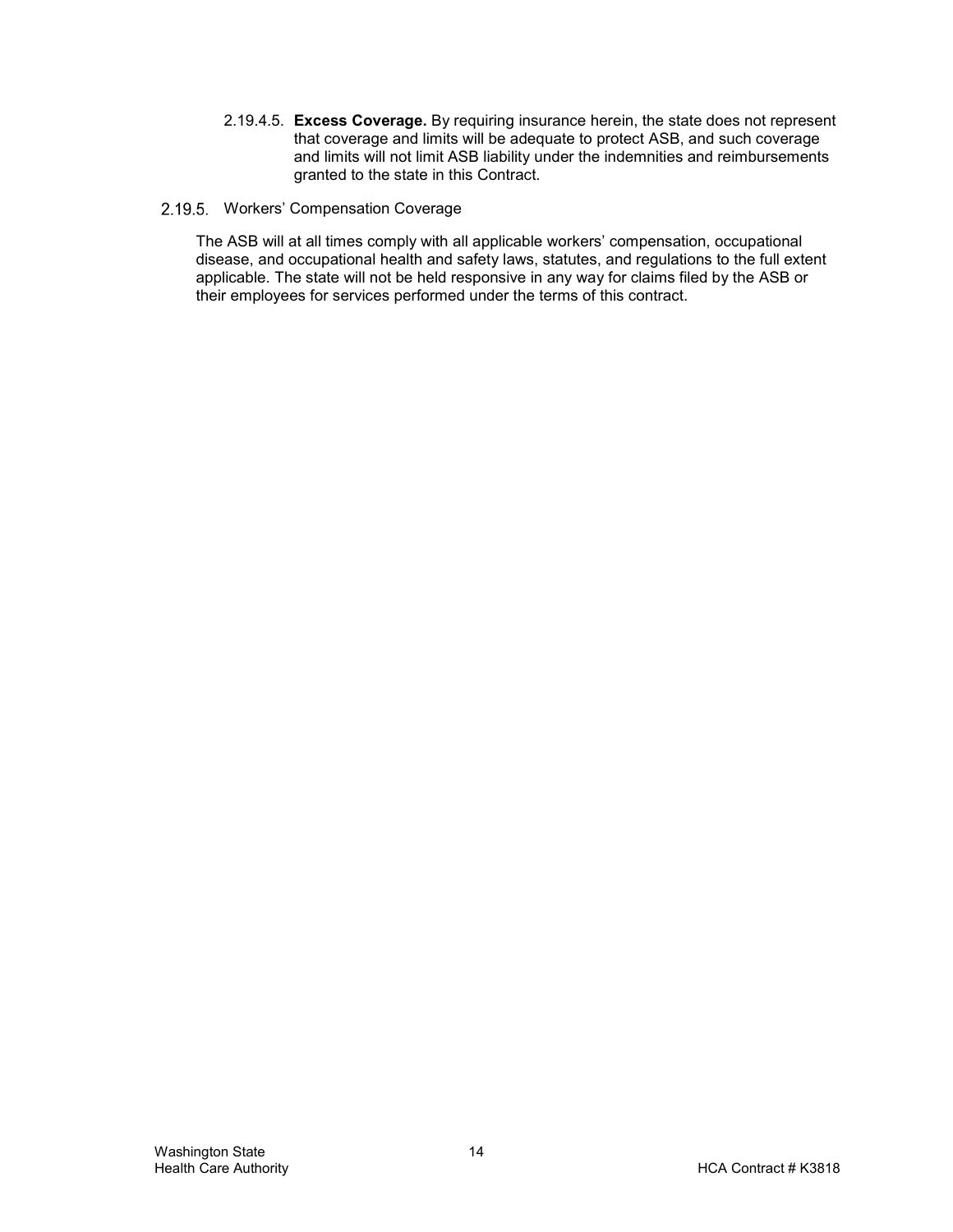# <span id="page-14-0"></span>**3. PROPOSAL CONTENTS**

Proposals must be written in English and submitted electronically to the RFQQ Coordinator in the order noted below:

- A. Letter of Submittal, including signed Certifications and Assurances (Exhibit A to this RFQQ)
- B. Qualifications Section
- C. Quotation Section
- D. Diverse Business Inclusion Plan (Exhibit B to this RFQQ)

Proposals must provide information in the same order as presented in this document with the same headings.

Items marked "mandatory" must be included as part of the proposal for the proposal to be considered responsive: however, these items are not scored. Items marked "scored" are those that are awarded points as part of the evaluation conducted by the evaluation team.

#### <span id="page-14-1"></span>**3.1. LETTER OF SUBMITTAL (MANDATORY)**

The Letter of Submittal and the attached Certifications and Assurances form (Exhibit A to this RFQQ) must be signed and dated by a person authorized to legally bind the Bidder to a contractual relationship, e.g., the President or Executive Director if a corporation, the managing partner if a partnership, or the proprietor if a sole proprietorship. Along with introductory remarks, the Letter of Submittal is to include by attachment the following information about the Bidder and any proposed subcontractors:

- 3.1.1. Name, address, principal place of business, telephone number, and fax number/e-mail address of legal entity or individual with whom contract would be written.
- 3.1.2. Name, address, and telephone number of each principal officer (President, Vice President, Treasurer, Chairperson of the Board of Directors, etc.)
- 3.1.3. Legal status of the Bidder (sole proprietorship, partnership, corporation, etc.) and the year the entity was organized to do business as the entity now substantially exists.
- Federal Employer Tax Identification number or Social Security number and the Washington Uniform Business Identification (UBI) number issued by the state of Washington Department of Revenue. If the Bidder does not have a UBI number, the Bidder must state that it will become licensed in Washington within thirty (30) calendar days of being selected as the Apparent Successful Bidder.
- 3.1.5. Location of the facility from which the Bidder would operate.
- 3.1.6. Identify any state employees or former state employees employed or on the firm's governing board as of the date of the proposal. Include their position and responsibilities within the Bidder's organization. If following a review of this information, it is determined by HCA that a conflict of interest exists, the Bidder may be disqualified from further consideration for the award of a contract.
- 3.1.7. Any information in the proposal that the Bidder desires to claim as proprietary and exempt from disclosure under the provisions of RCW 42.56 must be clearly designated. The page must be identified and the particular exemption from disclosure upon which the Bidder is making the claim must be listed. Each page claimed to be exempt from disclosure must be clearly identified by the word "Proprietary" printed on the lower right hand corner of the page.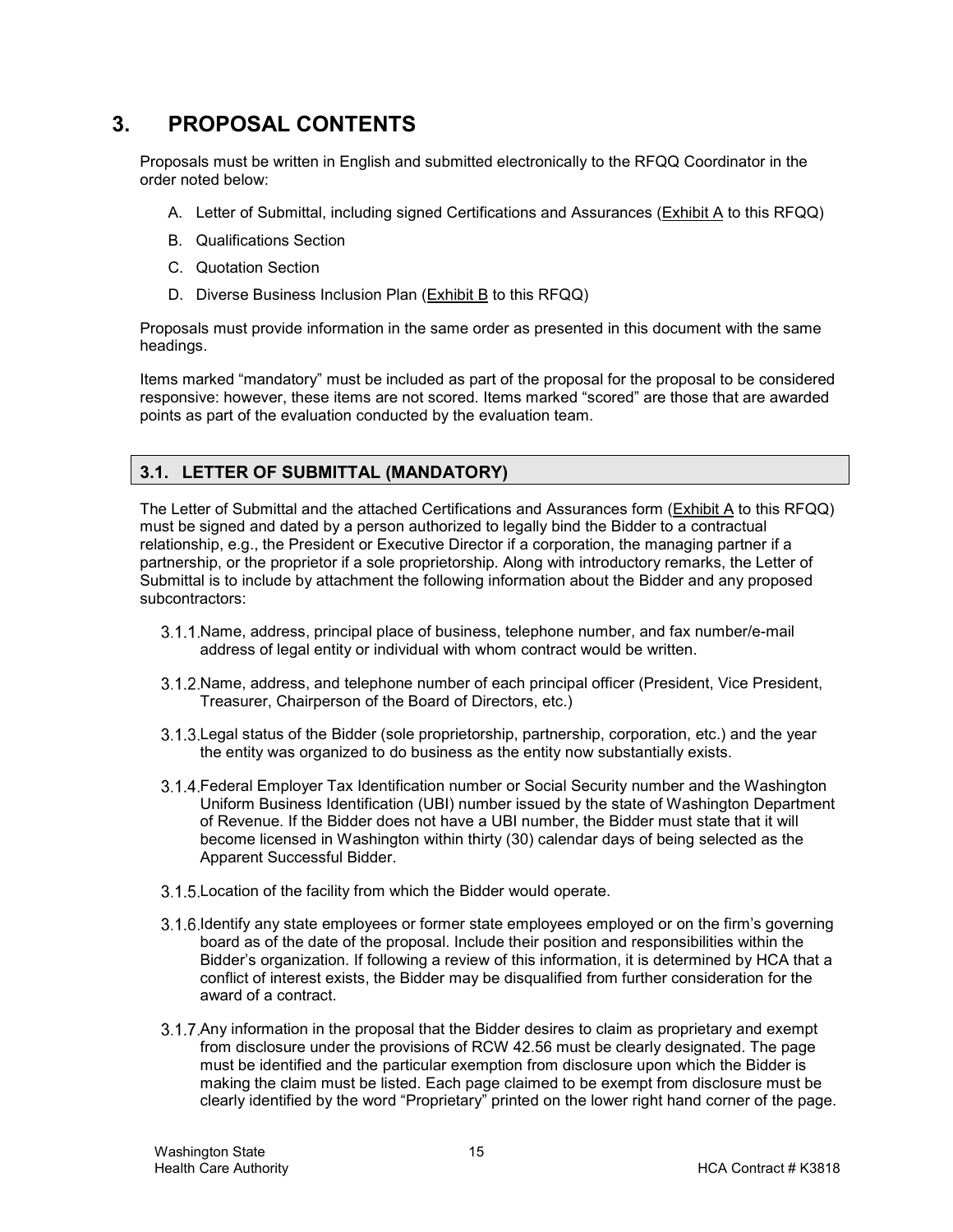In your Letter of Submittal, please list which pages and sections that have been marked "Proprietary" and the particular exemption from disclosure upon which the Bidder is making the claim.

#### <span id="page-15-0"></span>**3.2. QUALIFICATIONS SECTION (SCORED AND/OR MANDATORY)**

The qualifications section of the proposal must contain information that will demonstrate to the evaluation committee the Bidder's understanding of the types of services proposed, the firm's ability to accomplish them, and the ability to meet tight timeframes.

The qualifications response is to be submitted in three sections as follows: 1) Business Information; 2) Experience; and 3) Staffing. The optional fourth section would include proof of certification for minority and women-owned businesses participating on the project.

Below is a description of the services to be provided under this project:

HCA is targeting to host a series of Work Group meetings every other month, starting August 2019. The Apparently Successful Bidder (ASB) will support the Work Group to develop a minimum of three (3) reports, and will provide financial analyses of the final recommendation. Work products will be made public, including Work Group preparation materials, meeting minutes, and reports. The first two (2) outcome reports will be available for public comment. The final report will be submitted to the Legislature for comment. In coordination with HCA, the ASB will help to facilitate the public process.

The Apparently Successful Bidder (ASB) will assist HCA in hosting these sessions by providing to the Work Group:

- Iterative proposal analysis:
	- $\circ$  Guidance on prioritizing methods for evaluation and analysis of Work Group options and recommendations
	- $\circ$  Identify the near and long-term financial outcomes of the final proposal or proposals
	- $\circ$  Develop fiscal evaluation and analyses of Work Group options and recommendations
	- o Evaluate market impacts
- Subject matter expertise:
	- o Identify national trends and implications for Washington State
	- o Provide examples of international universal health care systems
	- $\circ$  Provide information on existing health care reform efforts in Washington State and the implications on potential universal health care options
	- o Potential implications related to existing market dynamics
- Facilitation expertise:
	- $\circ$  Identify shared goals and ideas
	- o Engage Work Group members in order to obtain information
	- o Manage diverse perspectives and opinions, and work toward consensus
	- $\circ$  Create a sense of inclusion and a culture of collaboration
	- $\circ$  Support informed decision making with best practices and options based on modeling outcomes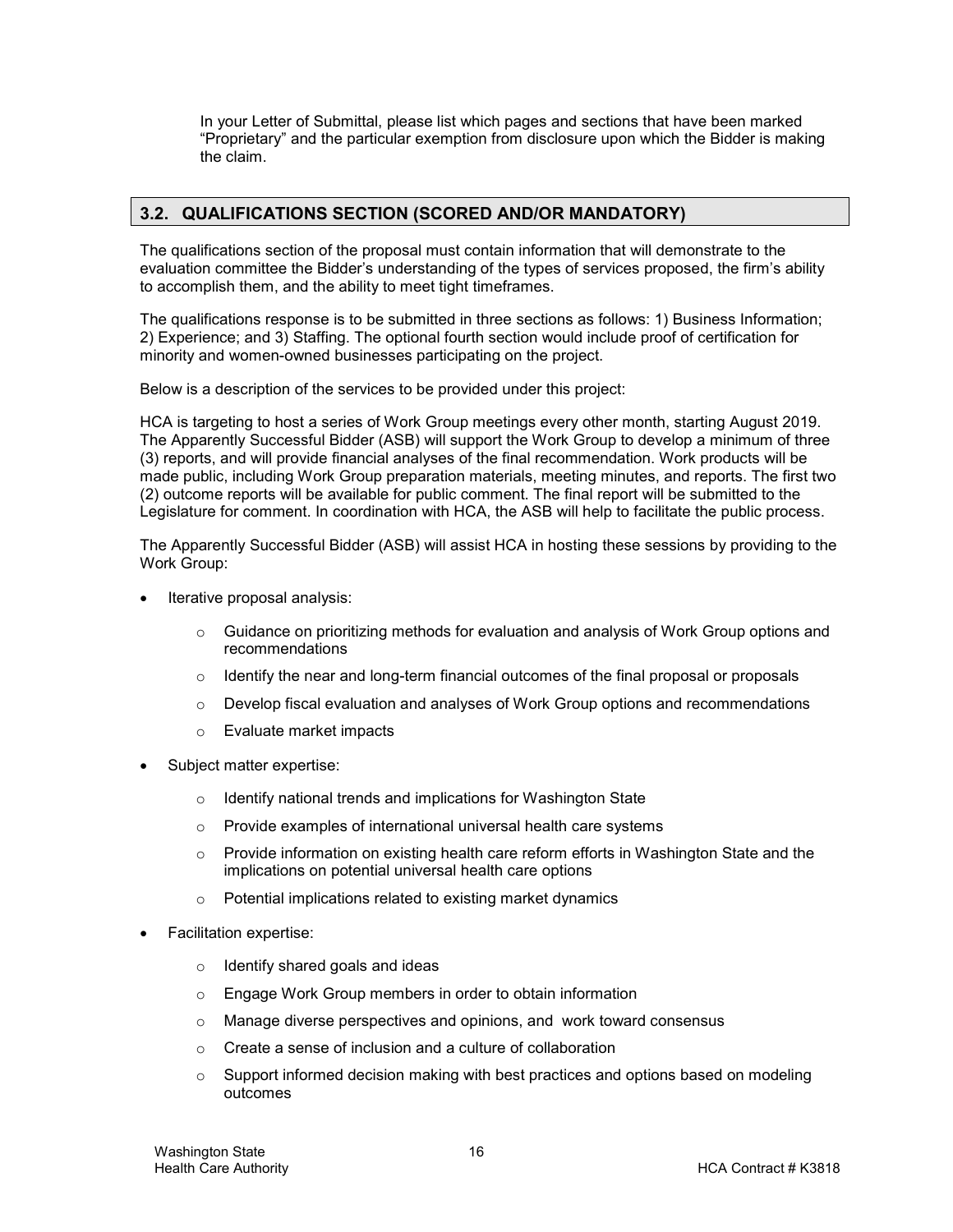- Project management support:
	- o Coordinate materials, follow-up activities and action items with HCA
	- o Coordinate public comment and review of reports and proposals
	- o Monitor Work Group progress and advise HCA on Work Group sessions
	- o Manage reports and necessary documentation

The Bidder should provide proposals that address the above subject areas. HCA will evaluate Bidder responses based on the Bidder's ability to demonstrate and address:

- Creative proposals to manage deliverables within budget
- Recommend strategies to complete financial analysis of Work Group options and recommendation within available resources
- Provide guidance for the HCA project team and Contractor to collaboratively complete the project tasks and deliverables

#### 3.2.1. BUSINESS INFORMATION (MANDATORY):

- 3.2.1.1. State the name of the company, address, phone number, fax number, e-mail address, legal status of entity (ownership), and year entity was established, as it now substantially exists.
- 3.2.1.2. Provide the firm's Federal Employer Tax Identification number or Social Security number and the Washington Uniform Business Identification (UBI) number issued by the state of Washington Department of Revenue.
- 3.2.1.3. Indicate how many employees are with the firm. Name the firm principles and their roles.
- 3.2.1.4. Identify any state employees or former state employees employed by the Bidder or on the Bidder's governing board as of the date of the proposal. Include their position and responsibilities within the Bidder's organization. If following a review of this information it is determined by HCA that a conflict of interest exists, the Bidder may be disqualified from further consideration for the award of a contract.
- 3.2.1.5. If the Bidder's staff or subcontractor's staff was an employee of the state of Washington during the past 24 months, or is currently a Washington State employee, identify the individual by name, the agency previously or currently employed by, job title or position held, and separation date.
- 3.2.1.6. If the Bidder has had a contract terminated for default in the last five years, describe such incident. Termination for default is defined as notice to stop performance due to the Bidder's non-performance or poor performance and the issue of performance was either (a) not litigated due to inaction on the part of the Proposer, or (b) litigated and such litigation determined that the Proposer was in default.
- 3.2.1.7. Submit full details of the terms for default, including the other party's name, address, and phone number. Present the Bidder's position on the matter. HCA will evaluate the facts and may, at its sole discretion, reject the proposal on the grounds of the past experience. If no such termination for default has been experienced by the Bidder in the past five years, so indicate.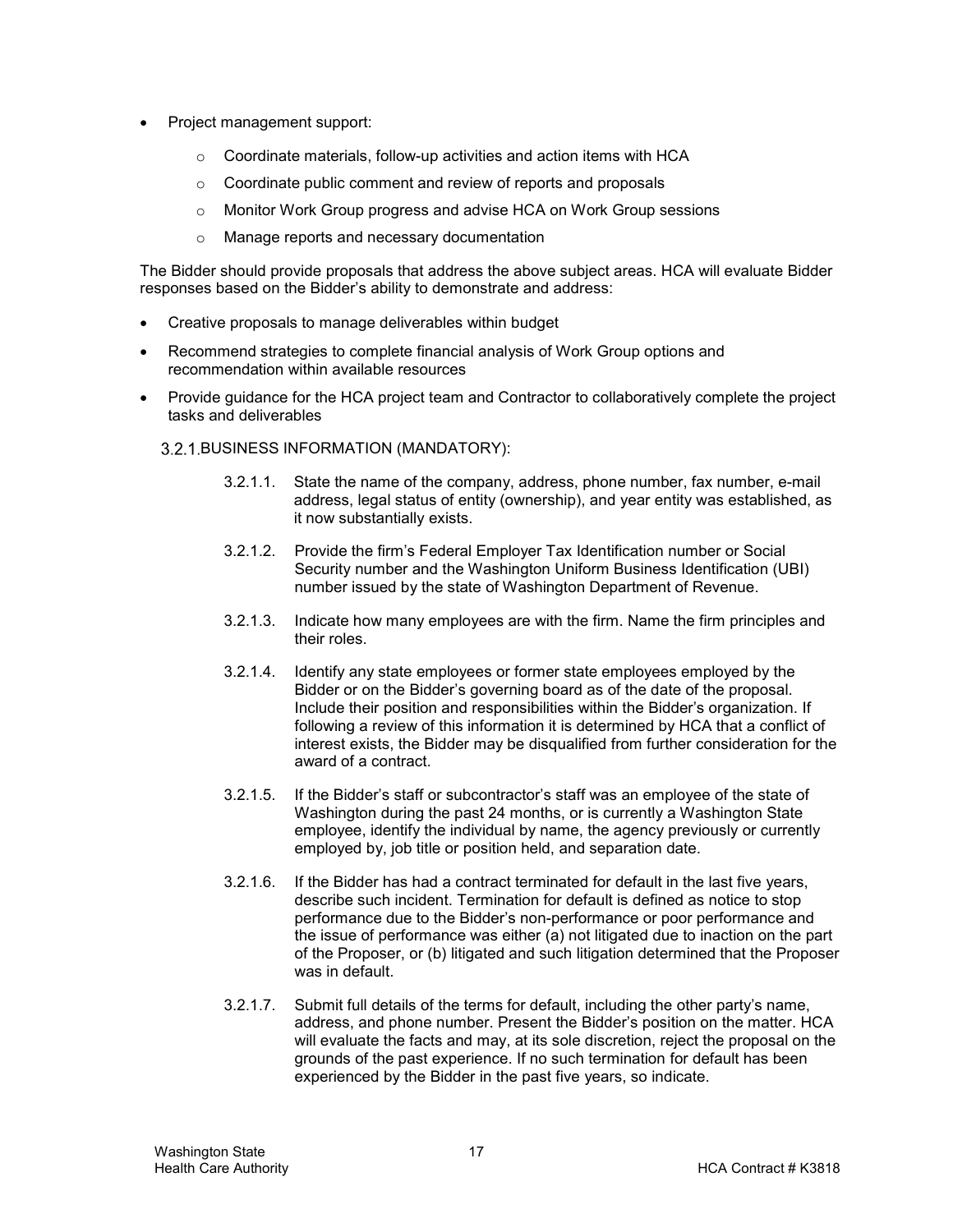#### 3.2.2. EXPERIENCE (SCORED)

Bidder responses should not exceed more than 20 pages. Bidders should respond with the specific responses, by Category, along with examples of previous related work:

#### 3.2.2.1. Category 1: Health care policy and financial analysis

Provide a complete description of the Bidder's experience working with policy and financial analysis of health care systems for the purposes of informing and designing policy proposals. Include any and all experience related to: establishing actuarially sound evaluations and/or projections; conducting comparative evaluation and analysis of multiple options or proposals; and developing creative analytic approaches to manage within limited resources.

Provide a description of the Bidder's previous relevant experience regarding this category from within the past five (5) years. Include any examples of materials, etc. used and delivered to previous clients. Proposed deliverables must include evaluation of universal health care coverage proposal(s) with respect to the financial impact on Washington State including, but not limited to the potential impacts on the Washington State general fund and participants in the health care market in Washington State (e.g. businesses, providers, consumers, etc.).

Describe any deliverable(s) that the Bidder may submit to HCA under the proposed contract for this category.

#### 3.2.2.2. Category 2 Subject matter expertise support

Provide a complete description of the Bidder's experience consulting on national health policy, focusing on universal health care. Include an overview of the health policy topic, the role of Bidder support, and any outcomes.

Provide a complete description of the Bidder's experience consulting on Washington State health policy, focusing on universal health care. Include an overview of the health policy topic, the role of Bidder support, and any outcomes.

Provide a complete description of the Bidder's experience consulting with health care insurance carriers, health care providers, employers, state agencies, elected officials, Tribal Governments, representative organizations, community and patient advocates, and other stakeholders in Washington State or other states. Include an overview of the health policy topic, the role of Bidder support, and any outcomes.

Provide a description of the Bidder's previous relevant experience regarding this category from within the past five (5) years. Include the biggest challenge or barrier within the Bidder's relevant experience, how the Bidder handled this obstacle and the outcome. Include any examples of materials, etc. used and delivered to previous clients.

Describe any deliverable(s) that the Bidder may submit to HCA under the proposed contract for this category.

#### 3.2.2.3. Category 3: Facilitation support

Provide a complete description of the Bidder's approach and methodology for Work Group meetings. This should include examples and types of discussion aids, tools and techniques used for attaining consensus where possible, and management tools and techniques for participant engagement. Include a summary of the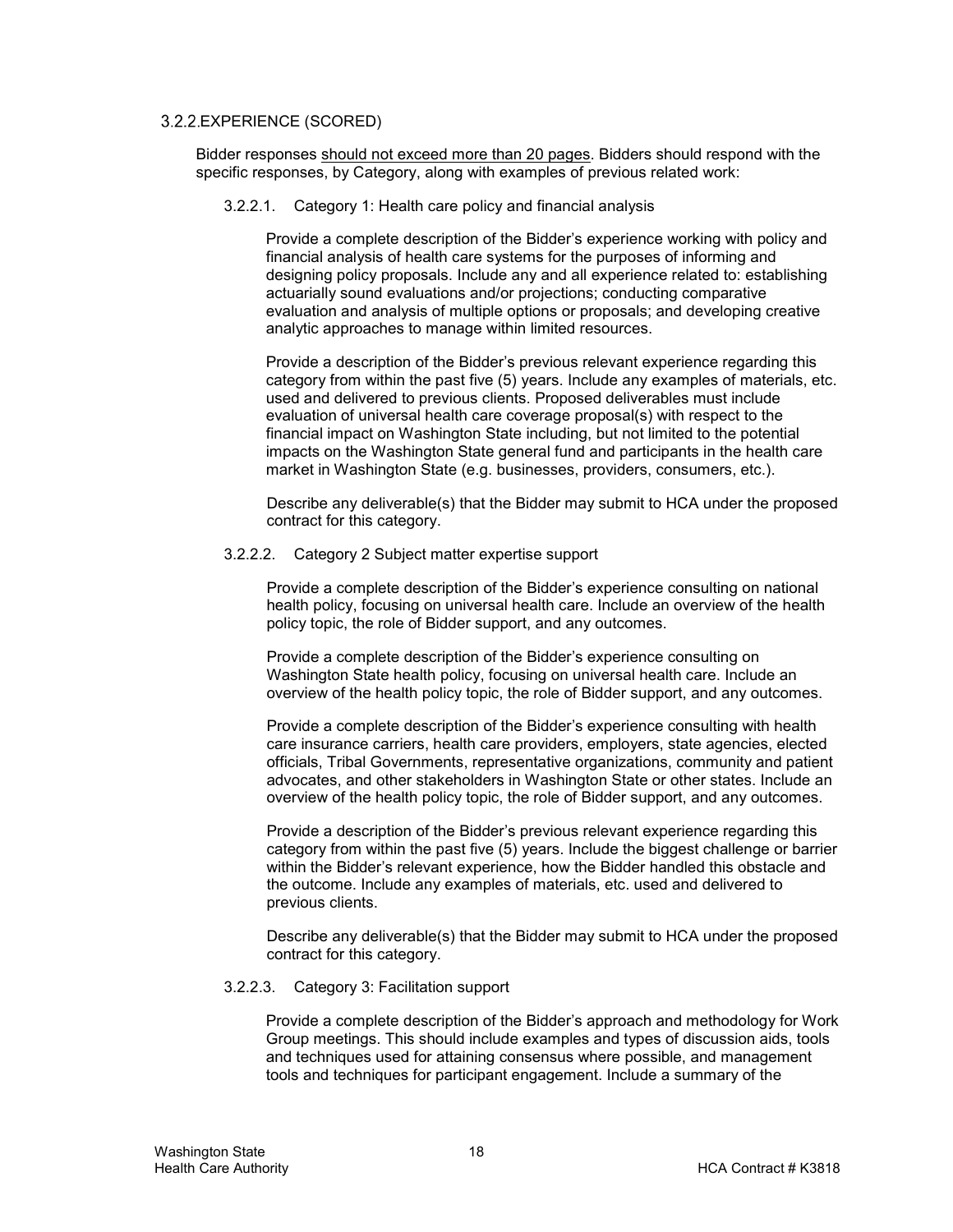Bidder's experience managing large stakeholder Work Groups and any tools or techniques employed.

Provide a complete description of the Bidder's approach and methodology for meeting different participant needs. The Bidder should address building consensus where possible among participants, building a collaborative environment, and achieving Work Group meeting aims.

Provide a description of the Bidder's previous relevant experience regarding this category from within the past five (5) years. Include the biggest challenge or barrier within the Bidder's relevant experience, how the Bidder handled this obstacle and the outcome. Include any examples of materials, etc. used and delivered to previous clients.

Describe any deliverable(s) that the Bidder may submit to HCA under the proposed contract for this category.

3.2.2.4. Category 4: Project management support and creative solutions

Provide a complete description of the Bidder's approach and methodology for management of the Work Group within the existing budget. The Bidder should provide a detailed timeline that identifies potential phasing of necessary work. Include a summary of potential agenda topics, key decision points, and work products. The Bidder may use supplemental attachments to provide project plans details.

Provide a complete description of the Bidder's approach and methodology for management of the public process within the existing budget. The Bidder should provide details on appropriate documentation, approaches to potentially allowing for public comment following Work Group meetings, approaches on the integration of public comment for Work Group consideration. Include a summary of any recommended documentation, tools, and/or resources to facilitate this process.

Provide a description of the Bidder's previous relevant experience regarding this category from within the past five (5) years. Include any examples of materials, etc. used and delivered to previous clients.

Describe any deliverable(s) that the Bidder may submit to HCA under the proposed contract for this category.

#### 3.2.3. STAFFING (MANDATORY)

- 3.2.3.1. Provide a description of the proposed project team structure and internal controls to be used during the course of the project, including any subcontractors.
- 3.2.3.2. Provide the name and a resume of the person who will be the lead contact for the project. Provide names and resumes for other staff, which includes information on the individual's particular skills related to this project, education, experience, significant accomplishments and any other pertinent information.
- 3.2.3.3. List any sub-consultants you may want to include to complete your roster of services. Describe what services each would provide. Provide a complete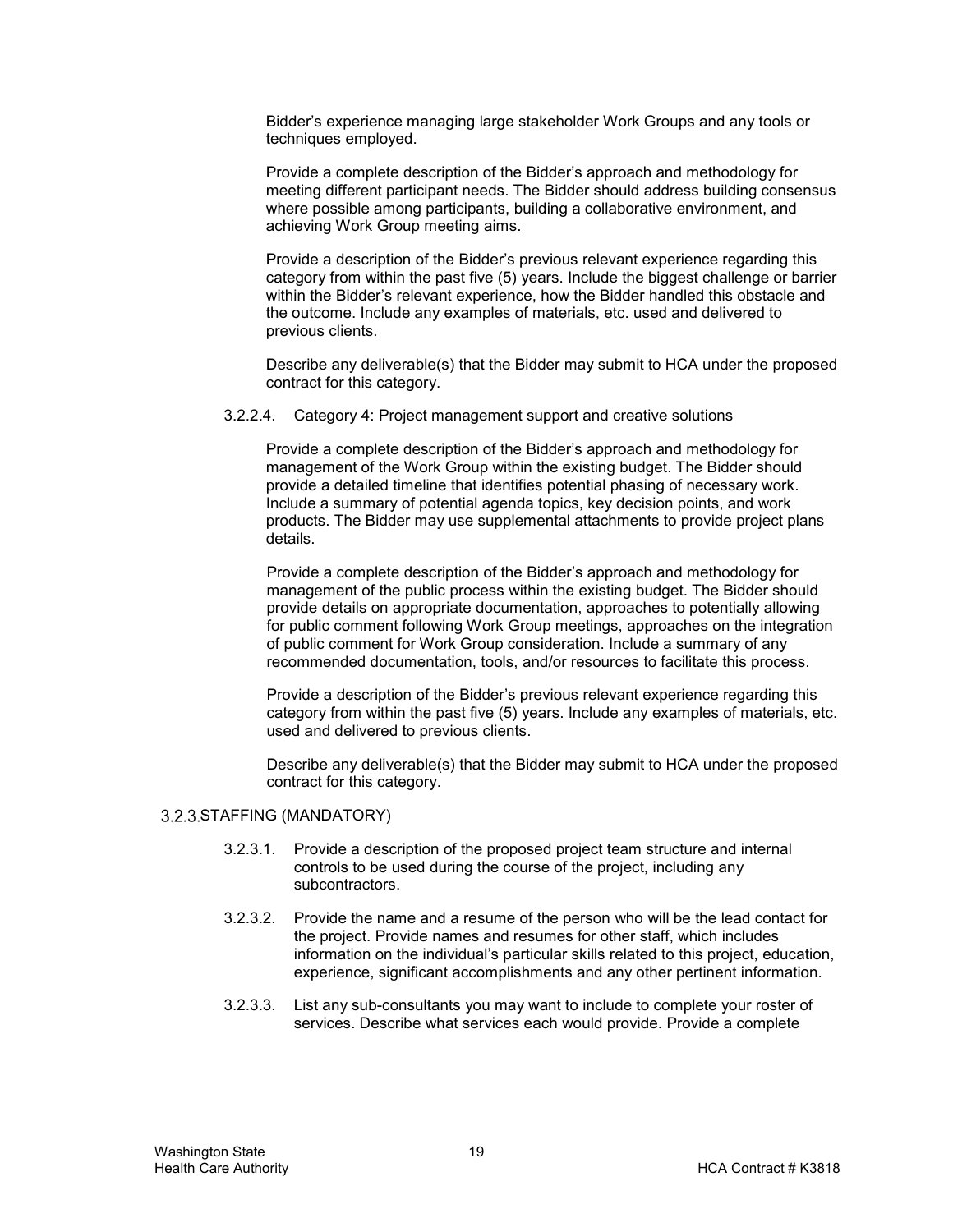description of how the Bidder plans to utilize any sub-contractor, including a description of roles and responsibilities in Section 3.2 about each.

#### 3.2.4. REFERENCE (MANDATORY)

List names, addresses, telephone numbers, fax numbers, and e-mail addresses of three business references for whom work has been accomplished and briefly describe the type of service provided for them. By submitting a proposal in response to this RFQQ, the vendor and team members grant permission to HCA to contact these references and others, who from HCA's perspective, may have pertinent information. HCA may or may not, at HCA's discretion, contact references. Do not include current HCA staff as references.

#### 3.2.5. OMWBE CERTIFICATION (MANDATORY)

Complete Exhibit B – *Diverse Business Inclusion Plan.* Include proof of certification issued by the Washington State Office of Minority and Women's Business Enterprises if certified minority-owned firm and/or women-owned firm(s) will be participating on this project.

#### <span id="page-19-0"></span>**3.3. QUOTATIONS SECTION (SCORED)**

The maximum fee for this contract must be four-hundred-eighty-five-thousand Dollars (\$485,000.00) or less to be considered responsive to this RFQQ.

The evaluation process is designed to award this procurement not necessarily to the Bidder of least cost, but rather to the Bidder whose proposal best meets the requirements of this RFQQ. However, Bidders are encouraged to submit proposals which are consistent with state government efforts to conserve state resources.

#### 3.3.1. Identification of Costs (SCORED)

Identify all costs in U.S. dollars including expenses to be charged for performing the services necessary to accomplish the objectives of the contract. The Bidder is to submit a fully detailed budget including staff costs and any expenses necessary to accomplish the tasks and to produce the deliverables under the contract. Bidders are required to collect and pay Washington state sales and use taxes, as applicable.

Costs for subcontractors are to be broken out separately. Please note if any subcontractors are certified by the Office of Minority and Women's Business Enterprises.

#### 3.3.2.Computation

The score for the cost proposal will be computed by dividing the lowest cost bid received by the Bidder's total cost. Then the resultant number will be multiplied by the maximum possible points for the cost section.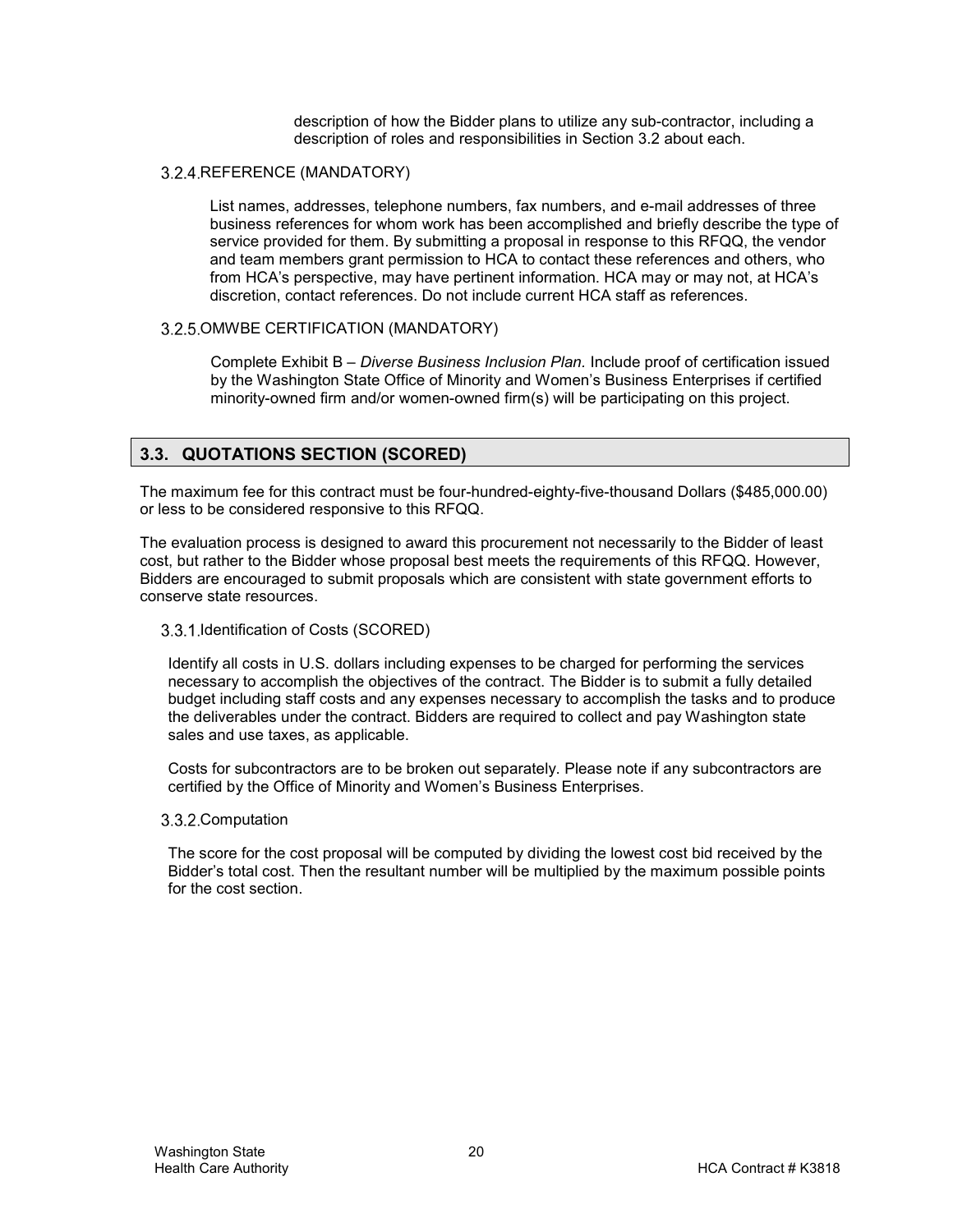# <span id="page-20-1"></span><span id="page-20-0"></span>**4. EVALUATION AND CONTRACT AWARD**

# **4.1. EVALUATION PROCEDURE**

Responsive proposals will be evaluated strictly in accordance with the requirements stated in this solicitation and any addenda issued. The evaluation of proposals will be accomplished by an evaluation team(s), to be designated by HCA, which will determine the ranking of the proposals. Evaluations will only be based upon information provided in the Bidder's Proposal.

All proposals received by the stated deadline, Section 2.2, *Estimated Schedule of Procurement Activities*, will be reviewed by the RFQQ Coordinator to ensure that the Proposals contain all of the required information requested in the RFQQ. Only responsive Proposals that meet the requirements will be evaluated by the evaluation team. Any Bidder who does not meet the stated qualifications or any Proposal that does not contain all of the required information will be rejected as non-responsive.

The RFQQ Coordinator may, at his or her sole discretion, contact the Bidder for clarification of any portion of the Bidder's proposal. Bidders should take every precaution to ensure that all answers are clear, complete, and directly address the specific requirement.

Responsive Proposals will be reviewed and scored by an evaluation team using a weighted scoring system, Section 4.2, *Evaluation Weighting and Scoring*. Proposals will be evaluated strictly in accordance with the requirements set forth in this RFQQ and any addenda issued.

HCA, at its sole discretion, may elect to select the top-scoring firms as finalists for an oral presentation.

#### <span id="page-20-2"></span>**4.2. EVALUATION WEIGHTING AND SCORING**

The following weighting and points will be assigned to the proposal for evaluation purposes:

#### **Qualifications Section – 80% 80 points**

| Firm Experience                                                           | 80 points (maximum) |                   |
|---------------------------------------------------------------------------|---------------------|-------------------|
| Category 1: Health care policy<br>and financial analysis                  | 30 points           |                   |
| Category 2: Subject matter expertise                                      | 20 points           |                   |
| Category 3: Facilitation and project<br>management support                | 15 points           |                   |
| Category 4:<br>Creative proposals to manage<br>deliverables within budget | 15 points           |                   |
| Quotation Section - 20%                                                   |                     | 20 points         |
| TOTAL                                                                     |                     | <b>100 POINTS</b> |

HCA reserves the right to award the contract to the Bidder whose proposal is deemed to be in the best interest of HCA and the state of Washington.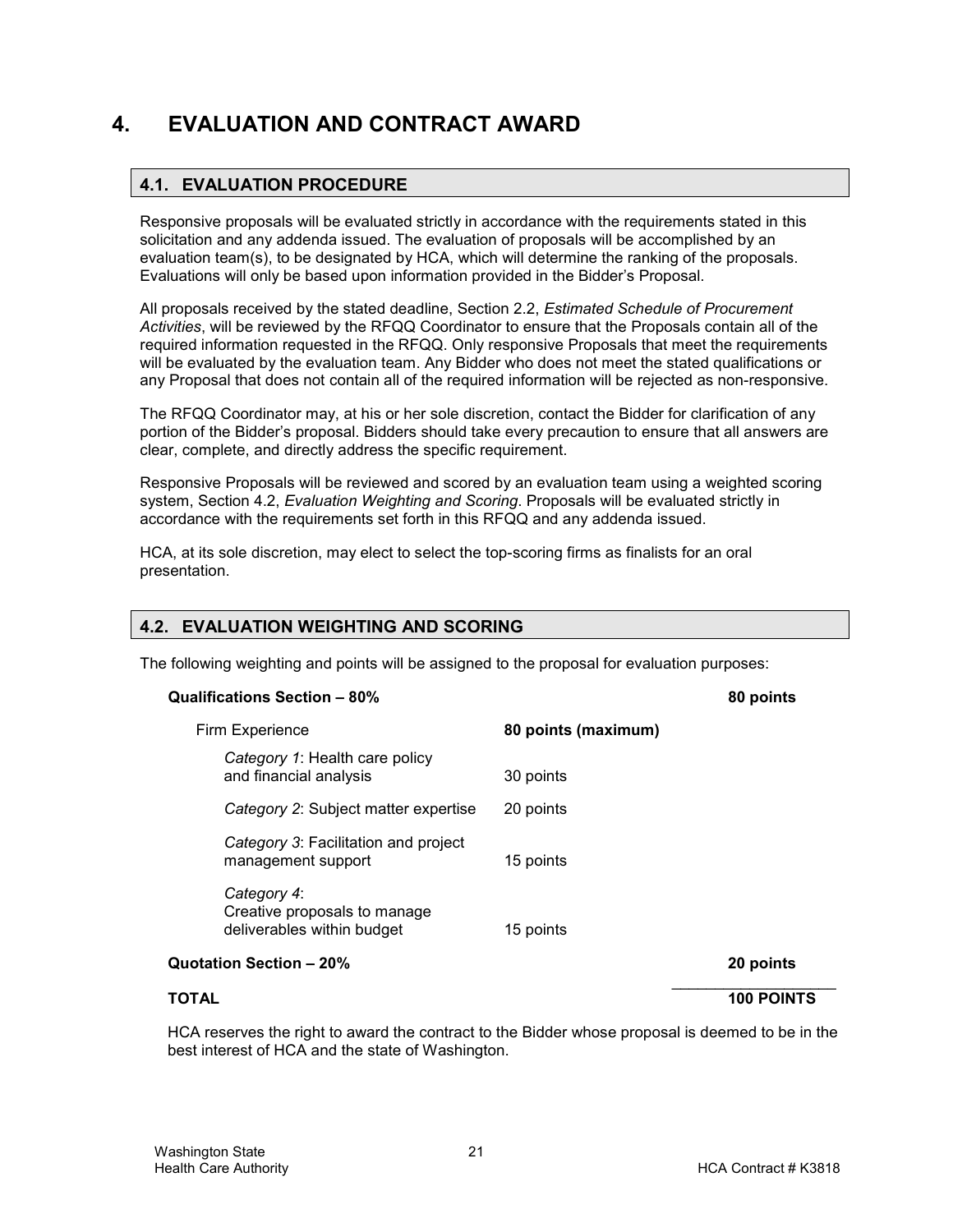#### <span id="page-21-0"></span>**4.3. SUBSTANTIALLY EQUIVALENT SCORES**

Substantially equivalent scores are *scores separated by two percent or less in total points*. If multiple Proposals receive a Substantially Equivalent Score, HCA may leave the matter as scored, or select as the Apparent Successful Bidder the one Proposal that is deemed by HCA, in its sole discretion, to be in HCA's best interest relative to the overall purpose and objective as stated in Sections [1.1](#page-3-1) and [1.2](#page-3-2) of this Procurement.

If applicable, HCA's best interest will be determined by HCA managers and executive officers, who have sole discretion over this determination. The basis for such determination will be communicated in writing to all Bidders with equivalent scores.

#### <span id="page-21-1"></span>**4.4. NOTIFICATION TO BIDDERS**

HCA will notify the Apparent Successful Bidder of its selection in writing upon completion of the evaluation process. Individuals or firms whose proposals were not selected for further negotiation or award will be notified separately by e-mail.

#### <span id="page-21-2"></span>**4.5. DEBRIEFING OF UNSUCCESSFUL BIDDERS**

Any Bidder who has submitted a proposal and been notified it was not selected for contract award may request a debriefing. The request for a debriefing conference must be received by the RFQQ Coordinator no later than 5:00 p.m., local time, in Olympia, Washington, within three business days after the Unsuccessful Bidder Notification is e-mailed to the Bidder. The debriefing will be held within three (3) business days of the request, or as schedules allow.

Discussion at the debriefing conference will be limited to the following:

- Evaluation and scoring of the firm's proposal;
- 4.5.2. Critique of the proposal based on the evaluation; and
- 4.5.3. Review of Bidder's final score in comparison with other final scores without identifying the other firms.

Comparisons between proposals, or evaluations of the other proposals will not be allowed. Debriefing conferences may be conducted in person or on the telephone and will be scheduled for a maximum of thirty (30) minutes.

#### <span id="page-21-3"></span>**4.6. PROTEST PROCEDURE**

Protests may be made only by Bidders who submitted a response to this solicitation document and who have participated in a debriefing conference. Upon completing the debriefing conference, the Bidder is allowed five business days to file a protest of the acquisition with the RFQQ Coordinator. Protests must be received by the RFQQ Coordinator no later than 4:30 p.m., local time, in Olympia, Washington on the fifth business day following the debriefing. Protests may be submitted by e-mail or by mail.

Bidders protesting this procurement must follow the procedures described below. Protests that do not follow these procedures will not be considered. This protest procedure constitutes the sole administrative remedy available to Bidders under this procurement.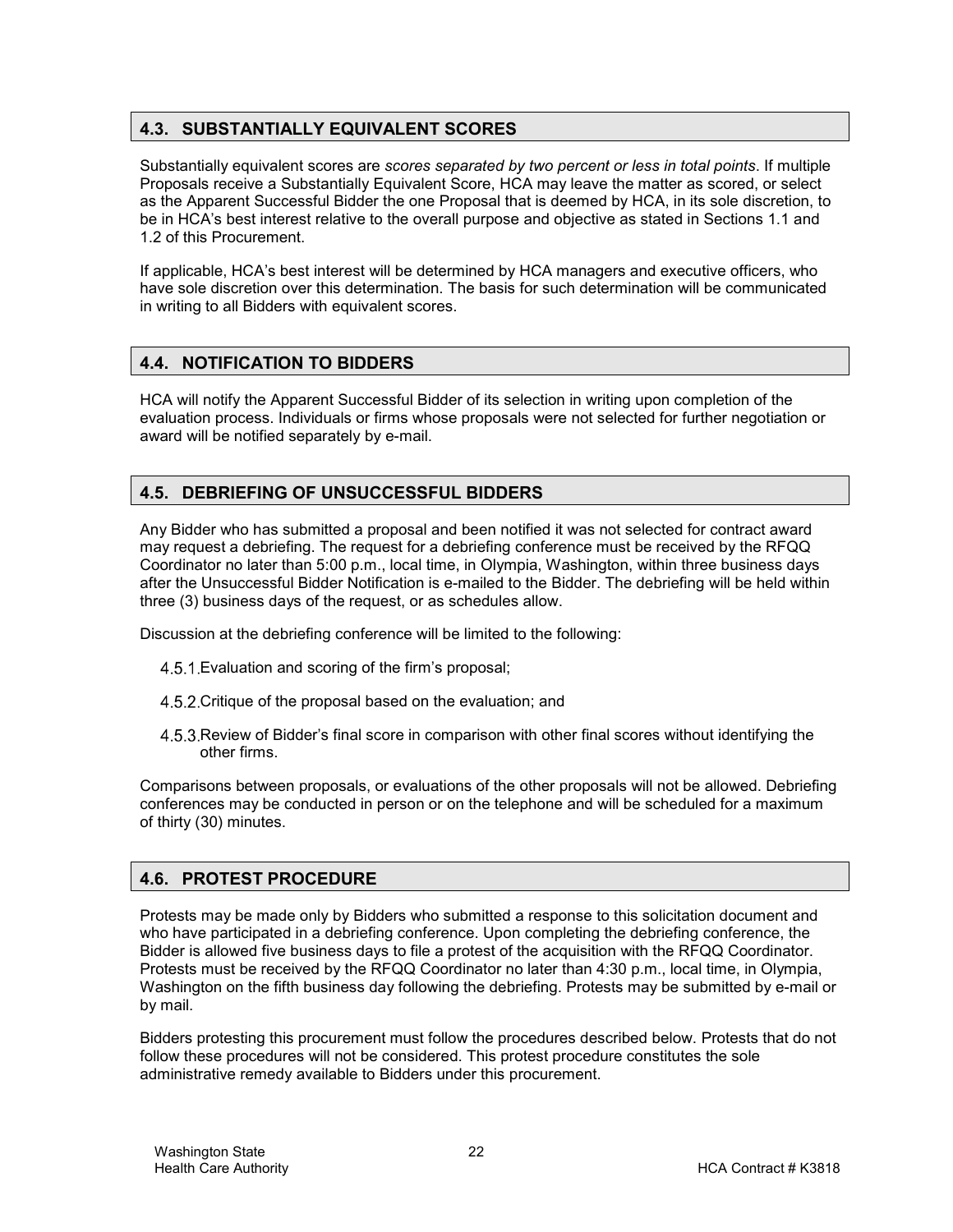All protests must be in writing, addressed to the RFQQ Coordinator, and signed by the protesting party or an authorized agent. The protest must state the RFQQ number, the grounds for the protest with specific facts, and complete statements of the action(s) being protested. A description of the relief or corrective action being requested should also be included.

4.6.1. Only protests alleging an issue of fact concerning the following subjects will be considered:

- a. A matter of bias, discrimination, or conflict of interest on the part of an evaluator;
- b. Errors in computing the score; or
- c. Non-compliance with procedures described in the procurement document or agency protest process or HCA requirements.

Protests based on anything other than those items listed above will not be considered. Protests will be rejected as without merit if they address issues such as: 1) an evaluator's professional judgment on the quality of a proposal; or 2) HCA's assessment of its own and/or other agencies needs or requirements.

Upon receipt of a protest, a protest review will be held by HCA. The HCA Director, or an HCA employee delegated by the HCA Director who was not involved in the procurement, will consider the record and all available facts. If possible, a final HCA decision will be issued within ten business days of receipt of the protest. If the HCA Director delegates the protest review to an HCA employee, the Director nonetheless reserves the right to make the final agency decision on the protest. If additional time is required, the protesting party will be notified of the delay.

If HCA determines in its sole discretion that a protest from one Bidder may affect the interests of another Bidder, then HCA will invite such Bidder to submit its views and any relevant information on the protest to the RFQQ Coordinator. In such a situation, the protest materials submitted by each Bidder will be made available to the other Bidder upon request.

4.6.2. The final determination of the protest will:

- 4.6.2.1. Find the protest lacking in merit and uphold HCA's action; or
- 4.6.2.2. Find only technical or harmless errors in HCA's acquisition process and determine HCA to be in substantial compliance and reject the protest; or
- 4.6.2.3. Find merit in the protest and provide options, which may include:
	- 4.6.2.3.1. Correct the errors and re-evaluate all proposals; or
	- 4.6.2.3.2. Reissue the solicitation document and begin a new process; or
	- 4.6.2.3.3. Make other findings and determine other courses of action as appropriate.

If HCA determines that the protest is without merit, HCA will enter into a contract with the Apparent Successful Bidder, assuming the parties reach agreement on the contract's terms. If the protest is determined to have merit, one of the alternatives noted in the preceding paragraph will be taken.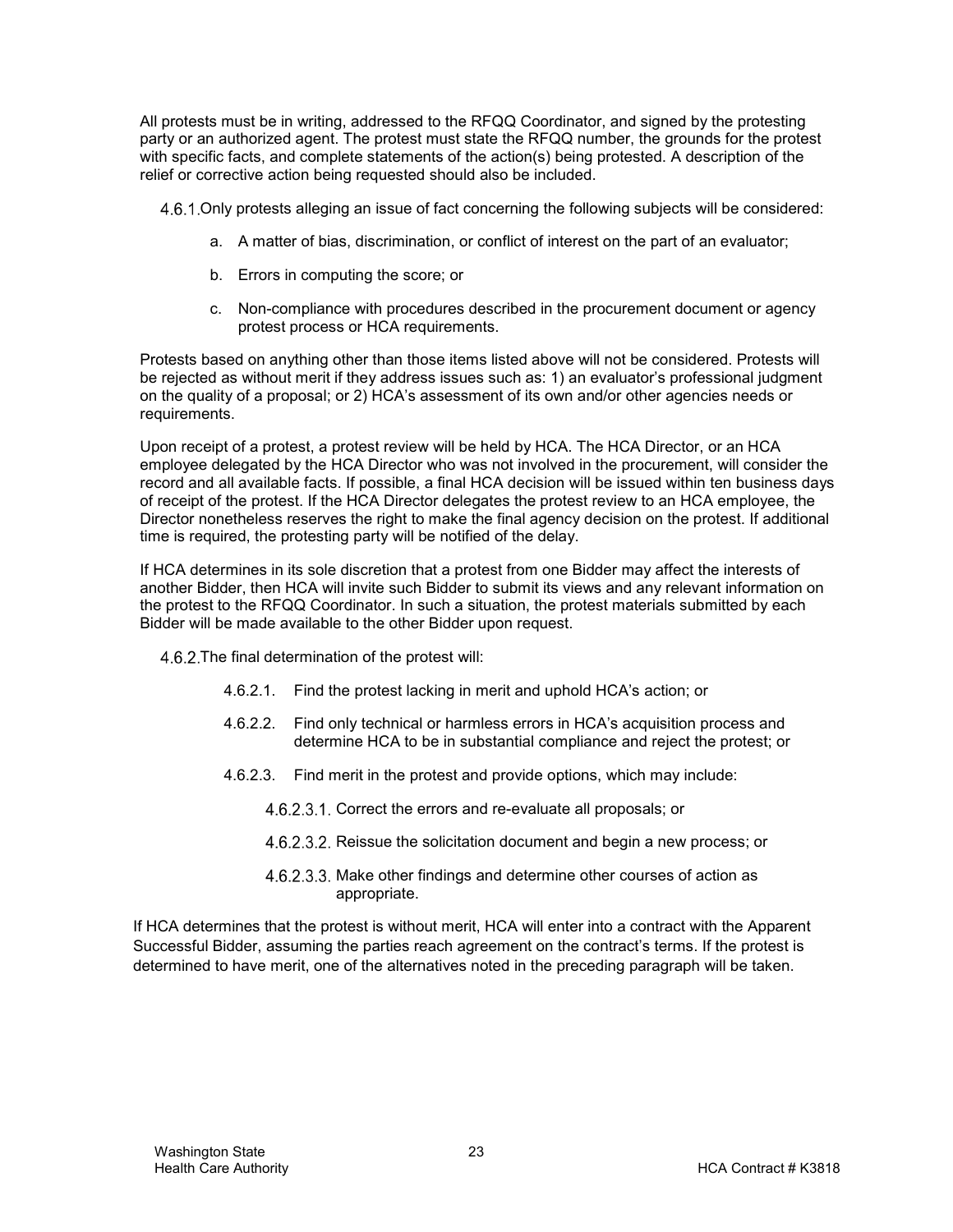# <span id="page-23-0"></span>**5. RFQQ EXHIBITS**

| Exhibit A | <b>Certifications and Assurances</b>                                   |
|-----------|------------------------------------------------------------------------|
| Exhibit B | Diverse Business Inclusion Plan                                        |
| Exhibit C | Service Contract Format including General Terms and Conditions (GT&Cs) |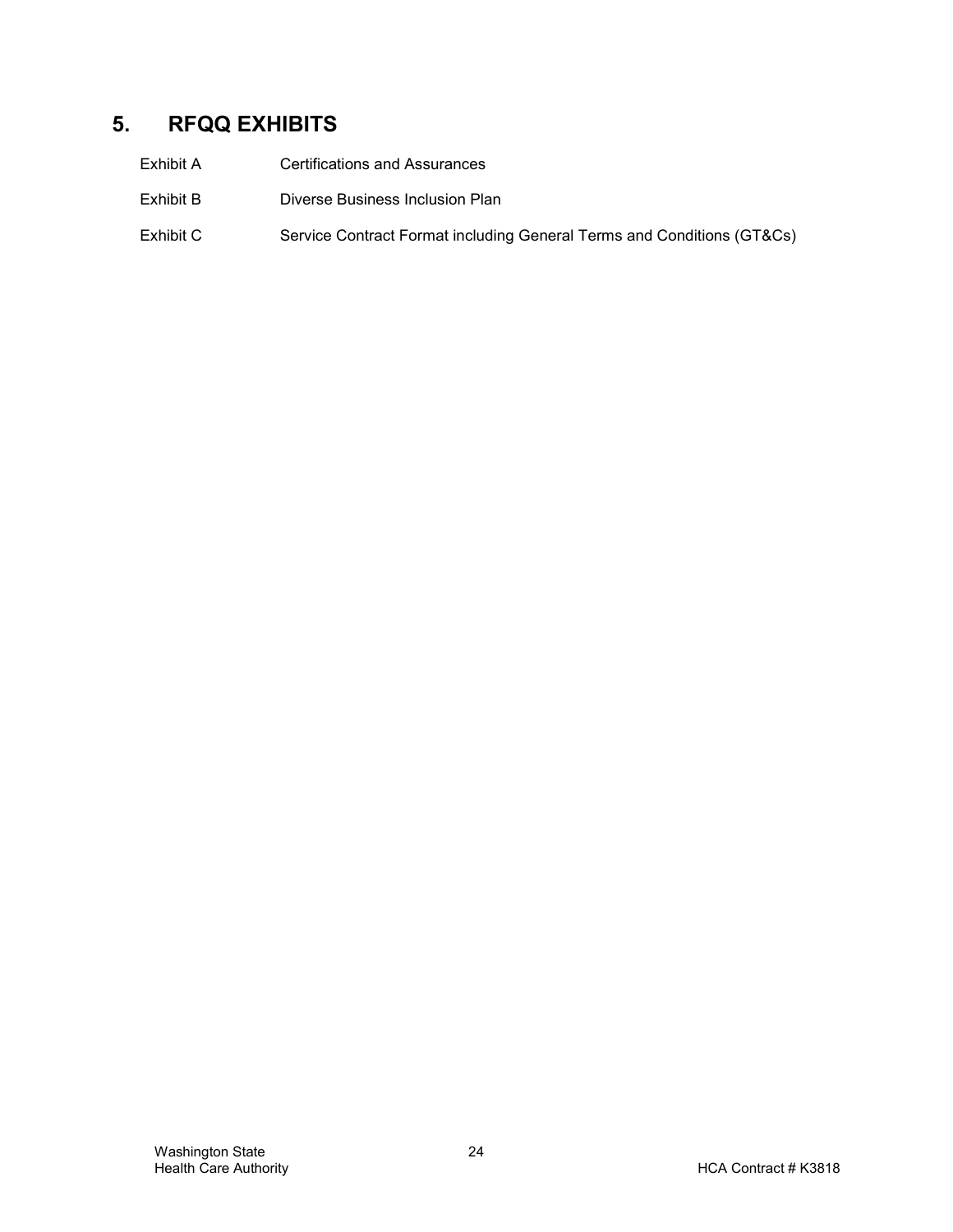#### **EXHIBIT A CERTIFICATIONS AND ASSURANCES**

I/we make the following certifications and assurances as a required element of the proposal to which it is attached, understanding that the truthfulness of the facts affirmed here and the continuing compliance with these requirements are conditions precedent to the award or continuation of the related contract:

- 1. I/we declare that all answers and statements made in the proposal are true and correct.
- 2. The prices and/or cost data have been determined independently, without consultation, communication, or agreement with others for the purpose of restricting competition. However, I/we may freely join with other persons or organizations for the purpose of presenting a single proposal.
- 3. The attached proposal is a firm offer for a period of 120 days following receipt, and it may be accepted by HCA without further negotiation (except where obviously required by lack of certainty in key terms) at any time within the 120-day period.
- 4. In preparing this proposal, I/we have not been assisted by any current or former employee of the state of Washington whose duties relate (or did relate) to this proposal or prospective contract, and who was assisting in other than his or her official, public capacity. If there are exceptions to these assurances, I/we have described them in full detail on a separate page attached to this document.
- 5. I/we understand that HCA will not reimburse me/us for any costs incurred in the preparation of this proposal. All proposals become the property of HCA, and I/we claim no proprietary right to the ideas, writings, items, or samples, unless so stated in this proposal.
- 6. Unless otherwise required by law, the prices and/or cost data which have been submitted have not been knowingly disclosed by the Bidder and will not knowingly be disclosed by him/her prior to opening, directly or indirectly, to any other Bidder or to any competitor.
- 7. I/we agree that submission of the attached proposal constitutes acceptance of the solicitation contents and the attached sample contract and general terms and conditions. If there are any exceptions to these terms, I/we have described those exceptions in detail on a page attached to this document.
- 8. No attempt has been made or will be made by the Bidder to induce any other person or firm to submit or not to submit a proposal for the purpose of restricting competition.
- 9. I/we grant HCA the right to contact references and other, who may have pertinent information regarding the ability of the Bidder and the lead staff person to perform the services contemplated by this RFQQ.
- 10. If any staff member(s) who will perform work on this contract has retired from the State of Washington under the provisions of the 2008 Early Retirement Factors legislation, his/her name(s) is noted on a separately attached page.

We (circle one) **are / are not** submitting proposed Contract exceptions. (See Section 2.12, Contract and General Terms and Conditions.) If Contract exceptions are being submitted, I/we have attached them to this form.

**On behalf of the Bidder submitting this proposal, my name below attests to the accuracy of the above statement.** *If electronic, also include***: We are submitting a scanned signature of this form with our proposal.**

Signature of Bidder

Printed Name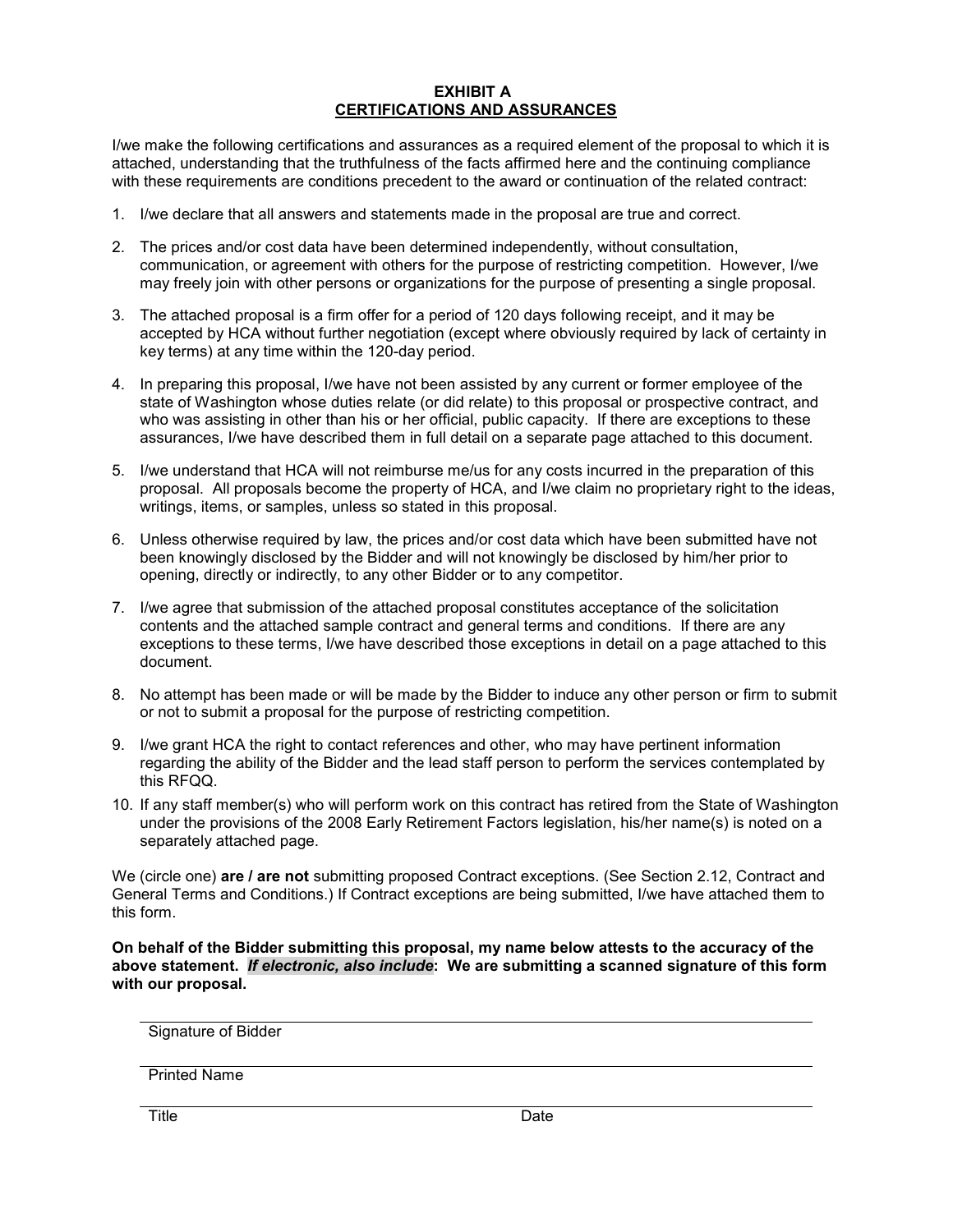#### **Exhibit B DIVERSE BUSINESS INCLUSION PLAN**

| Do you anticipate using, or is your firm, a State Certified Minority Business? | $\Box$ $\vee$ $\Box$ $\wedge$ |  |
|--------------------------------------------------------------------------------|-------------------------------|--|
| Do you anticipate using, or is your firm, a State Certified Women's Business?  | $\Box$ $\Upsilon$ $\Box$ $N$  |  |
| Do you anticipate using, or is your firm, a State Certified Veteran Business?  | $\Box$ $\vee$ $\Box$ $\wedge$ |  |
| Do you anticipate using, or is your firm, a Washington State Small Business?   | $\Box$ $\Upsilon$ $\Box$ $N$  |  |

If you answered No to all of the questions above, please explain: \_\_\_\_\_\_\_\_

Please list the approximate percentage of work to be accomplished by each group:

| Minority              | % |
|-----------------------|---|
| Women                 | % |
| Veteran               | % |
| <b>Small Business</b> | % |

Please identify the person in your organization to manage your Diverse Inclusion Plan responsibility.

| Name:  |  |  |  |
|--------|--|--|--|
| Phone: |  |  |  |

E-Mail: \_ \_\_\_\_\_\_\_\_\_\_\_\_\_\_\_\_\_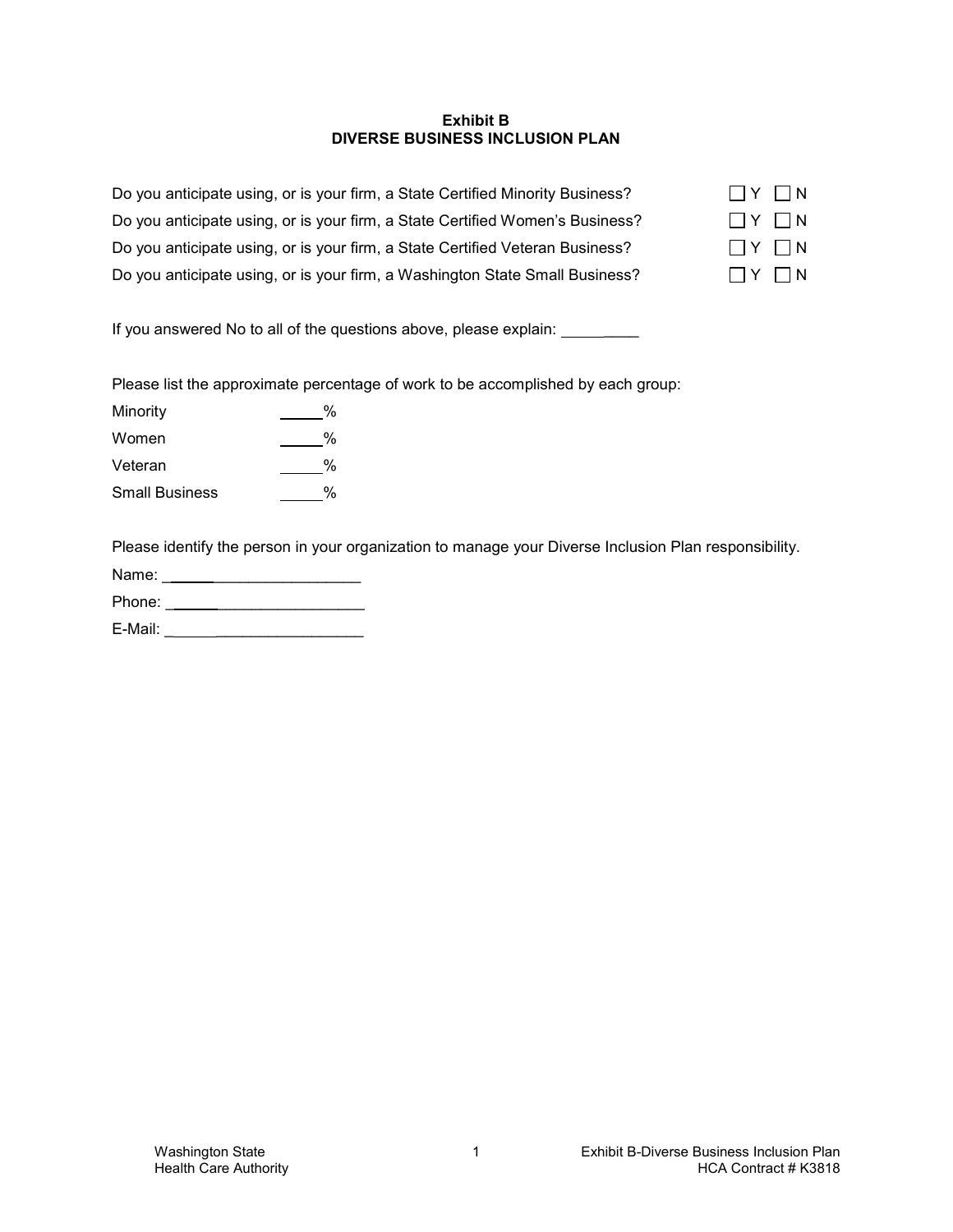#### **PROFESSIONAL SERVICES CONTRACT for**

Work Group

Universal Health Care Resulting from Solicitation Number (If

applicable: RFQQ 3818

HCA Contract Number: K3818

Contractor/Vendor Contract Number:

**THIS CONTRACT** is made by and between Washington State Health Care Authority, (HCA) and \_\_\_\_\_\_\_\_\_\_\_\_\_\_\_\_\_\_\_\_\_\_\_\_\_\_\_\_\_\_\_\_\_\_\_\_\_, (Contractor).

| <b>CONTRACTOR NAME</b>                                                 |                      | CONTRACTOR DOING BUSINESS AS (DBA) |                           |                 |                                         |
|------------------------------------------------------------------------|----------------------|------------------------------------|---------------------------|-----------------|-----------------------------------------|
| <b>CONTRACTOR ADDRESS</b><br>Street                                    |                      | City                               |                           | State           | Zip Code                                |
| CONTRACTOR CONTACT                                                     | CONTRACTOR TELEPHONE |                                    | CONTRACTOR F-MAIL ADDRESS |                 |                                         |
| Is Contractor a Subrecipient under this Contract?<br>⊠no<br>$\Box$ YES |                      | CFDA NUMBER(S):<br>93.778          |                           | $\boxtimes$ YES | <b>FFATA Form Required</b><br>$\Box$ No |

| <b>HCA PROGRAM</b>           | <b>HCA DIVISION/SECTION</b>       |
|------------------------------|-----------------------------------|
| HCA CONTACT NAME AND TITLE   | <b>HCA CONTACT ADDRESS</b>        |
|                              | <b>Health Care Authority</b>      |
|                              | 626 8th Avenue SE                 |
|                              | PO Box                            |
|                              | Olympia, WA 98504-                |
| <b>HCA CONTACT TELEPHONE</b> | <b>HCA CONTACT E-MAIL ADDRESS</b> |
| $(360)$ 725-                 |                                   |

| CONTRACT START DATE | <b>CONTRACT END DATE</b> | TOTAL MAXIMUM CONTRACT AMOUNT |
|---------------------|--------------------------|-------------------------------|
| August 8, 2019      | November 15, 2020        | \$485,000.00                  |

PURPOSE OF CONTRACT:

**Washington State** 

Health Care Authority

The legislative intent stated in SB 5822. Provide a policy and financial framework for how the state could achieve universal coverage and equitable access and outcomes for all residents in the future, while concurrently evaluating efforts to ensure statewide affordable access and improvements to coverage for all residents in the preceding years through a public option and standardizing benefit plan designs. Note: the intent language was not passed by the Legislature as the remainder of the bill was incorporated into a budget proviso. HCA seeking Subject Matter Expert (SME) and Project Manager (PM) to support a Universal Health Care Work Group.

The parties signing below warrant that they have read and understand this Contract, and have authority to execute this Contract. This Contract will be binding on HCA only upon signature by HCA.

| <b>CONTRACTOR SIGNATURE</b> | PRINTED NAME AND TITLE | DATE SIGNED |
|-----------------------------|------------------------|-------------|
| <b>HCA SIGNATURE</b>        | PRINTED NAME AND TITLE | DATE SIGNED |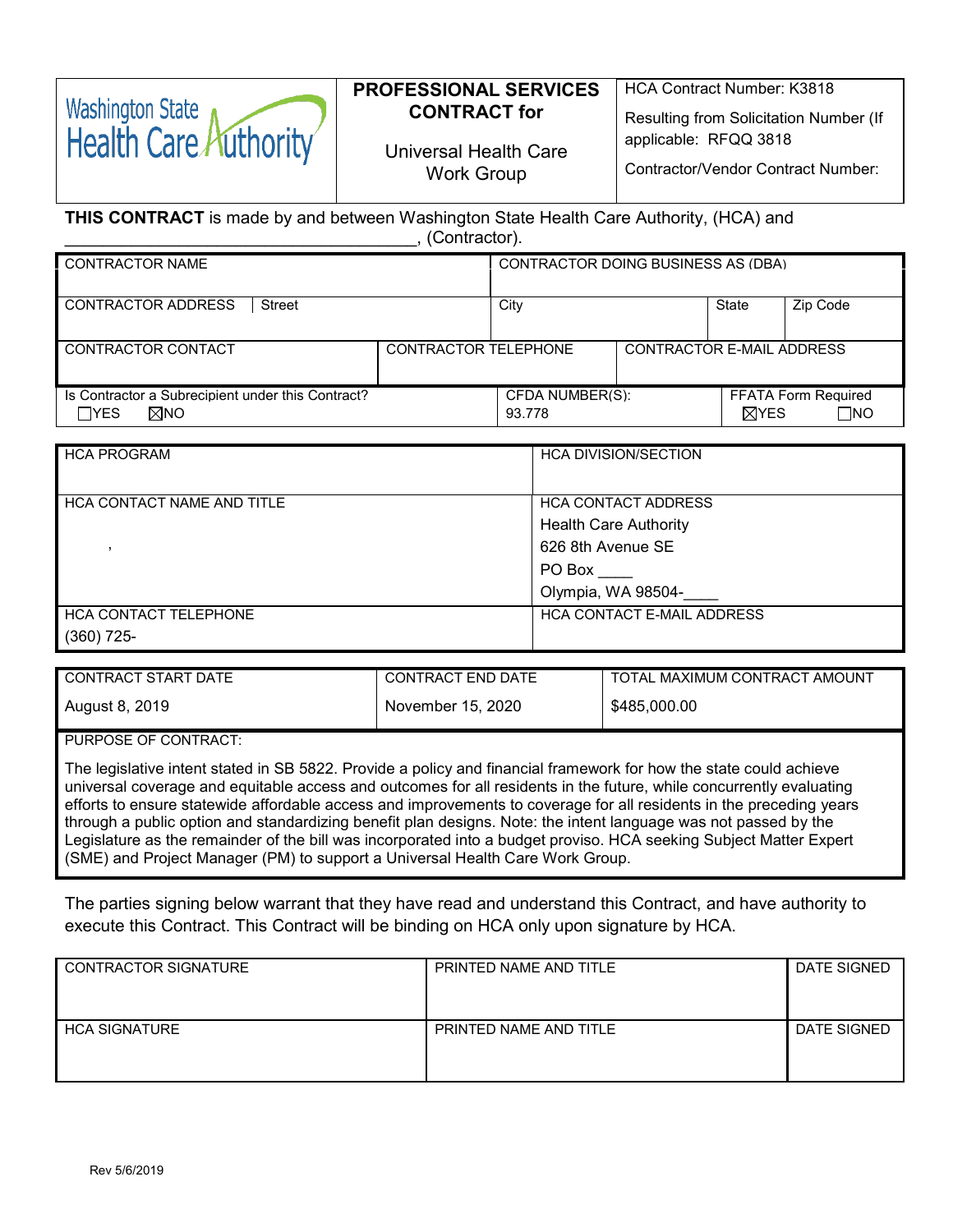# **TABLE OF CONTENTS**

| 3.1 |                                                             |  |  |  |
|-----|-------------------------------------------------------------|--|--|--|
| 3.2 |                                                             |  |  |  |
| 3.3 |                                                             |  |  |  |
| 3.4 |                                                             |  |  |  |
| 3.5 |                                                             |  |  |  |
| 3.6 |                                                             |  |  |  |
| 3.7 | INCORPORATION OF DOCUMENTS AND ORDER OF PRECEDENCE  10      |  |  |  |
| 3.8 |                                                             |  |  |  |
|     |                                                             |  |  |  |
| 41  |                                                             |  |  |  |
| 4.2 |                                                             |  |  |  |
| 4.3 |                                                             |  |  |  |
| 4.4 |                                                             |  |  |  |
| 4.5 |                                                             |  |  |  |
| 4.6 |                                                             |  |  |  |
| 4.7 |                                                             |  |  |  |
| 4.8 | CONFIDENTIAL INFORMATION BREACH - REQUIRED NOTIFICATION  14 |  |  |  |
| 4.9 |                                                             |  |  |  |
|     |                                                             |  |  |  |
|     |                                                             |  |  |  |
|     |                                                             |  |  |  |
|     |                                                             |  |  |  |
|     |                                                             |  |  |  |
|     |                                                             |  |  |  |
|     |                                                             |  |  |  |
|     |                                                             |  |  |  |
|     |                                                             |  |  |  |
|     |                                                             |  |  |  |
|     |                                                             |  |  |  |
|     |                                                             |  |  |  |
|     |                                                             |  |  |  |
|     |                                                             |  |  |  |
|     |                                                             |  |  |  |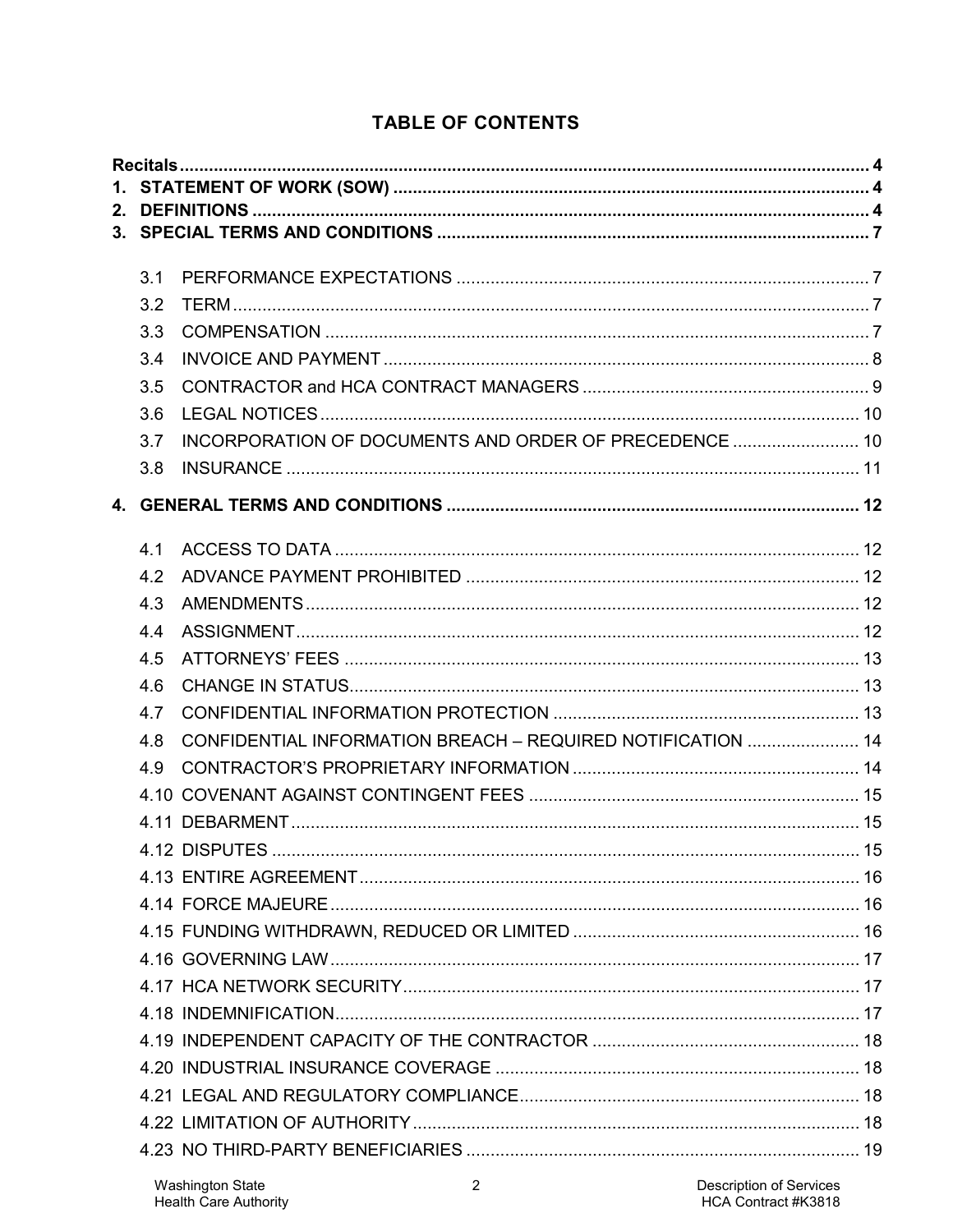#### **Attachments**

Attachment 1 - Confidential Information Security Requirements

#### **Schedules**

Schedule A: Contract and Statement of Work (SOW) Unversal Health Care Woirk **Group support Services** 

#### **Exhibits**

- Exhibit A: HCA RFQQ 3818 for Universal Health Care Work Group Services
- Exhibit B: [Bidder Name] Response to HCA RFQQ 3818

Note: Exhibits A and B are not attached but are available upon request from the HCA Contracts Administrator.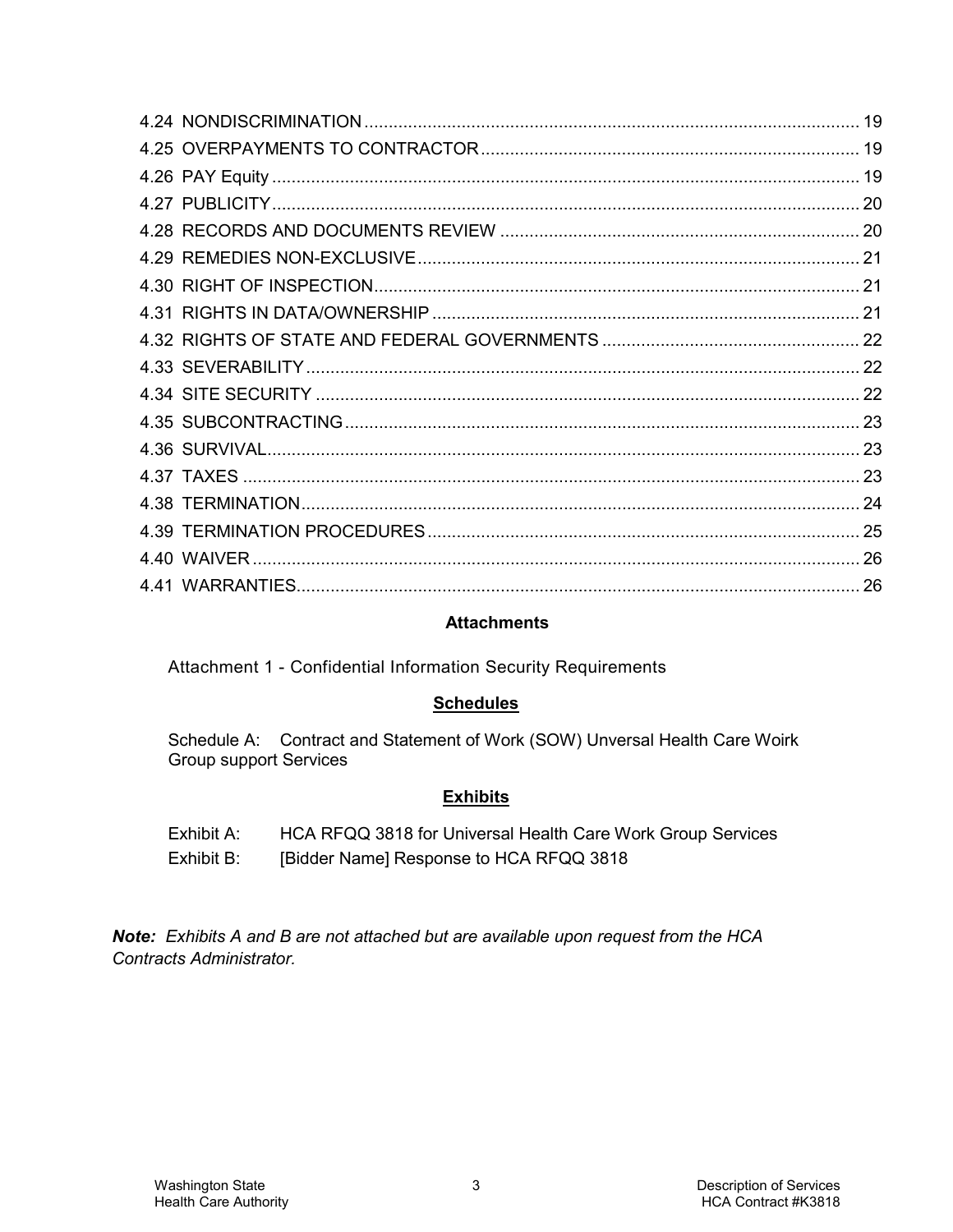# **Contract #K3818 for Universal Health Care Work Group Services**

#### <span id="page-29-0"></span>**Recitals**

The state of Washington, acting by and through the Health Care Authority (HCA), issued a Request for Qualifications and Quotation (RFQQ) dated June 26, 2019, (Exhibit A) for the purpose of purchasing Health Care policy analysis, financial analysis, project management, and assistance to the Work Group in accordance with its authority under chapters 39.26 and 41.05 RCW.

[Contractor Name] submitted a timely Response to HCA's RFQQ #3818 (Exhibit B).

HCA evaluated all properly submitted Responses to the above-referenced RFQQ and has identified [Contractor Name] as the Apparent Successful Bidder.

HCA has determined that entering into a Contract with [Contractor Name] will meet HCA's needs and will be in the State's best interest.

NOW THEREFORE, HCA awards to [Contractor Name] this Contract, the terms and conditions of which will govern Contractor's providing to HCA the Health Care policy analysis, financial analysis, project management, and assistance to the Work Group.

IN CONSIDERATION of the mutual promises as set forth in this Contract, the parties agree as follows:

# <span id="page-29-1"></span>1. **STATEMENT OF WORK (SOW)**

The Contractor will provide the services and staff as described in Schedule A: Contract and *Statement of Work*.

# <span id="page-29-2"></span>2. **DEFINITIONS**

**"Authorized Representative"** means a person to whom signature authority has been delegated in writing acting within the limits of his/her authority.

**"Breach"** means the unauthorized acquisition, access, use, or disclosure of Confidential Information that compromises the security, confidentiality, or integrity of the Confidential Information.

**"Business Associate"** means a Business Associate as defined in 45 CFR 160.103, who performs or assists in the performance of an activity for or on behalf of HCA, a Covered Entity, that involves the use or disclosure of protected health information (PHI). Any reference to Business Associate in this Contract includes Business Associate's employees, agents, officers, Subcontractors, third party contractors, volunteers, or directors.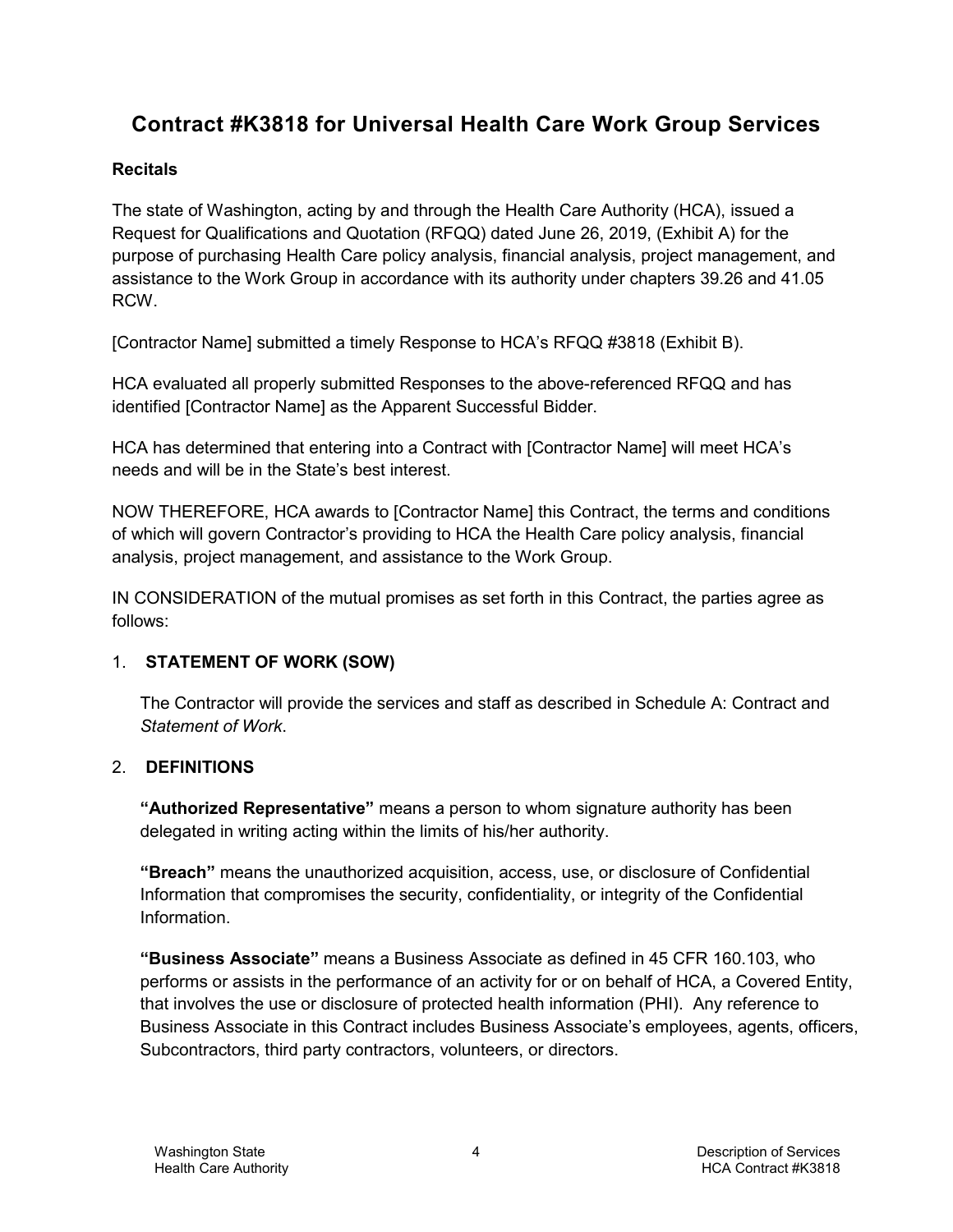**"Business Days and Hours"** means Monday through Friday, 8:00 a.m. to 5:00 p.m., Pacific Time, except for holidays observed by the state of Washington.

**"Centers for Medicare and Medicaid Services"** or **"CMS"** means the federal office under the Secretary of the United States Department of Health and Human Services, responsible for the Medicare and Medicaid programs.

**"CFR"** means the Code of Federal Regulations. All references in this Contract to CFR chapters or sections include any successor, amended, or replacement regulation. The CFR may be accessed at [http://www.ecfr.gov/cgi-bin/ECFR?page=browse.](http://www.ecfr.gov/cgi-bin/ECFR?page=browse)

**"Confidential Information"** means information that may be exempt from disclosure to the public or other unauthorized persons under chapter 42.56 RCW or chapter 70.02 RCW or other state or federal statutes or regulations. Confidential Information includes, but is not limited to, any information identifiable to an individual that relates to a natural person's health, (see also Protected Health Information); finances, education, business, use or receipt of governmental services, names, addresses, telephone numbers, social security numbers, driver license numbers, financial profiles, credit card numbers, financial identifiers and any other identifying numbers, law enforcement records, HCA source code or object code, or HCA or State security information.

**"Contract"** means this Contract document and all schedules, exhibits, attachments, incorporated documents and amendments.

"**Contractor"** means [Contractor Name], its employees and agents. Contractor includes any firm, provider, organization, individual or other entity performing services under this Contract. It also includes any Subcontractor retained by Contractor as permitted under the terms of this Contract.

**"Data"** means information produced, furnished, acquired, or used by Contractor in meeting requirements under this Contract.

**"Effective Date"** means the first date this Contract is in full force and effect. It may be a specific date agreed to by the parties; or, if not so specified, the date of the last signature of a party to this Contract.

**"HCA Contract Manager"** means the individual identified on the cover page of this Contract who will provide oversight of the Contractor's activities conducted under this Contract.

**"Health Care Authority"** or **"HCA"** means the Washington State Health Care Authority, any division, section, office, unit or other entity of HCA, or any of the officers or other officials lawfully representing HCA.

**"Overpayment"** means any payment or benefit to the Contractor in excess of that to which the Contractor is entitled by law, rule, or this Contract, including amounts in dispute.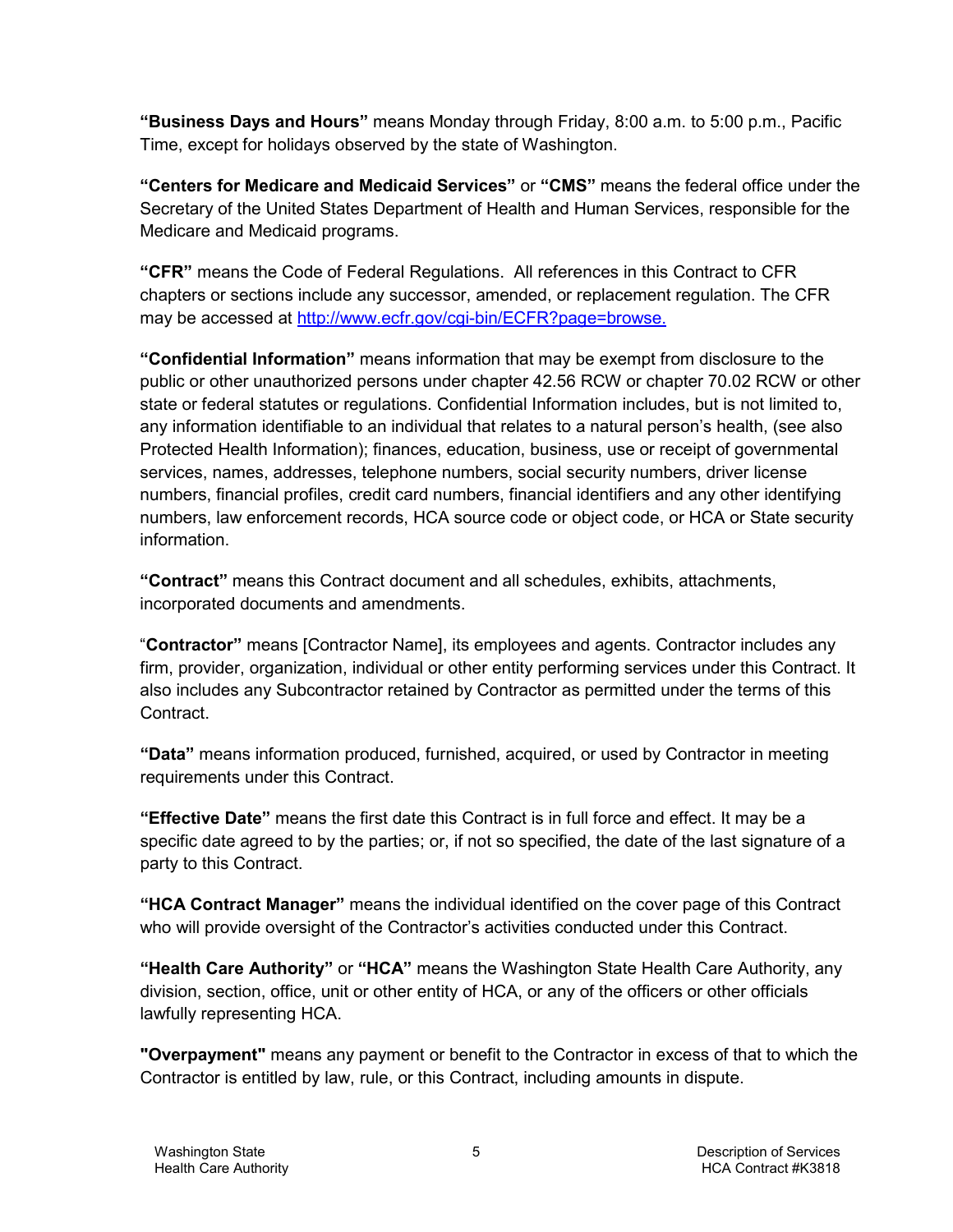**"Proprietary Information"** means information owned by Contractor to which Contractor claims a protectable interest under law. Proprietary Information includes, but is not limited to, information protected by copyright, patent, trademark, or trade secret laws.

"**Protected Health Information**" or **"PHI"** means individually identifiable information that relates to the provision of health care to an individual; the past, present, or future physical or mental health or condition of an individual; or past, present, or future payment for provision of health care to an individual, as defined in 45 CFR 160.103. Individually identifiable information is information that identifies the individual or about which there is a reasonable basis to believe it can be used to identify the individual, and includes demographic information. PHI is information transmitted, maintained, or stored in any form or medium. 45 CFR 164.501. PHI does not include education records covered by the Family Educational Rights and Privacy Act, as amended, 20 USC 1232g(a)(4)(b)(iv).

**"Response"** means Contractor's Response to HCA's RFQQ 3818 for Universal Health Care Work Group Services and is Exhibit B hereto.

**"RCW"** means the Revised Code of Washington. All references in this Contract to RCW chapters or sections include any successor, amended, or replacement statute. Pertinent RCW chapters can be accessed at: [http://apps.leg.wa.gov/rcw/.](http://apps.leg.wa.gov/rcw/)

**"RFQQ"** means the Request for Qualifications and Quotation used as the solicitation document to establish this Contract, including all its amendments and modifications and is Exhibit A hereto.

**"Statement of Work"** or **"SOW"** means a detailed description of the work activities the Contractor is required to perform under the terms and conditions of this Contract, including the deliverables and timeline, and is Schedule A hereto.

**"Subcontractor"** means a person or entity that is not in the employment of the Contractor, who is performing all or part of the business activities under this Contract under a separate contract with Contractor. The term "Subcontractor" means subcontractor(s) of any tier.

**"Subrecipient"** has the meaning given in 45 C.F.R. 75.2, or any successor or replacement to such definition, for any federal award from HHS; or 2 C.F.R. 200.93, or any successor or replacement to such definition, for any other federal award.

**"USC"** means the United States Code. All references in this Contract to USC chapters or sections will include any successor, amended, or replacement statute. The USC may be accessed at<http://uscode.house.gov/>

**"WAC"** means the Washington Administrative Code. All references to WAC chapters or sections will include any successor, amended, or replacement regulation. Pertinent WACs may be accessed at: [http://app.leg.wa.gov/wac/.](http://app.leg.wa.gov/wac/)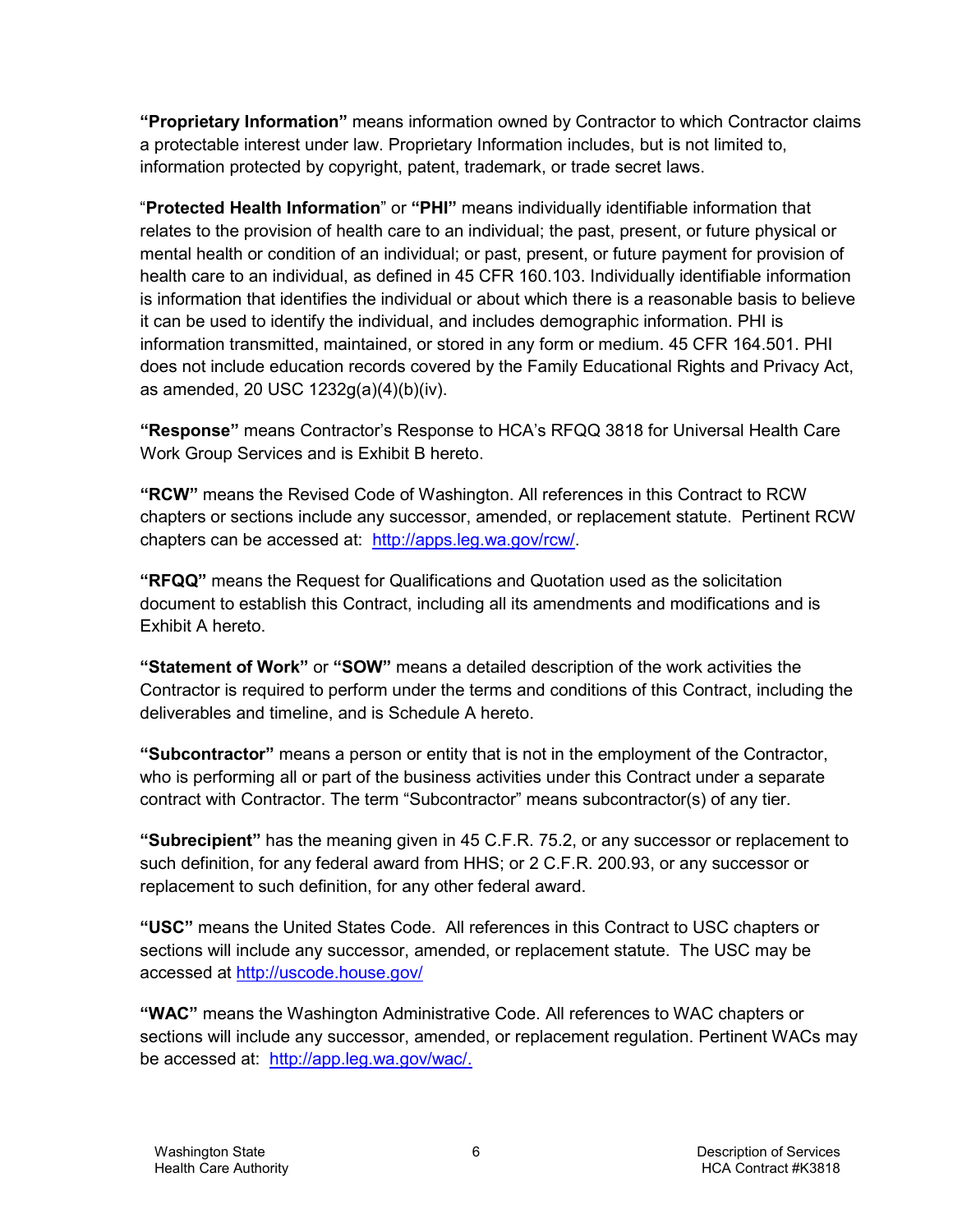#### <span id="page-32-0"></span>3. **SPECIAL TERMS AND CONDITIONS**

#### <span id="page-32-1"></span>**3.1 PERFORMANCE EXPECTATIONS**

Expected performance under this Contract includes, but is not limited to, the following:

- 3.1.1 Knowledge of applicable state and federal laws and regulations pertaining to subject of contract;
- 3.1.2 Use of professional judgment;
- 3.1.3 Collaboration with HCA staff in Contractor's conduct of the services;
- 3.1.4 Conformance with HCA directions regarding the delivery of the services;
- 3.1.5 Timely, accurate and informed communications;
- 3.1.6 Regular completion and updating of project plans, reports, documentation and communications;
- 3.1.7 Regular, punctual attendance at all meetings; and
- 3.1.8 Provision of high quality services.

Prior to payment of invoices, HCA will review and evaluate the performance of Contractor in accordance with Contract and these performance expectations and may withhold payment if expectations are not met or Contractor's performance is unsatisfactory.

#### <span id="page-32-2"></span>**3.2 TERM**

- 3.2.1 The initial term of the Contract will commence on August 8, 2019, or date of last signature, whichever is later, and continue through November 15,2020, unless terminated sooner as provided herein.
- 3.2.2 This Contract may be extended through November 15, 2021, in whatever time increments HCA deems appropriate. No change in terms and conditions will be permitted during these extensions unless specifically agreed to in writing.
- 3.2.3 Work performed without a contract or amendment signed by the authorized representatives of both parties will be at the sole risk of the Contractor. HCA will not pay any costs incurred before a contract or any subsequent amendment(s) is fully executed.

#### <span id="page-32-3"></span>**3.3 COMPENSATION**

3.3.1 The Maximum Compensation payable to Contractor for the performance of all things necessary for or incidental to the performance of work as set forth in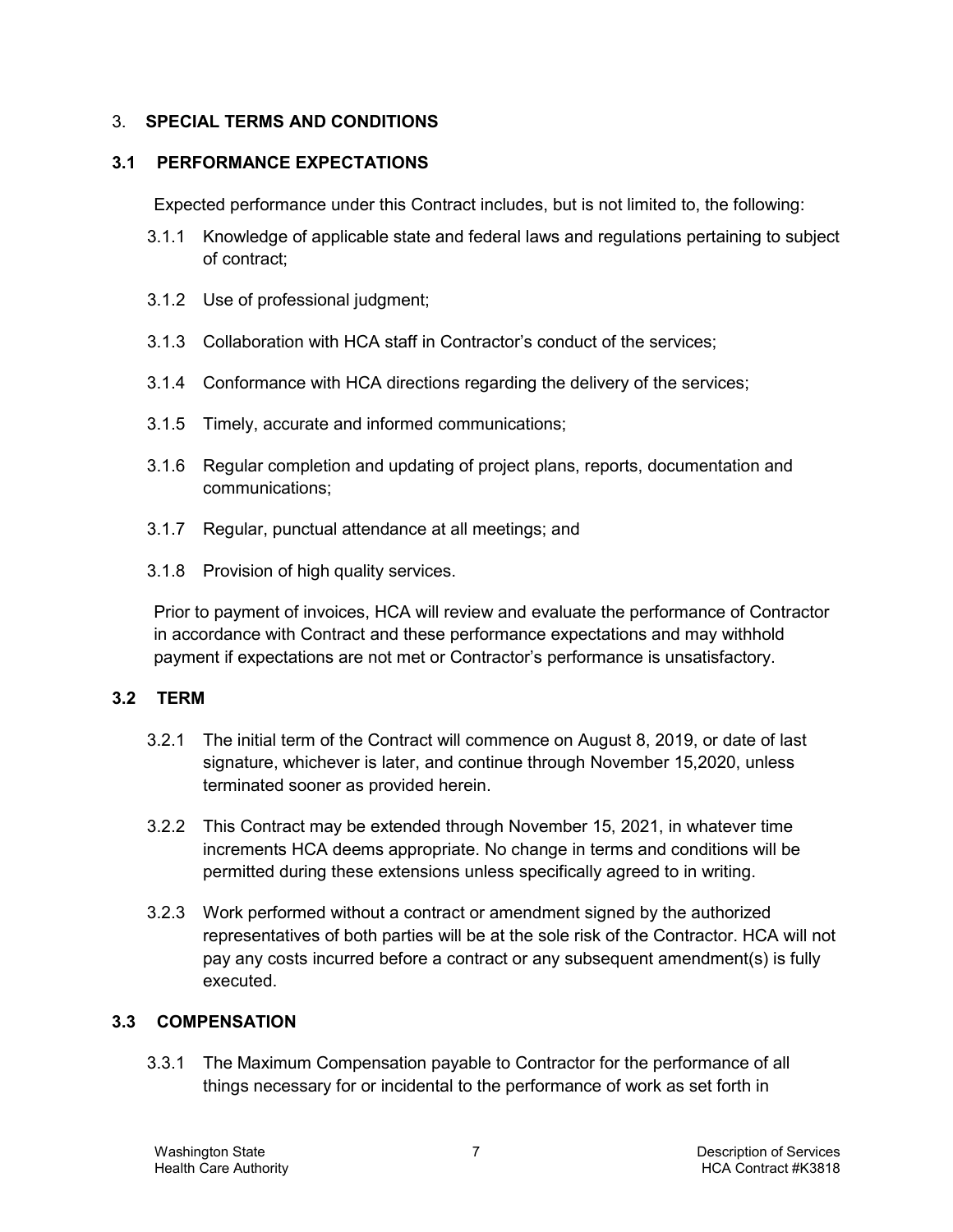Schedule A: *Contract and Statement of Work* is **\$485,000.00**, and includes any allowable expenses.

3.3.2 Contractor's compensation for services rendered will be based on the following rates or in accordance with the following terms.

Contractors' compensation for services rendered will be based on the schedule set forth in Schedule A: *Contract and Statement of Work.*

3.3.3 Day-to-day expenses related to performance under the Contract, including but not limited to travel, lodging, meals, and incidentals, will not be reimbursed to Contractor. If Contractor is required by HCA to travel, any such travel must be authorized in writing by the HCA Contract Manager and reimbursement will be at rates not to exceed the then-current rules, regulations, and guidelines for State employees published by the Washington State Office of Financial Management in the Washington State Administrative and Accounting Manual [\(http://www.ofm.wa.gov/policy/10.htm\)](http://www.ofm.wa.gov/policy/10.htm); reimbursement will not exceed expenses actually incurred.

To receive reimbursement, Contractor must provide a detailed breakdown of authorized expenses and receipts for any expenses of \$50 or more.

3.3.4 Federal funds disbursed through this Contract were received by HCA through OMB Catalogue of Federal Domestic Assistance (CFDA) Number: 93.778, Medical Assistance Program. Contractor agrees to comply with applicable rules and regulations associated with these federal funds and has signed Attachment 2: *Federal Compliance, Certification and Assurances*, attached.

#### <span id="page-33-0"></span>**3.4 INVOICE AND PAYMENT**

- 3.4.1 Contractor must submit accurate invoices to the following address for all amounts to be paid by HCA via e-mail to: [Acctspay@hca.wa.gov.](mailto:Acctspay@hca.wa.gov) Include the HCA Contract number in the subject line of the email.
- 3.4.2 Invoices must describe and document to HCA's satisfaction a description of the work performed, the progress of the project, and fees. If expenses are invoiced, invoices must provide a detailed breakdown of each type. Any single expense in the amount of \$50.00 or more must be accompanied by a receipt in order to receive reimbursement. All invoices will be reviewed and must be approved by the Contract Manager or his/her designee prior to payment.
- 3.4.3 Contractor must submit properly itemized invoices to include the following information, as applicable:
	- 3.4.3.1 HCA Contract number K3818;
	- 3.4.3.2 Contractor name, address, phone number;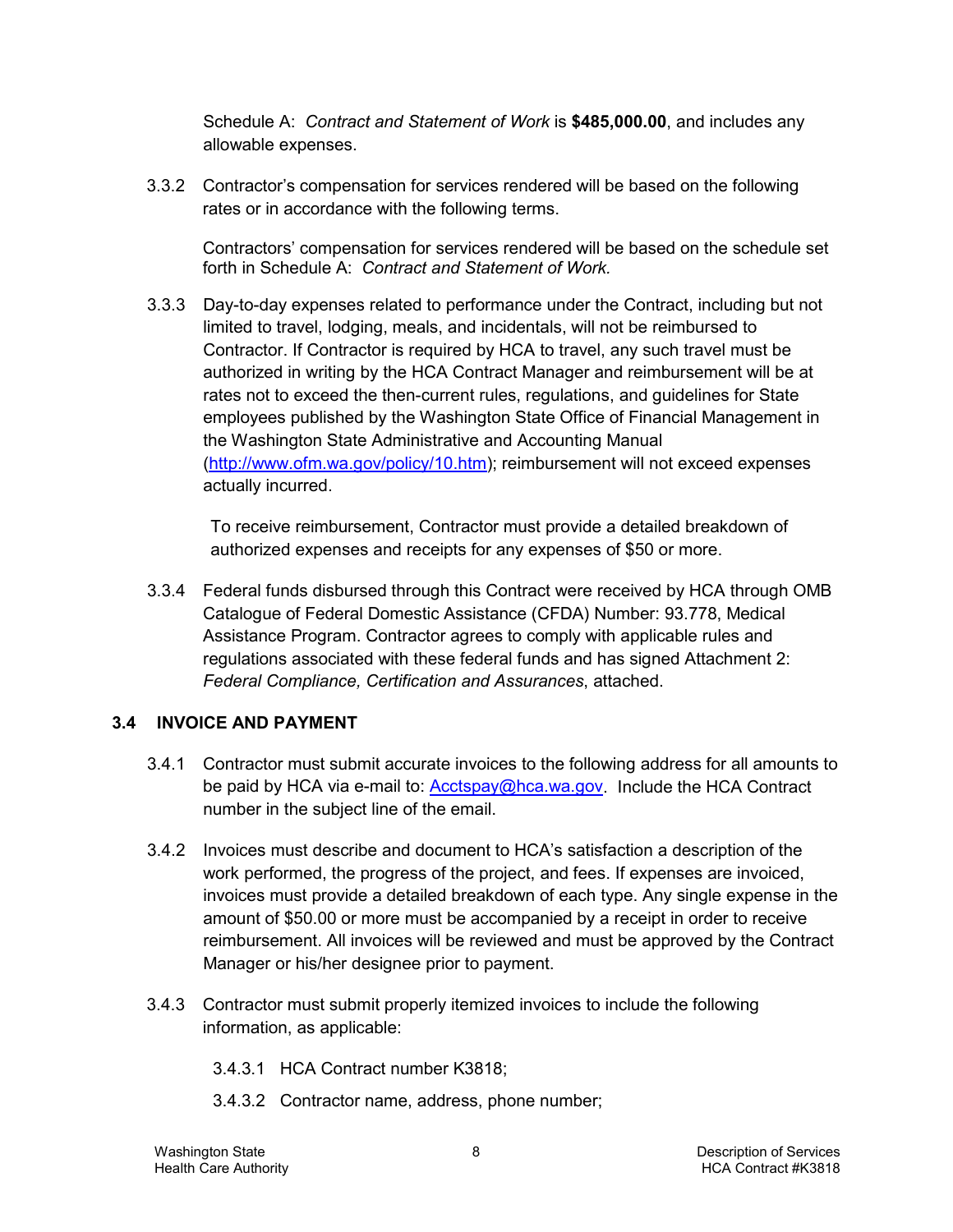- 3.4.3.3 Description of Services;
- 3.4.3.4 Date(s) of delivery;
- 3.4.3.5 Net invoice price for each item;
- 3.4.3.6 Applicable taxes;
- 3.4.3.7 Total invoice price; and
- 3.4.3.8 Payment terms and any available prompt payment discount.
- 3.4.4 HCA will return incorrect or incomplete invoices to the Contractor for correction and reissue. The Contract Number must appear on all invoices, bills of lading, packages, and correspondence relating to this Contract.
- 3.4.5 In order to receive payment for services or products provided to a state agency, Contractor must register with the Statewide Payee Desk at [https://ofm.wa.gov/it](https://ofm.wa.gov/it-systems/statewide-vendorpayee-services/receiving-payment-state)[systems/statewide-vendorpayee-services/receiving-payment-state.](https://ofm.wa.gov/it-systems/statewide-vendorpayee-services/receiving-payment-state) Payment will be considered timely if made by HCA within thirty (30) calendar days of receipt of properly completed invoices. Payment will be directly deposited in the bank account or sent to the address Contractor designated in its registration.
- 3.4.6 Upon expiration of the Contract, any claims for payment for costs due and payable under this Contract that are incurred prior to the expiration date must be submitted by the Contractor to HCA within sixty (60) calendar days after the Contract expiration date. HCA is under no obligation to pay any claims that are submitted sixty-one (61) or more calendar days after the Contract expiration date ("Belated Claims"). HCA will pay Belated Claims at its sole discretion, and any such potential payment is contingent upon the availability of funds.

#### <span id="page-34-0"></span>**3.5 CONTRACTOR AND HCA CONTRACT MANAGERS**

- 3.5.1 Contractor's Contract Manager will have prime responsibility and final authority for the services provided under this Contract and be the principal point of contact for the HCA Contract Manager for all business matters, performance matters, and administrative activities.
- 3.5.2 HCA's Contract Manager is responsible for monitoring the Contractor's performance and will be the contact person for all communications regarding contract performance and deliverables. The HCA Contract Manager has the authority to accept or reject the services provided and must approve Contractor's invoices prior to payment.
- 3.5.3 The contact information provided below may be changed by written notice of the change (email acceptable) to the other party.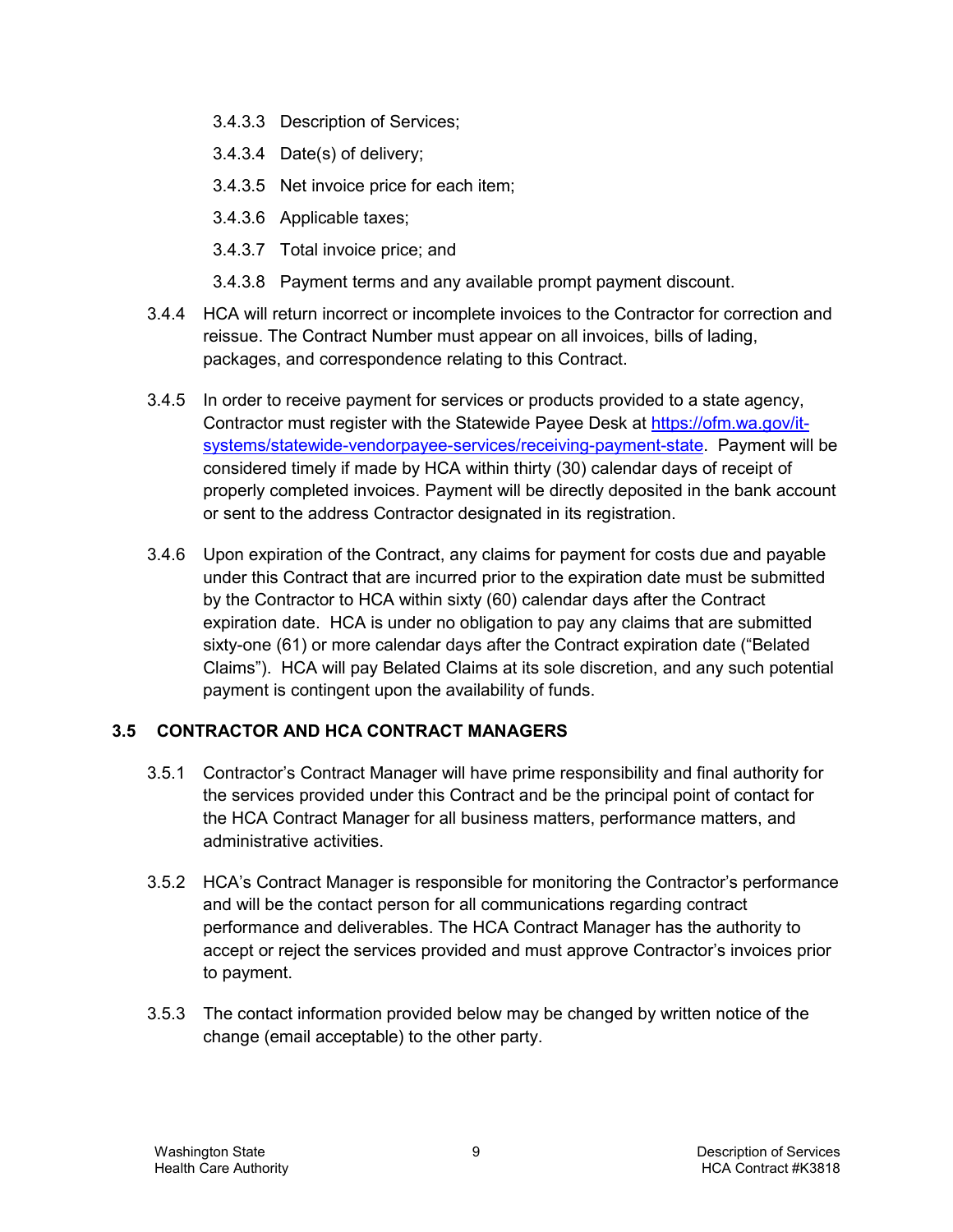| <b>CONTRACTOR</b>                   |  | <b>Health Care Authority</b>        |                                                             |  |
|-------------------------------------|--|-------------------------------------|-------------------------------------------------------------|--|
| <b>Contract Manager Information</b> |  | <b>Contract Manager Information</b> |                                                             |  |
| Name:                               |  | Name:                               | <b>Gary Swan</b>                                            |  |
| Title:                              |  | Title:                              | <b>Medical Program Specialist 3</b>                         |  |
| Address:                            |  | Address:                            | $626$ $8th$ Avenue<br>PO Box 45502<br>Olympia WA 98504-5502 |  |
| Phone:                              |  | Phone:                              | (360) 725-1250                                              |  |
| Email:                              |  | Email:                              | Gary.Swan@hca.wa.gov                                        |  |

#### <span id="page-35-0"></span>**3.6 LEGAL NOTICES**

Any notice or demand or other communication required or permitted to be given under this Contract or applicable law is effective only if it is in writing and signed by the applicable party, properly addressed, and delivered in person,via email, or by a recognized courier service, or deposited with the United States Postal Service as first-class mail, postage prepaid certified mail, return receipt requested, to the parties at the addresses provided in this section.

3.6.1 In the case of notice to the Contractor:

[Contractor Contact Information]

3.6.2 In the case of notice to HCA:

**Attention:** Contracts Administrator Health Care Authority Division of Legal Services Post Office Box 42702 Olympia, WA 98504-2702

- 3.6.3 Notices are effective upon receipt or four (4) Business Days after mailing, whichever is earlier.
- 3.6.4 The notice address and information provided above may be changed by written notice of the change given as provided above.

#### <span id="page-35-1"></span>**3.7 INCORPORATION OF DOCUMENTS AND ORDER OF PRECEDENCE**

Each of the documents listed below is by this reference incorporated into this Contract. In the event of an inconsistency, the inconsistency will be resolved in the following order of precedence:

3.7.1 Applicable Federal and State of Washington statutes and regulations;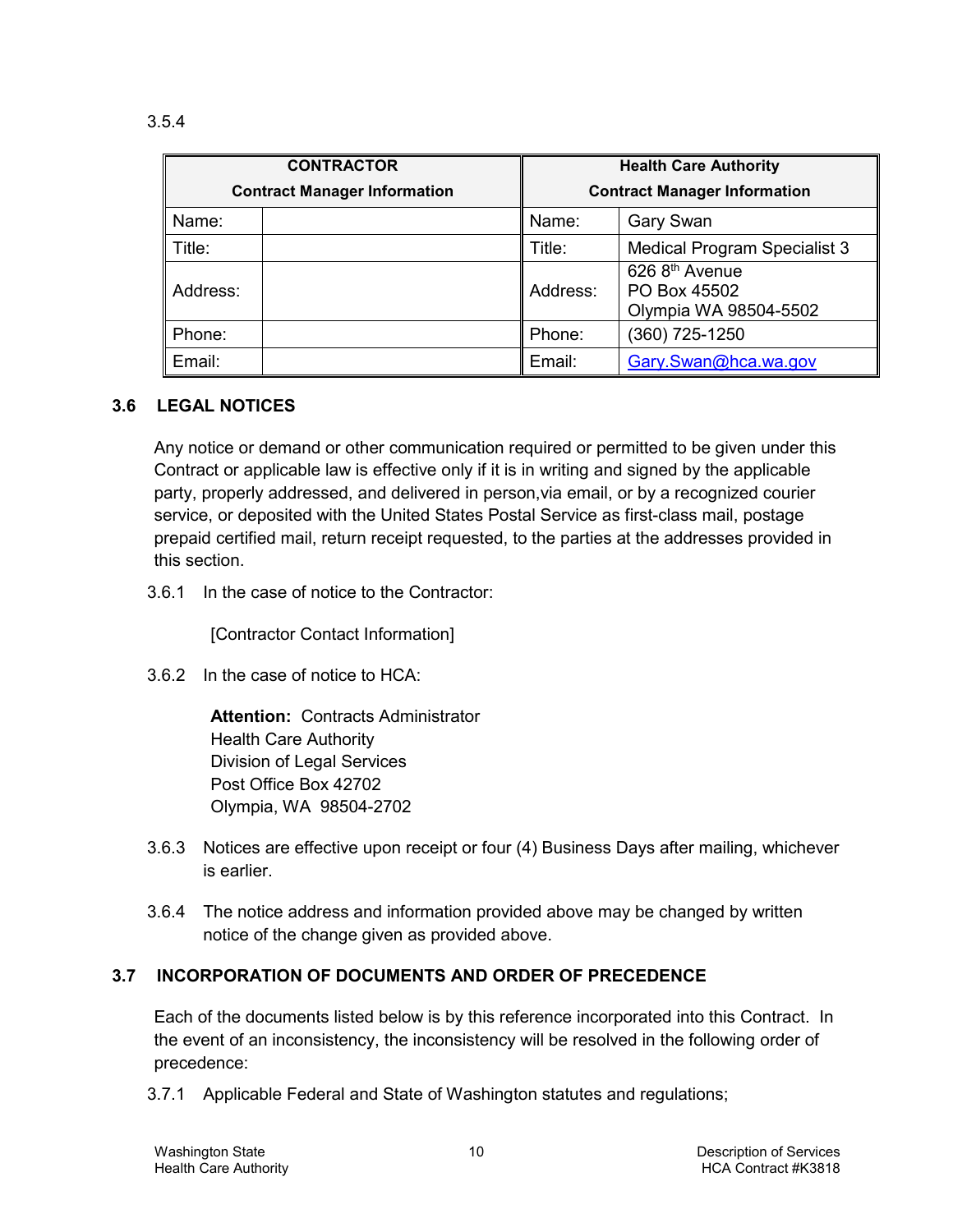- 3.7.2 Recitals
- 3.7.3 Special Terms and Conditions;
- 3.7.4 General Terms and Conditions;
- 3.7.5 Schedule A(s): Contract and Statement(s) of Work;
- 3.7.6 Exhibit A: *HCA RFQQ #*3818 *for* Universal Health Care Work Group *Services*, dated June 26, 2019;
- 3.7.7 Exhibit B: *Contractor's Response* dated **in the state**; and
- 3.7.8 Any other provision, term or material incorporated herein by reference or otherwise incorporated.

#### <span id="page-36-0"></span>**3.8 INSURANCE**

Contractor must provide insurance coverage as set out in this section. The intent of the required insurance is to protect the State should there be any claims, suits, actions, costs, damages or expenses arising from any negligent or intentional act or omission of Contractor or Subcontractor, or agents of either, while performing under the terms of this Contract. Contractor must provide insurance coverage that is maintained in full force and effect during the term of this Contract, as follows:

- 3.8.1 Commercial General Liability Insurance Policy Provide a Commercial General Liability Insurance Policy, including contractual liability, in adequate quantity to protect against legal liability arising out of contract activity but no less than \$1 million per occurrence/\$2 million general aggregate. Additionally, Contractor is responsible for ensuring that any Subcontractors provide adequate insurance coverage for the activities arising out of subcontracts.
- 3.8.2 Business Automobile Liability. In the event that services delivered pursuant to this Contract involve the use of vehicles, either owned, hired, or non-owned by the Contractor, automobile liability insurance is required covering the risks of bodily injury (including death) and property damage, including coverage for contractual liability. The minimum limit for automobile liability is \$1,000,000 per occurrence, using a Combined Single Limit for bodily injury and property damage.
- 3.8.3 Professional Liability Errors and Omissions Provide a policy with coverage of not less than \$1 million per claim/\$2 million general aggregate.
- 3.8.4 The insurance required must be issued by an insurance company/ies authorized to do business within the state of Washington, and must name HCA and the state of Washington, its agents and employees as additional insured's under any Commercial General and/or Business Automobile Liability policy/ies. All policies must be primary to any other valid and collectable insurance. In the event of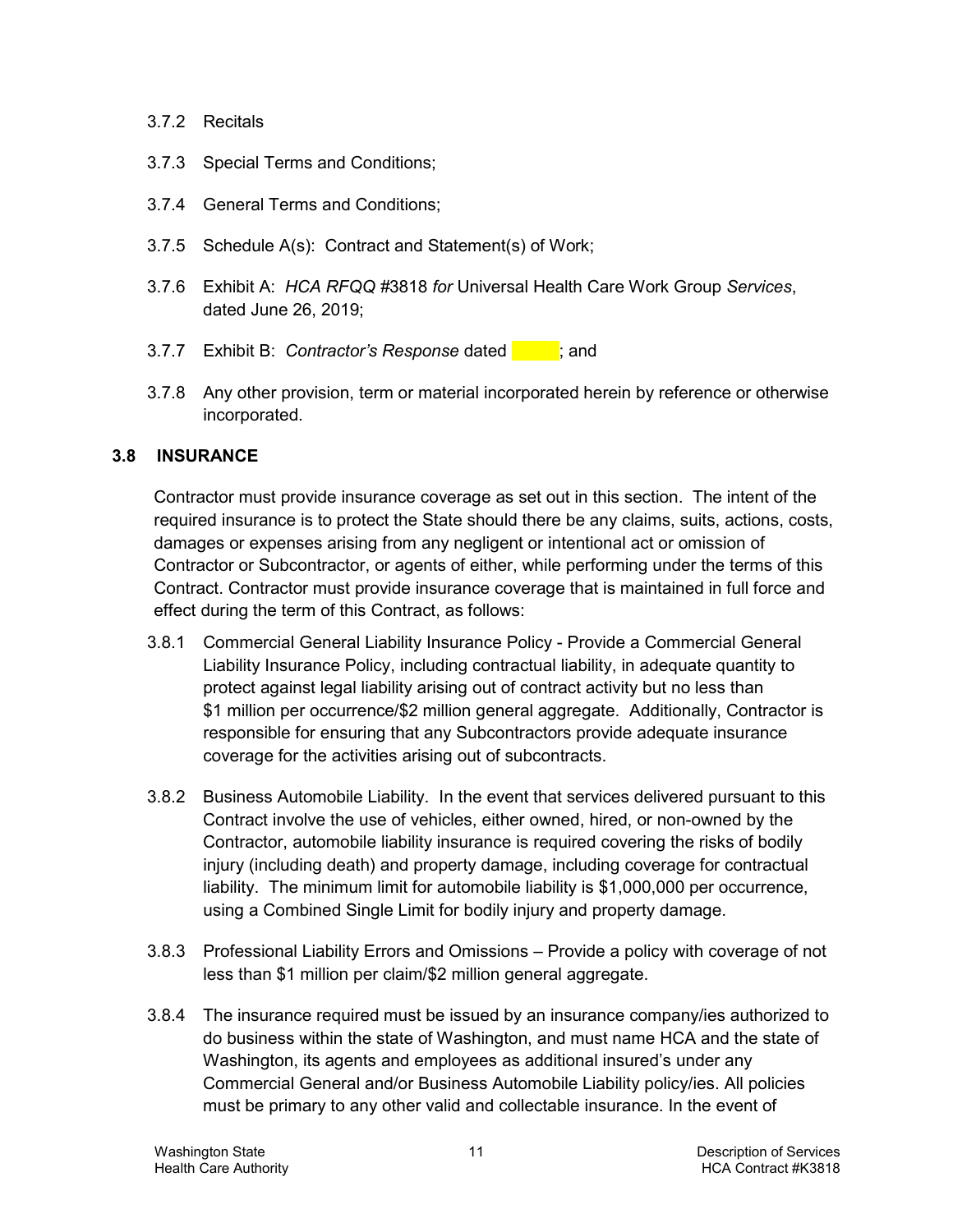cancellation, non-renewal, revocation or other termination of any insurance coverage required by this Contract, Contractor must provide written notice of such to HCA within one (1) Business Day of Contractor's receipt of such notice. Failure to buy and maintain the required insurance may, at HCA's sole option, result in this Contract's termination.

Upon request, Contractor must submit to HCA a certificate of insurance that outlines the coverage and limits defined in the Insurance section. If a certificate of insurance is requested, Contractor must submit renewal certificates as appropriate during the term of the contract.

The policy must be maintained for the term of this Agreement and three (3) years following its termination.

# <span id="page-37-0"></span>4. **GENERAL TERMS AND CONDITIONS**

# <span id="page-37-1"></span>**4.1 ACCESS TO DATA**

In compliance with RCW 39.26.180 (2) and federal rules, the Contractor must provide access to any data generated under this Contract to HCA, the Joint Legislative Audit and Review Committee, the State Auditor, and any other state or federal officials so authorized by law, rule, regulation, or agreement at no additional cost. This includes access to all information that supports the findings, conclusions, and recommendations of the Contractor's reports, including computer models and methodology for those models.

# <span id="page-37-2"></span>**4.2 ADVANCE PAYMENT PROHIBITED**

No advance payment will be made for services furnished by the Contractor pursuant to this Contract.

# <span id="page-37-3"></span>**4.3 AMENDMENTS**

This Contract may be amended by mutual agreement of the parties. Such amendments will not be binding unless they are in writing and signed by personnel authorized to bind each of the parties.

# <span id="page-37-4"></span>**4.4 ASSIGNMENT**

<span id="page-37-5"></span>4.4.1 Contractor may not assign or transfer all or any portion of this Contract or any of its rights hereunder, or delegate any of its duties hereunder, except delegations as set forth in Section [4.37,](#page-48-0) *Subcontracting*, without the prior written consent of HCA. Any permitted assignment will not operate to relieve Contractor of any of its duties and obligations hereunder, nor will such assignment affect any remedies available to HCA that may arise from any breach of the provisions of this Contract or warranties made herein, including but not limited to, rights of setoff. Any attempted assignment, transfer or delegation in contravention of this Subsection [4.4.1](#page-37-5) of the Contract will be null and void.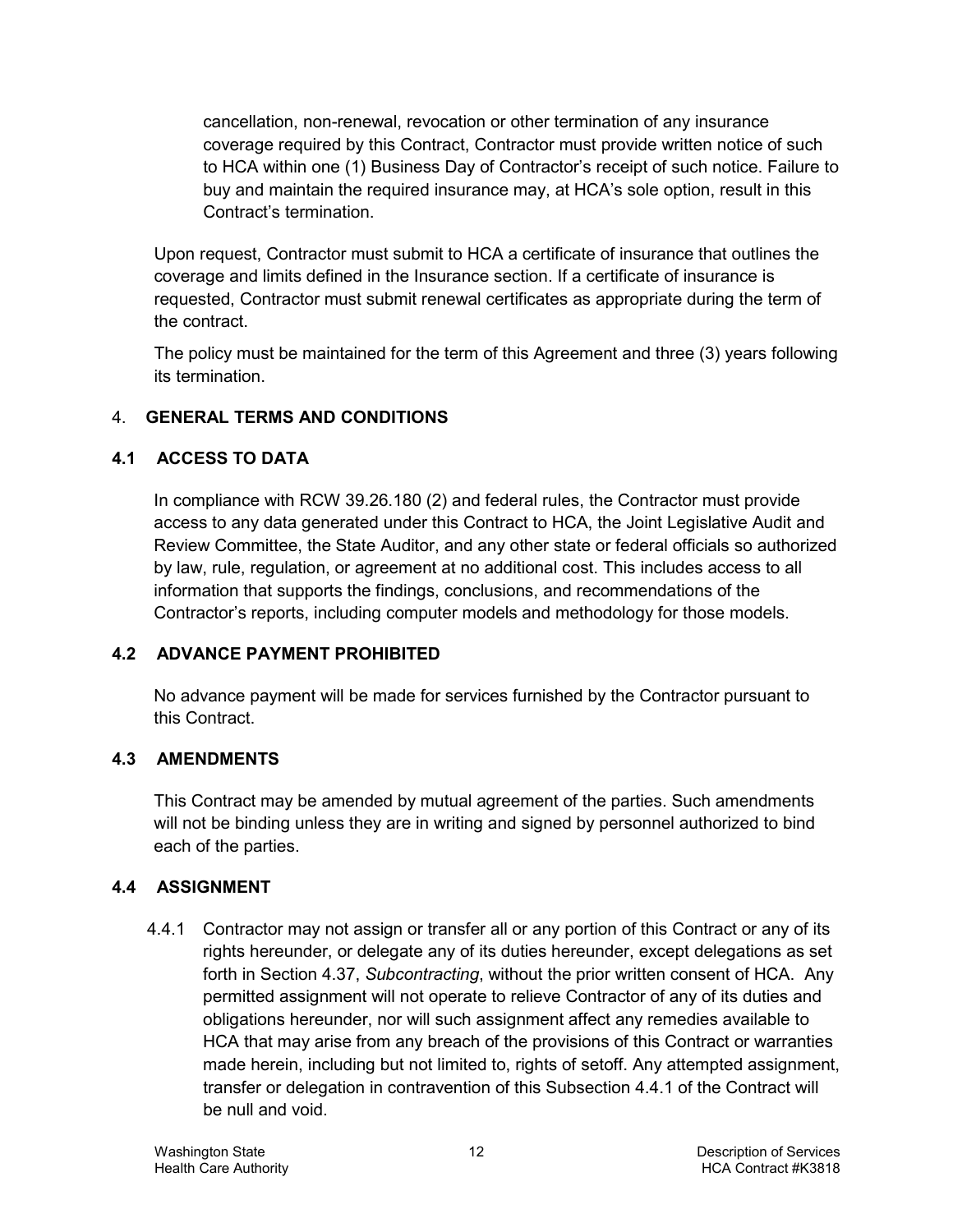- 4.4.2 HCA may assign this Contract to any public agency, commission, board, or the like, within the political boundaries of the State of Washington, with written notice of thirty (30) calendar days to Contractor.
- 4.4.3 This Contract will inure to the benefit of and be binding on the parties hereto and their permitted successors and assigns.

## <span id="page-38-0"></span>**4.5 ATTORNEYS' FEES**

In the event of litigation or other action brought to enforce the terms of this Contract, each party agrees to bear its own attorneys' fees and costs.

## <span id="page-38-1"></span>**4.6 CHANGE IN STATUS**

In the event of any substantive change in its legal status, organizational structure, or fiscal reporting responsibility, Contractor will notify HCA of the change. Contractor must provide notice as soon as practicable, but no later than thirty (30) calendar days after such a change takes effect.

## <span id="page-38-2"></span>**4.7 CONFIDENTIAL INFORMATION PROTECTION**

- 4.7.1 Contractor acknowledges that some of the material and information that may come into its possession or knowledge in connection with this Contract or its performance may consist of Confidential Information. Contractor agrees to hold Confidential Information in strictest confidence and not to make use of Confidential Information for any purpose other than the performance of this Contract, to release it only to authorized employees or Subcontractors requiring such information for the purposes of carrying out this Contract, and not to release, divulge, publish, transfer, sell, disclose, or otherwise make the information known to any other party without HCA's express written consent or as provided by law. Contractor agrees to implement physical, electronic, and managerial safeguards to prevent unauthorized access to Confidential Information (See Attachment 1: *Confidential Information Security Requirements*).
- 4.7.2 Contractors that come into contact with Protected Health Information may be required to enter into a Business Associate Agreement with HCA in compliance with the requirements of the Health Insurance Portability and Accountability Act of 1996, Pub. L. 104-191, as modified by the American Recovery and Reinvestment Act of 2009 ("ARRA"), Sec. 13400 – 13424, H.R. 1 (2009) (HITECH Act) (HIPAA).
- 4.7.3 HCA reserves the right to monitor, audit, or investigate the use of Confidential Information collected, used, or acquired by Contractor through this Contract. Violation of this section by Contractor or its Subcontractors may result in termination of this Contract and demand for return of all Confidential Information, monetary damages, or penalties.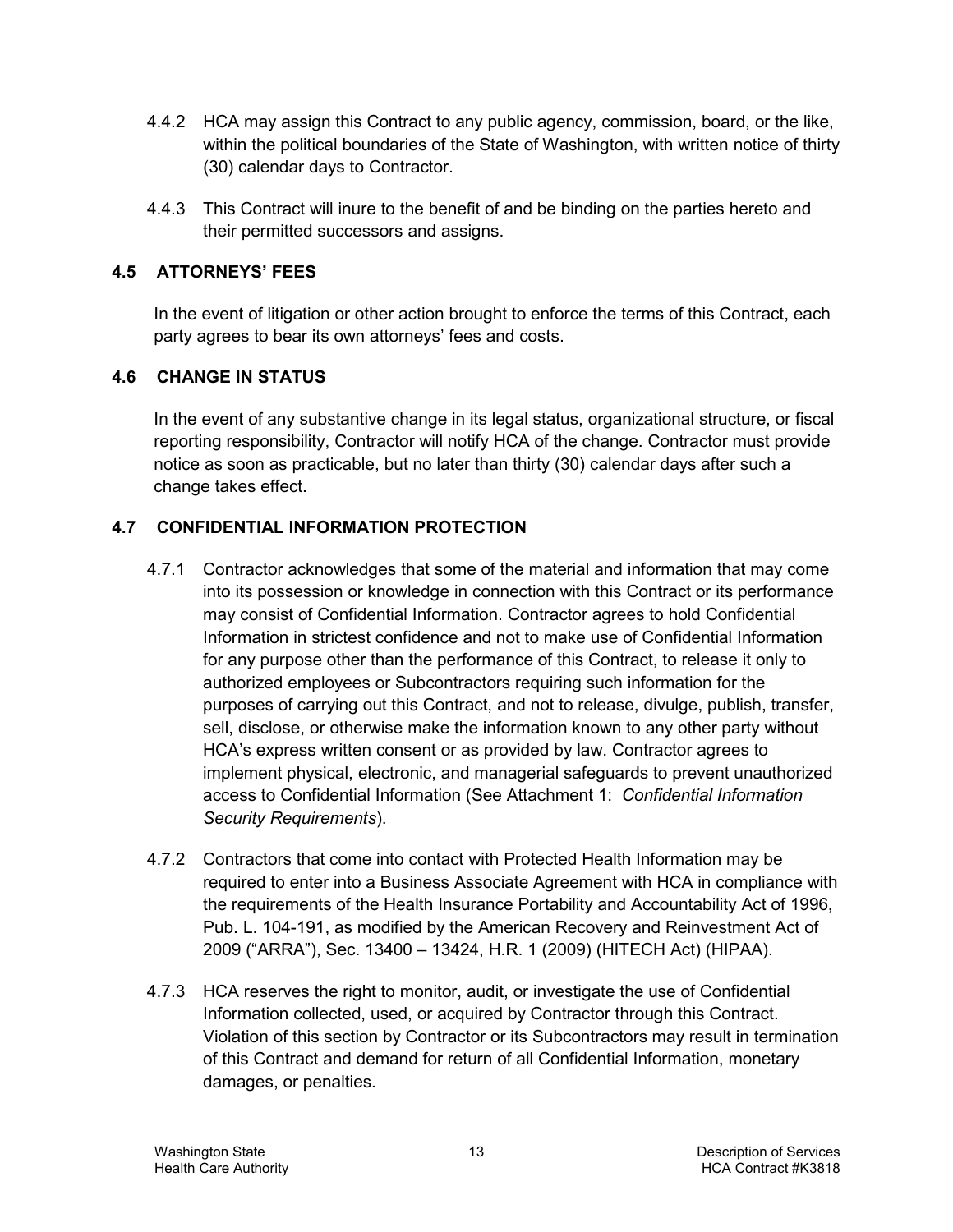4.7.4 The obligations set forth in this Section will survive completion, cancellation, expiration, or termination of this Contract.

# <span id="page-39-0"></span>**4.8 CONFIDENTIAL INFORMATION BREACH – REQUIRED NOTIFICATION**

- 4.8.1 Contractor must notify the HCA Privacy Officer [\(HCAPrivacyOfficer@hca.wa.gov\)](mailto:HCAPrivacyOfficer@hca.wa.gov) within five Business Days of discovery of any Breach or suspected Breach of Confidential Information.
- 4.8.2 Contractor will take steps necessary to mitigate any known harmful effects of such unauthorized access including, but not limited to, sanctioning employees and taking steps necessary to stop further unauthorized access. Contractor agrees to indemnify and hold HCA harmless for any damages related to unauthorized use or disclosure of Confidential Information by Contractor, its officers, directors, employees, Subcontractors or agents.
- 4.8.3 If notification of the Breach or possible Breach must (in the judgment of HCA) be made under the HIPAA Breach Notification Rule, or RCW 42.56.590 or RCW 19.255.010, or other law or rule, then:
	- 4.8.3.1 HCA may choose to make any required notifications to the individuals, to the U.S. Department of Health and Human Services Secretary (DHHS) Secretary, and to the media, or direct Contractor to make them or any of them.
	- 4.8.3.2 In any case, Contractor will pay the reasonable costs of notification to individuals, media, and governmental agencies and of other actions HCA reasonably considers appropriate to protect HCA clients (such as paying for regular credit watches in some cases).
	- 4.8.3.3 Contractor will compensate HCA clients for harms caused to them by any Breach or possible Breach.
- 4.8.4 Any breach of this clause may result in termination of the Contract and the demand for return or disposition (Attachment 1, Section 6) of all Confidential Information.
- 4.8.5 Contractor's obligations regarding Breach notification survive the termination of this Contract and continue for as long as Contractor maintains the Confidential Information and for any breach or possible breach at any time.

# <span id="page-39-1"></span>**4.9 CONTRACTOR'S PROPRIETARY INFORMATION**

Contractor acknowledges that HCA is subject to chapter 42.56 RCW, the Public Records Act, and that this Contract will be a public record as defined in chapter 42.56 RCW. Any specific information that is claimed by Contractor to be Proprietary Information must be clearly identified as such by Contractor. To the extent consistent with chapter 42.56 RCW, HCA will maintain the confidentiality of Contractor's information in its possession that is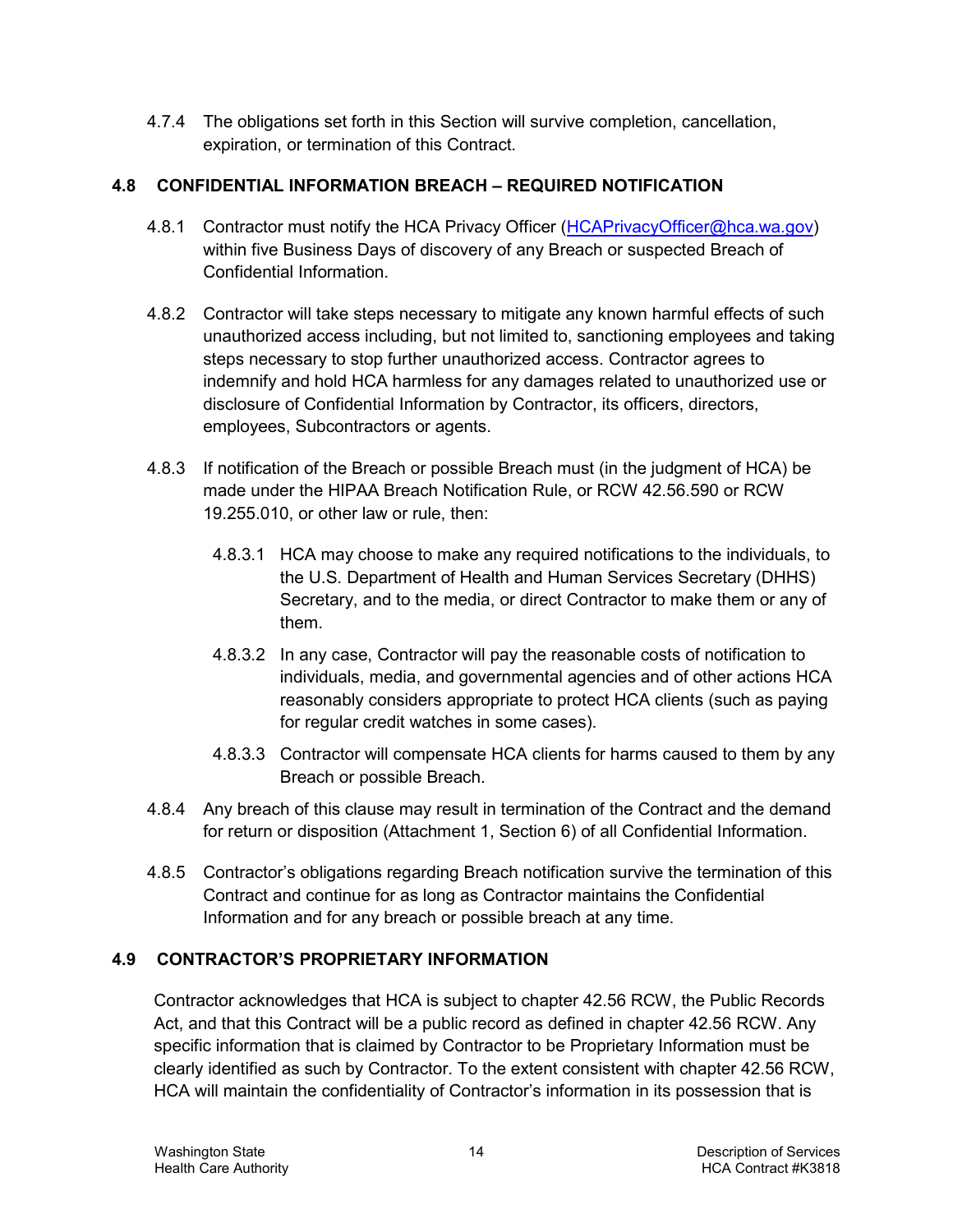marked Proprietary. If a public disclosure request is made to view Contractor's Proprietary Information, HCA will notify Contractor of the request and of the date that such records will be released to the requester unless Contractor obtains a court order from a court of competent jurisdiction enjoining that disclosure. If Contractor fails to obtain the court order enjoining disclosure, HCA will release the requested information on the date specified.

#### <span id="page-40-0"></span>**4.10 COVENANT AGAINST CONTINGENT FEES**

Contractor warrants that no person or selling agent has been employed or retained to solicit or secure this Contract upon an agreement or understanding for a commission, percentage, brokerage or contingent fee, excepting bona fide employees or bona fide established agents maintained by the Contractor for the purpose of securing business. HCA will have the right, in the event of breach of this clause by the Contractor, to annul this Contract without liability or, in its discretion, to deduct from the contract price or consideration or recover by other means the full amount of such commission, percentage, brokerage or contingent fee.

#### <span id="page-40-1"></span>**4.11 DEBARMENT**

By signing this Contract, Contractor certifies that it is not presently debarred, suspended, proposed for debarment, declared ineligible, or voluntarily excluded in any Washington State or Federal department or agency from participating in transactions (debarred). Contractor agrees to include the above requirement in any and all subcontracts into which it enters, and also agrees that it will not employ debarred individuals. Contractor must immediately notify HCA if, during the term of this Contract, Contractor becomes debarred. HCA may immediately terminate this Contract by providing Contractor written notice, if Contractor becomes debarred during the term hereof.

# <span id="page-40-2"></span>**4.12 DISPUTES**

The parties will use their best, good faith efforts to cooperatively resolve disputes and problems that arise in connection with this Contract. Both parties will continue without delay to carry out their respective responsibilities under this Contract while attempting to resolve any dispute. When a genuine dispute arises between HCA and the Contractor regarding the terms of this Contract or the responsibilities imposed herein and it cannot be resolved between the parties' Contract Managers, either party may initiate the following dispute resolution process.

4.12.1 The initiating party will reduce its description of the dispute to writing and deliver it to the responding party (email acceptable). The responding party will respond in writing within five (5) Business Days (email acceptable). If the initiating party is not satisfied with the response of the responding party, then the initiating party may request that the HCA Director review the dispute. Any such request from the initiating party must be submitted in writing to the HCA Director within five (5) Business Days after receiving the response of the responding party. The HCA Director will have sole discretion in determining the procedural manner in which he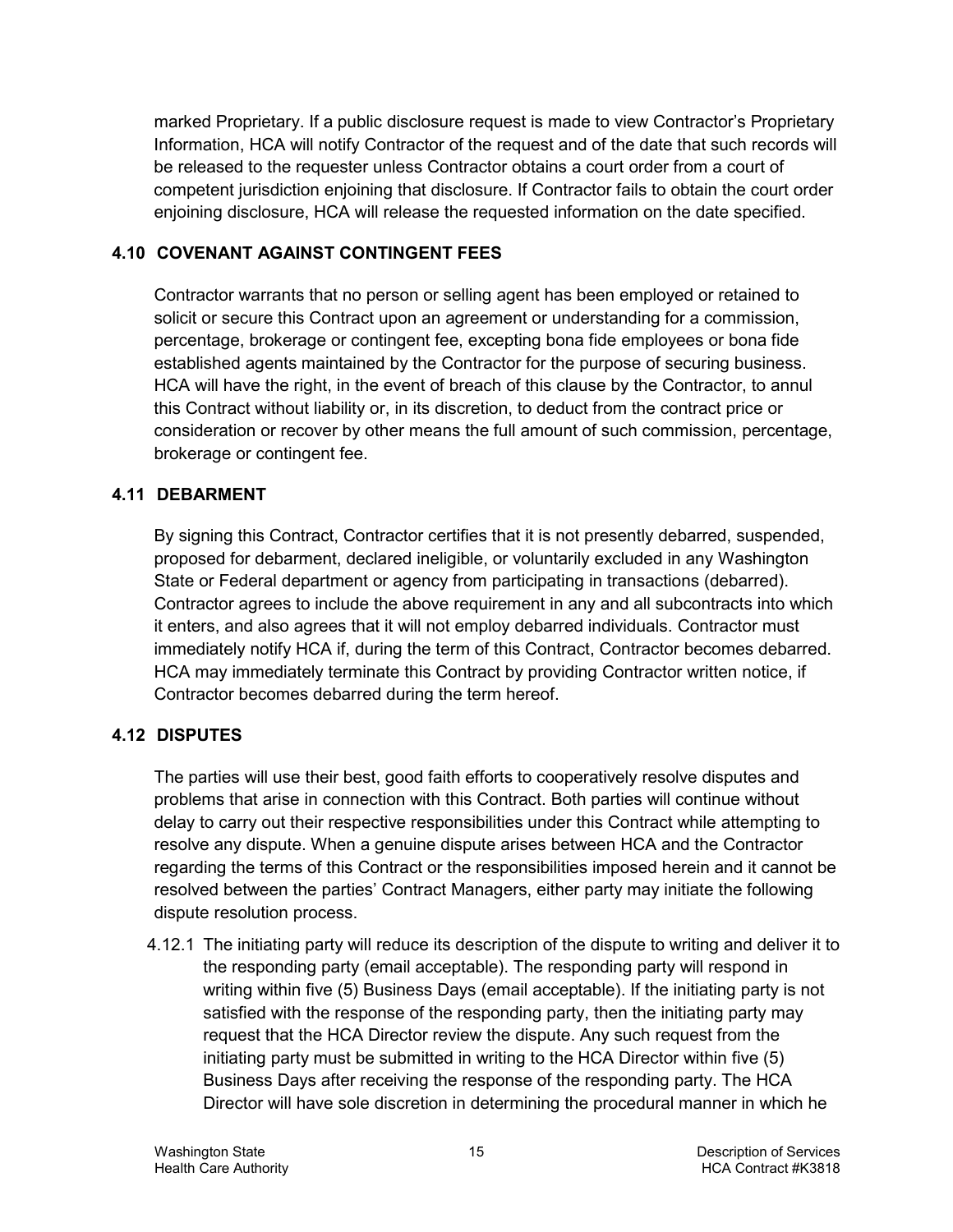or she will review the dispute. The HCA Director will inform the parties in writing within five (5) Business Days of the procedural manner in which he or she will review the dispute, including a timeframe in which he or she will issue a written decision.

- 4.12.2 A party's request for a dispute resolution must:
	- a) Be in writing;
	- b) Include a written description of the dispute;
	- c) State the relative positions of the parties and the remedy sought;
	- State the Contract Number and the names and contact information for the parties;
- 4.12.3 This dispute resolution process constitutes the sole administrative remedy available under this Contract. The parties agree that this resolution process will precede any action in a judicial or quasi-judicial tribunal.

#### <span id="page-41-0"></span>**4.13 ENTIRE AGREEMENT**

HCA and Contractor agree that the Contract is the complete and exclusive statement of the agreement between the parties relating to the subject matter of the Contract and supersedes all letters of intent or prior contracts, oral or written, between the parties relating to the subject matter of the Contract, except as provided in Section [4.44](#page-51-1) *Warranties*.

#### <span id="page-41-1"></span>**4.14 FORCE MAJEURE**

A party will not be liable for any failure of or delay in the performance of this Contract for the period that such failure or delay is due to causes beyond its reasonable control, including but not limited to acts of God, war, strikes or labor disputes, embargoes, government orders or any other force majeure event.

#### <span id="page-41-2"></span>**4.15 FUNDING WITHDRAWN, REDUCED OR LIMITED**

If HCA determines in its sole discretion that the funds it relied upon to establish this Contract have been withdrawn, reduced or limited, or if additional or modified conditions are placed on such funding after the effective date of this contract but prior to the normal completion of this Contract, then HCA, at its sole discretion, may:

- 4.15.1 Terminate this Contract pursuant to Section [4.41.3,](#page-49-1) *Termination for Non-Allocation of Funds*;
- 4.15.2 Renegotiate the Contract under the revised funding conditions; or
- 4.15.3 Suspend Contractor's performance under the Contract upon five (5) Business Days' advance written notice to Contractor. HCA will use this option only when HCA determines that there is reasonable likelihood that the funding insufficiency may be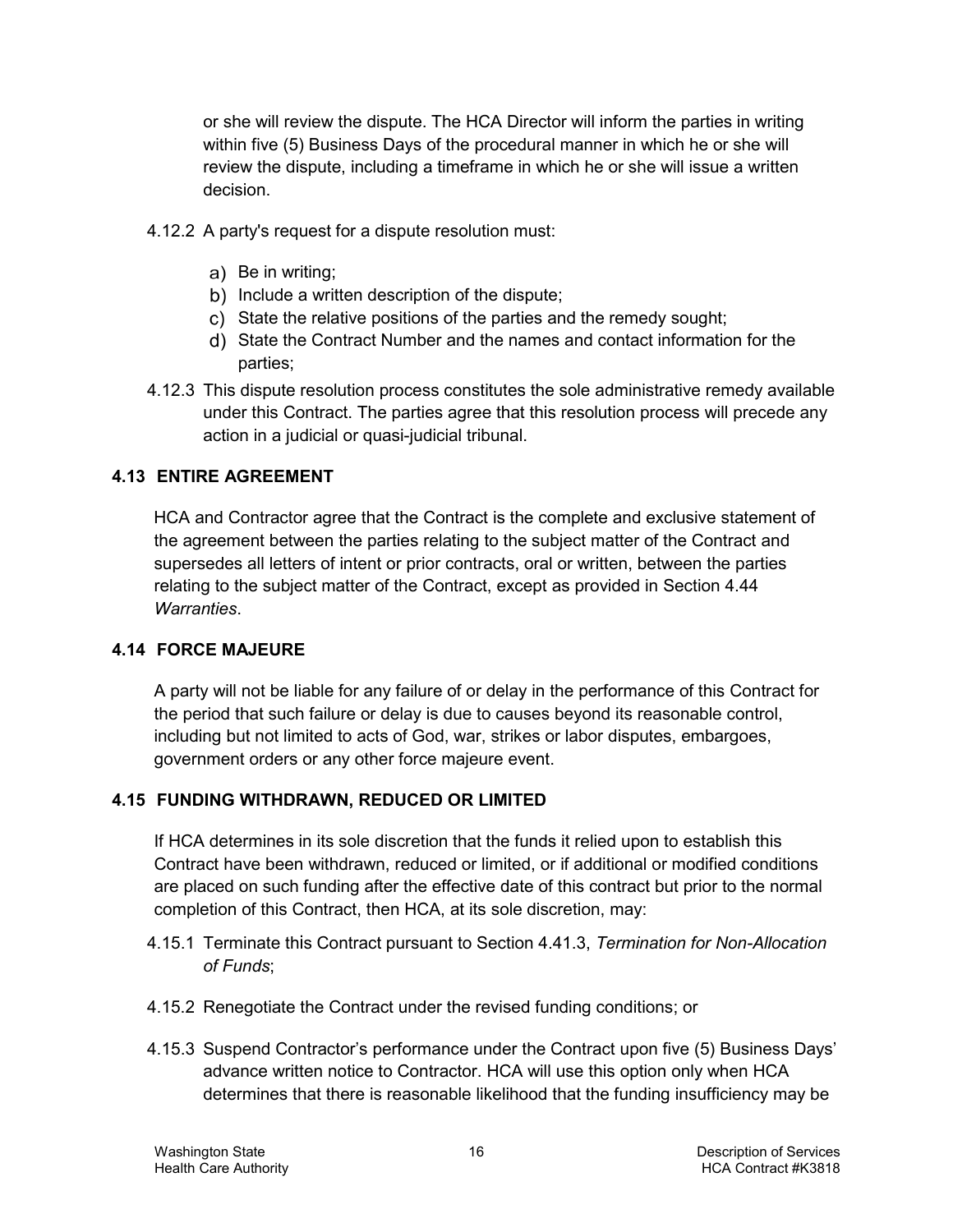resolved in a timeframe that would allow Contractor's performance to be resumed prior to the normal completion date of this Contract.

- 4.15.3.1 During the period of suspension of performance, each party will inform the other of any conditions that may reasonably affect the potential for resumption of performance.
- 4.15.3.2 When HCA determines in its sole discretion that the funding insufficiency is resolved, it will give Contractor written notice to resume performance. Upon the receipt of this notice, Contractor will provide written notice to HCA informing HCA whether it can resume performance and, if so, the date of resumption. For purposes of this subsection, "written notice" may include email.
- 4.15.3.3 If the Contractor's proposed resumption date is not acceptable to HCA and an acceptable date cannot be negotiated, HCA may terminate the contract by giving written notice to Contractor. The parties agree that the Contract will be terminated retroactive to the date of the notice of suspension. HCA will be liable only for payment in accordance with the terms of this Contract for services rendered prior to the retroactive date of termination.

## <span id="page-42-0"></span>**4.16 GOVERNING LAW**

This Contract is governed in all respects by the laws of the state of Washington, without reference to conflict of law principles. The jurisdiction for any action hereunder is exclusively in the Superior Court for the state of Washington, and the venue of any action hereunder is in the Superior Court for Thurston County, Washington. Nothing in this Contract will be construed as a waiver by HCA of the State's immunity under the  $11<sub>th</sub>$ Amendment to the United States Constitution.

# <span id="page-42-1"></span>**4.17 HCA NETWORK SECURITY**

Contractor agrees not to attach any Contractor-supplied computers, peripherals or software to the HCA Network without prior written authorization from HCA's Chief Information Officer. Unauthorized access to HCA networks and systems is a violation of HCA Policy and constitutes computer trespass in the first degree pursuant to RCW 9A.52.110. Violation of any of these laws or policies could result in termination of the contract and other penalties.

Contractor will have access to the HCA visitor Wi-Fi Internet connection while on site.

#### <span id="page-42-2"></span>**4.18 INDEMNIFICATION**

Contractor must defend, indemnify, and save HCA harmless from and against all claims, including reasonable attorneys' fees resulting from such claims, for any or all injuries to persons or damage to property, or Breach of its confidentiality and notification obligations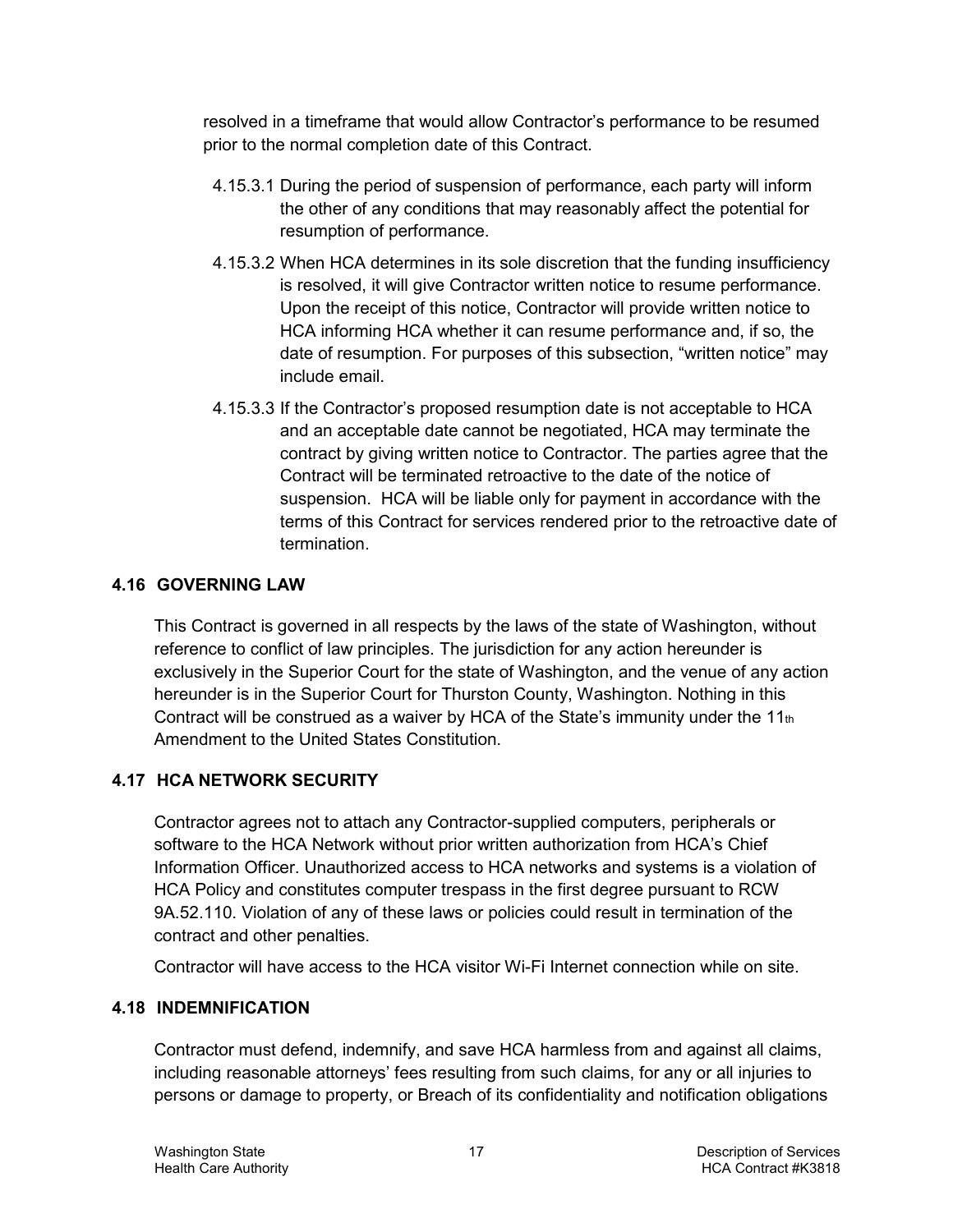under Section [4.7](#page-38-2) *Confidential Information Protection* and Section [4.8](#page-39-0) *Confidentiality Breach-Required Notification*, arising from intentional or negligent acts or omissions of Contractor, its officers, employees, or agents, or Subcontractors, their officers, employees, or agents, in the performance of this Contract.

#### <span id="page-43-0"></span>**4.19 INDEPENDENT CAPACITY OF THE CONTRACTOR**

The parties intend that an independent contractor relationship will be created by this Contract. Contractor and its employees or agents performing under this Contract are not employees or agents of HCA. Contractor will not hold itself out as or claim to be an officer or employee of HCA or of the State of Washington by reason hereof, nor will Contractor make any claim of right, privilege or benefit that would accrue to such employee under law. Conduct and control of the work will be solely with Contractor.

## <span id="page-43-1"></span>**4.20 INDUSTRIAL INSURANCE COVERAGE**

Prior to performing work under this Contract, Contractor must provide or purchase industrial insurance coverage for the Contractor's employees, as may be required of an "employer" as defined in Title 51 RCW, and must maintain full compliance with Title 51 RCW during the course of this Contract.

# <span id="page-43-2"></span>**4.21 LEGAL AND REGULATORY COMPLIANCE**

- 4.21.1 During the term of this Contract, Contractor must comply with all local, state, and federal licensing, accreditation and registration requirements/standards, necessary for the performance of this Contract and all other applicable federal, state and local laws, rules, and regulations.
- 4.21.2 While on the HCA premises, Contractor must comply with HCA operations and process standards and policies (e.g., ethics, Internet / email usage, data, network and building security, harassment, as applicable). HCA will make an electronic copy of all such policies available to Contractor.
- 4.21.3 Failure to comply with any provisions of this section may result in Contract termination.

# <span id="page-43-3"></span>**4.22 LIMITATION OF AUTHORITY**

Only the HCA Authorized Representative has the express, implied, or apparent authority to alter, amend, modify, or waive any clause or condition of this Contract. Furthermore, any alteration, amendment, modification, or waiver or any clause or condition of this Contract is not effective or binding unless made in writing and signed by the HCA Authorized Representative.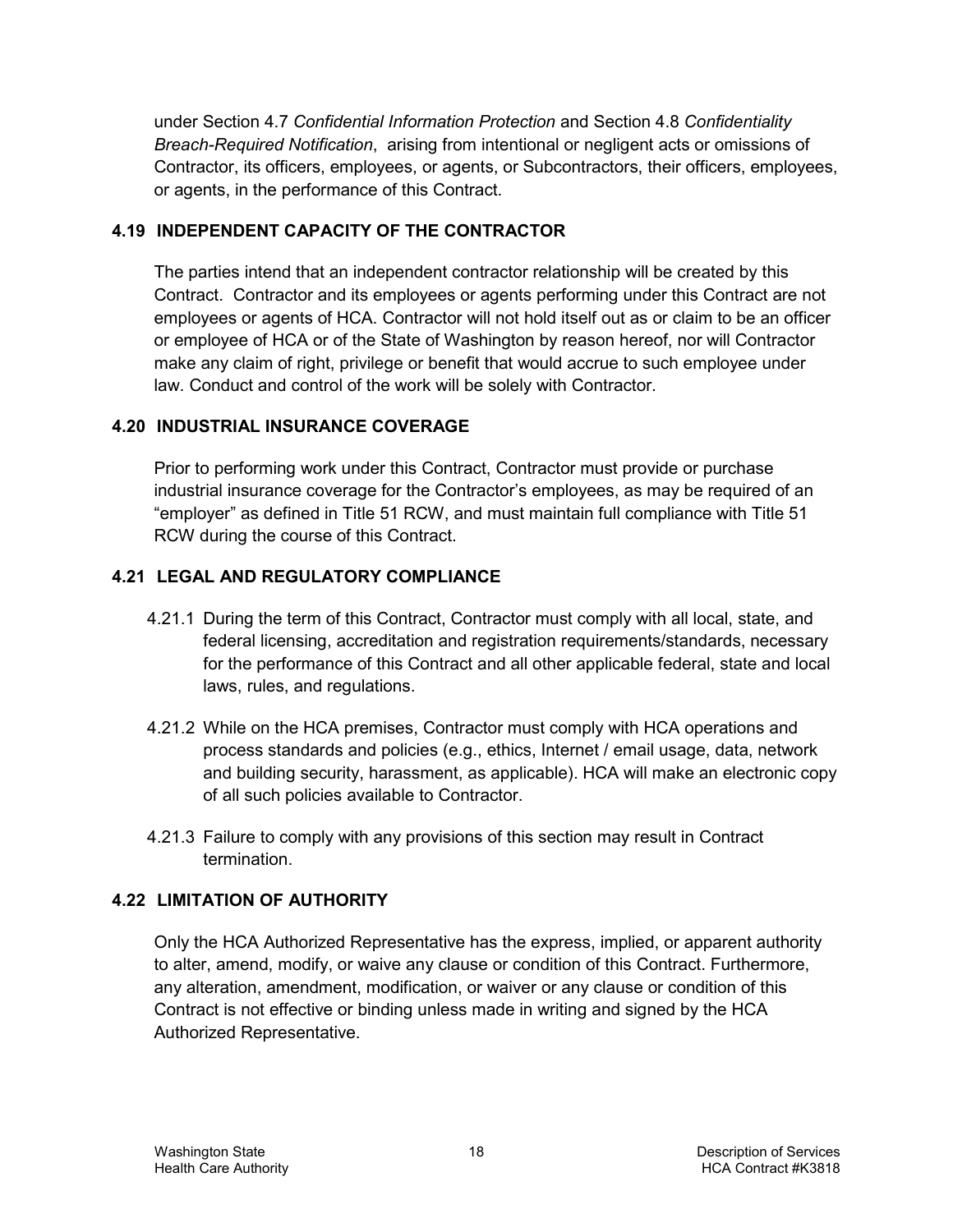#### <span id="page-44-0"></span>**4.23 NO THIRD-PARTY BENEFICIARIES**

HCA and Contractor are the only parties to this contract. Nothing in this Contract gives or is intended to give any benefit of this Contract to any third parties.

#### <span id="page-44-1"></span>**4.24 NONDISCRIMINATION**

During the performance of this Contract, the Contractor must comply with all federal and state nondiscrimination laws, regulations and policies, including but not limited to: Title VII of the Civil Rights Act, 42 U.S.C. §12101 et seq.; the Americans with Disabilities Act of 1990 (ADA), 42 U.S.C. §12101 et seq., 28 CFR Part 35; and Title 49.60 RCW, Washington Law Against Discrimination. In the event of Contractor's noncompliance or refusal to comply with any nondiscrimination law, regulation or policy, this Contract may be rescinded, canceled, or terminated in whole or in part under the Termination for Default sections, and Contractor may be declared ineligible for further contracts with HCA.

#### <span id="page-44-2"></span>**4.25 OVERPAYMENTS TO CONTRACTOR**

In the event that overpayments or erroneous payments have been made to the Contractor under this Contract, HCA will provide written notice to Contractor and Contractor will refund the full amount to HCA within thirty (30) calendar days of the notice. If Contractor fails to make timely refund, HCA may charge Contractor one percent (1%) per month on the amount due, until paid in full. If the Contractor disagrees with HCA's actions under this section, then it may invoke the dispute resolution provisions of Section [4.13](#page-40-2) *Disputes*.

#### <span id="page-44-3"></span>**4.26 PAY EQUITY**

- 4.26.1 Contractor represents and warrants that, as required by Washington state law (Laws of 2017, Chap. 1, § 213), during the term of this Contract, it agrees to equality among its workers by ensuring similarly employed individuals are compensated as equals. For purposes of this provision, employees are similarly employed if (i) the individuals work for Contractor, (ii) the performance of the job requires comparable skill, effort, and responsibility, and (iii) the jobs are performed under similar working conditions. Job titles alone are not determinative of whether employees are similarly employed.
- 4.26.2 Contractor may allow differentials in compensation for its workers based in good faith on any of the following: (i) a seniority system; (ii) a merit system; (iii) a system that measures earnings by quantity or quality of production; (iv) bona fide jobrelated factor(s); or (v) a bona fide regional difference in compensation levels.
- 4.26.3 Bona fide job-related factor(s)" may include, but not be limited to, education, training, or experience, that is: (i) consistent with business necessity; (ii) not based on or derived from a gender-based differential; and (iii) accounts for the entire differential.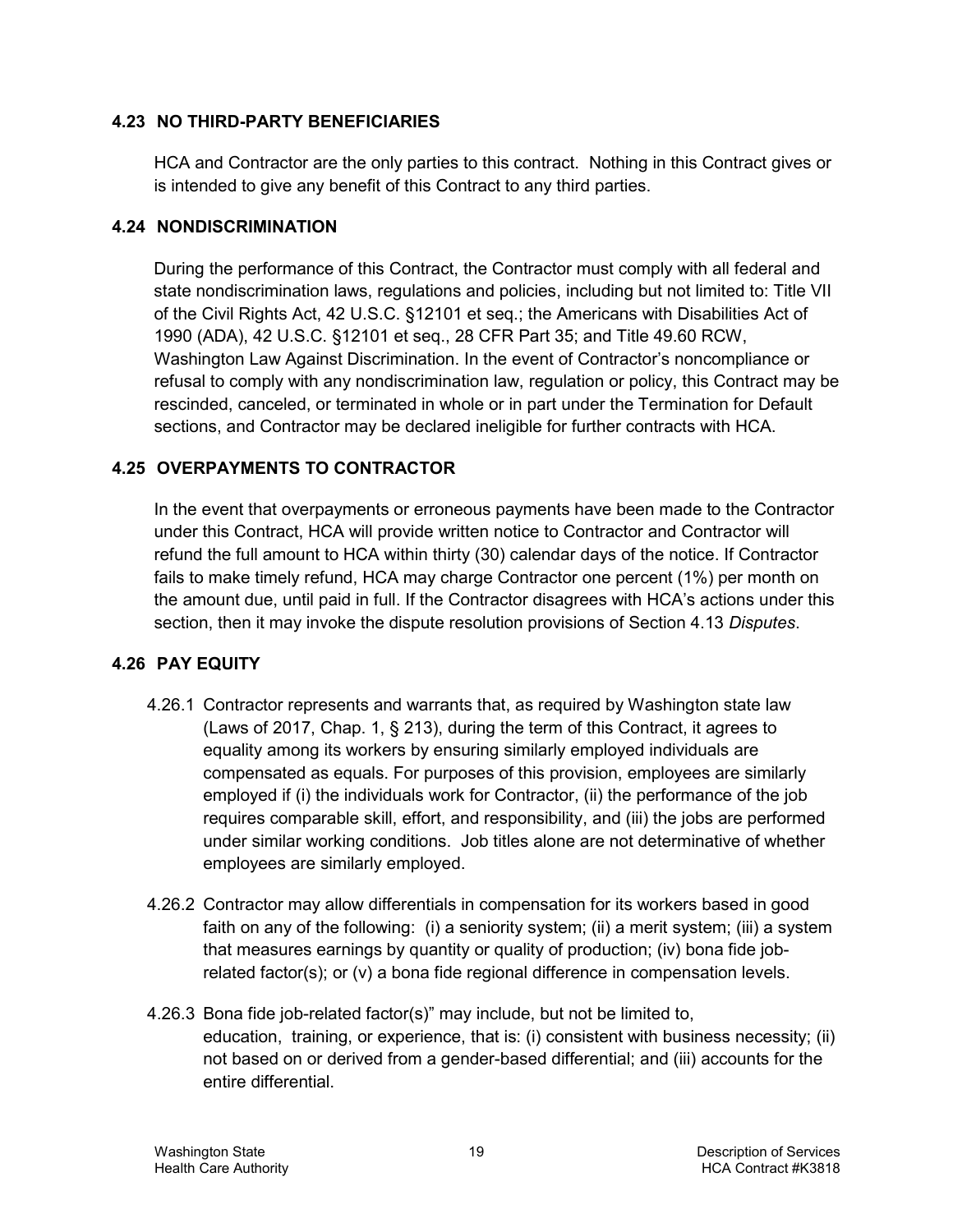- 4.26.4 A "bona fide regional difference in compensation level" must be (i) consistent with business necessity; (ii) not based on or derived from a gender-based differential; and (iii) account for the entire differential.
- 4.26.5 Notwithstanding any provision to the contrary, upon breach of warranty and Contractor's failure to provide satisfactory evidence of compliance within thirty (30) Days of HCA's request for such evidence, HCA may suspend or terminate this Contract.

# <span id="page-45-0"></span>**4.27 PUBLICITY**

- 4.27.1 The award of this Contract to Contractor is not in any way an endorsement of Contractor or Contractor's Services by HCA and must not be so construed by Contractor in any advertising or other publicity materials.
- 4.27.2 Contractor agrees to submit to HCA, all advertising, sales promotion, and other publicity materials relating to this Contract or any Service furnished by Contractor in which HCA's name is mentioned, language is used, or Internet links are provided from which the connection of HCA's name with Contractor's Services may, in HCA's judgment, be inferred or implied. Contractor further agrees not to publish or use such advertising, marketing, sales promotion materials, publicity or the like through print, voice, the Web, and other communication media in existence or hereinafter developed without the express written consent of HCA prior to such use.

#### <span id="page-45-1"></span>**4.28 RECORDS AND DOCUMENTS REVIEW**

- 4.28.1 The Contractor must maintain books, records, documents, magnetic media, receipts, invoices or other evidence relating to this Contract and the performance of the services rendered, along with accounting procedures and practices, all of which sufficiently and properly reflect all direct and indirect costs of any nature expended in the performance of this Contract. At no additional cost, these records, including materials generated under this Contract, are subject at all reasonable times to inspection, review, or audit by HCA, the Office of the State Auditor, and state and federal officials so authorized by law, rule, regulation, or agreement [See 42 USC 1396a(a)(27)(B); 42 USC 1396a(a)(37)(B); 42 USC 1396a(a)(42(A); 42 CFR 431, Subpart Q; and 42 CFR 447.202].
- 4.28.2 The Contractor must retain such records for a period of six (6) years after the date of final payment under this Contract.
- 4.28.3 If any litigation, claim or audit is started before the expiration of the six (6) year period, the records must be retained until all litigation, claims, or audit findings involving the records have been resolved.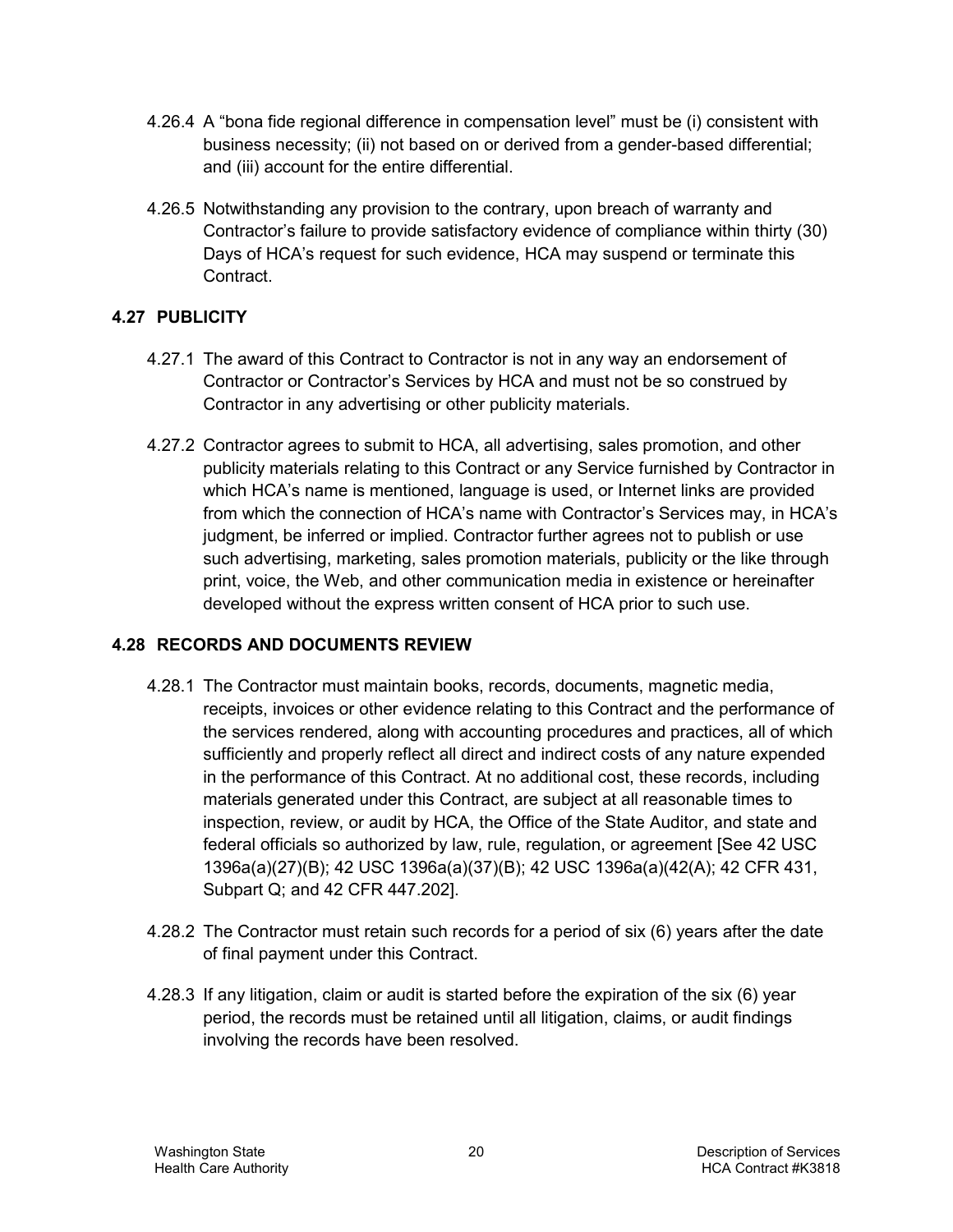#### <span id="page-46-0"></span>**4.29 REMEDIES NON-EXCLUSIVE**

The remedies provided in this Contract are not exclusive, but are in addition to all other remedies available under law.

#### <span id="page-46-1"></span>**4.30 RIGHT OF INSPECTION**

The Contractor must provide right of access to its facilities to HCA, or any of its officers, or to any other authorized agent or official of the state of Washington or the federal government, at all reasonable times, in order to monitor and evaluate performance, compliance, and/or quality assurance under this Contract.

#### <span id="page-46-2"></span>**4.31 RIGHTS IN DATA/OWNERSHIP**

- 4.31.1 HCA and Contractor agree that all data and work products (collectively "Work Product") produced pursuant to this Contract will be considered a *work for hire* under the U.S. Copyright Act, 17 U.S.C. §101 *et seq*, and will be owned by HCA. Contractor is hereby commissioned to create the Work Product. Work Product includes, but is not limited to, discoveries, formulae, ideas, improvements, inventions, methods, models, processes, techniques, findings, conclusions, recommendations, reports, designs, plans, diagrams, drawings, Software, databases, documents, pamphlets, advertisements, books, magazines, surveys, studies, computer programs, films, tapes, and/or sound reproductions, to the extent provided by law. Ownership includes the right to copyright, patent, register and the ability to transfer these rights and all information used to formulate such Work Product.
- 4.31.2 If for any reason the Work Product would not be considered a *work for hire* under applicable law, Contractor assigns and transfers to HCA, the entire right, title and interest in and to all rights in the Work Product and any registrations and copyright applications relating thereto and any renewals and extensions thereof.
- 4.31.3 Contractor will execute all documents and perform such other proper acts as HCA may deem necessary to secure for HCA the rights pursuant to this section.
- 4.31.4 Contractor will not use or in any manner disseminate any Work Product to any third party, or represent in any way Contractor ownership of any Work Product, without the prior written permission of HCA. Contractor will take all reasonable steps necessary to ensure that its agents, employees, or Subcontractors will not copy or disclose, transmit or perform any Work Product or any portion thereof, in any form, to any third party.
- 4.31.5 Material that is delivered under this Contract, but that does not originate therefrom ("Preexisting Material"), must be transferred to HCA with a nonexclusive, royaltyfree, irrevocable license to publish, translate, reproduce, deliver, perform, display, and dispose of such Preexisting Material, and to authorize others to do so.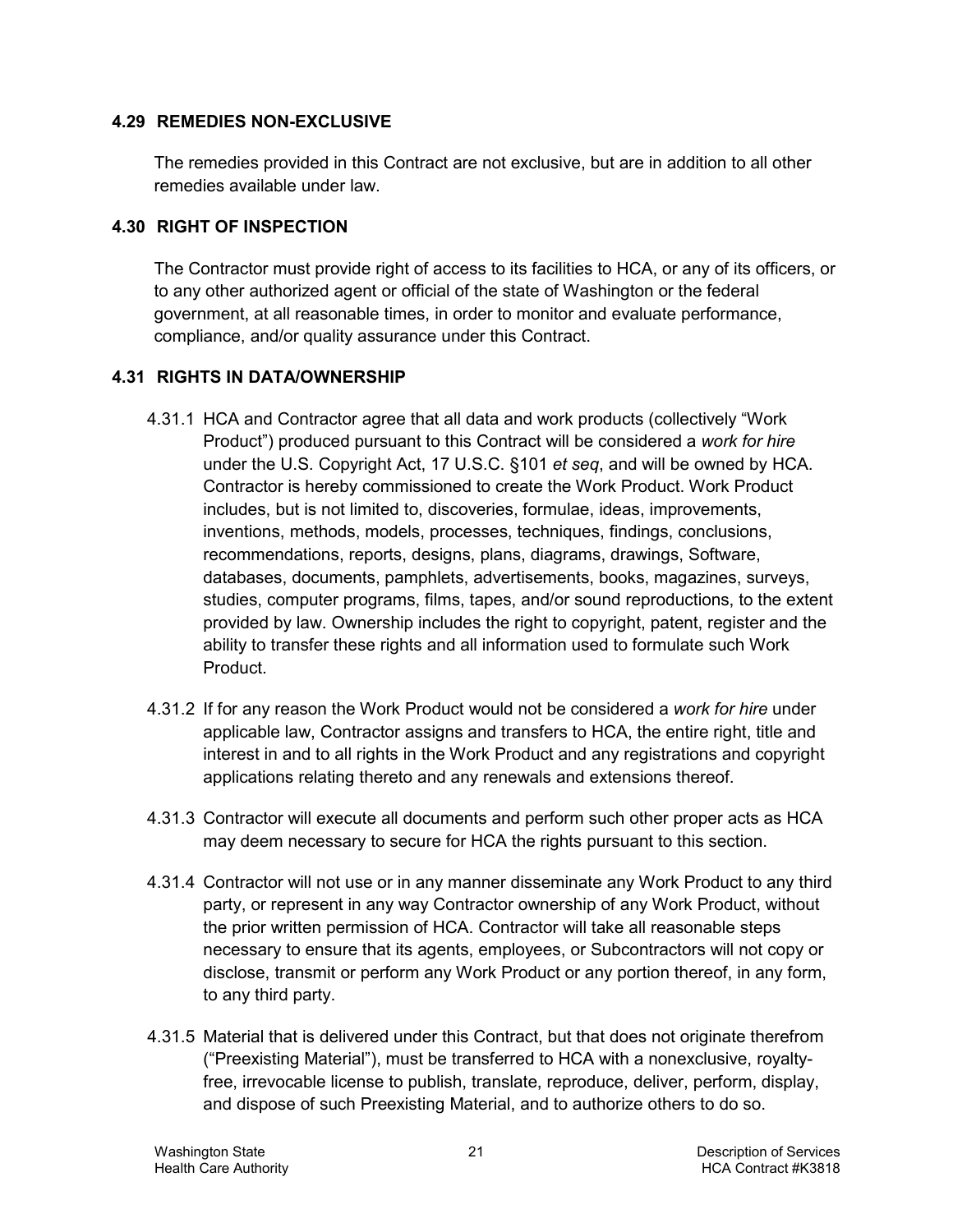Contractor agrees to obtain, at its own expense, express written consent of the copyright holder for the inclusion of Preexisting Material. HCA will have the right to modify or remove any restrictive markings placed upon the Preexisting Material by Contractor.

4.31.6 Contractor must identify all Preexisting Material when it is delivered under this Contract and must advise HCA of any and all known or potential infringements of publicity, privacy or of intellectual property affecting any Preexisting Material at the time of delivery of such Preexisting Material. Contractor must provide HCA with prompt written notice of each notice or claim of copyright infringement or infringement of other intellectual property right worldwide received by Contractor with respect to any Preexisting Material delivered under this Contract.

# <span id="page-47-0"></span>**4.32 RIGHTS OF STATE AND FEDERAL GOVERNMENTS**

In accordance with 45 C.F.R. 95.617, all appropriate state and federal agencies, including but not limited to the Centers for Medicare and Medicaid Services (CMS), will have a royalty-free, nonexclusive, and irrevocable license to reproduce, publish, translate, or otherwise use, and to authorize others to use for Federal Government purposes: (i) software, modifications, and documentation designed, developed or installed with Federal Financial Participation (FFP) under 45 CFR Part 95, subpart F; (ii) the Custom Software and modifications of the Custom Software, and associated Documentation designed, developed, or installed with FFP under this Contract; (iii) the copyright in any work developed under this Contract; and (iv) any rights of copyright to which Contractor purchases ownership under this Contract.

#### <span id="page-47-1"></span>**4.33 SEVERABILITY**

If any provision of this Contract or the application thereof to any person(s) or circumstances is held invalid, such invalidity will not affect the other provisions or applications of this Contract that can be given effect without the invalid provision, and to this end the provisions or application of this Contract are declared severable.

# <span id="page-47-2"></span>**4.34 SITE SECURITY**

While on HCA premises, Contractor, its agents, employees, or Subcontractors must conform in all respects with physical, fire or other security policies or regulations. Failure to comply with these regulations may be grounds for revoking or suspending security access to these facilities. HCA reserves the right and authority to immediately revoke security access to Contractor staff for any real or threatened breach of this provision. Upon reassignment or termination of any Contractor staff, Contractor agrees to promptly notify HCA.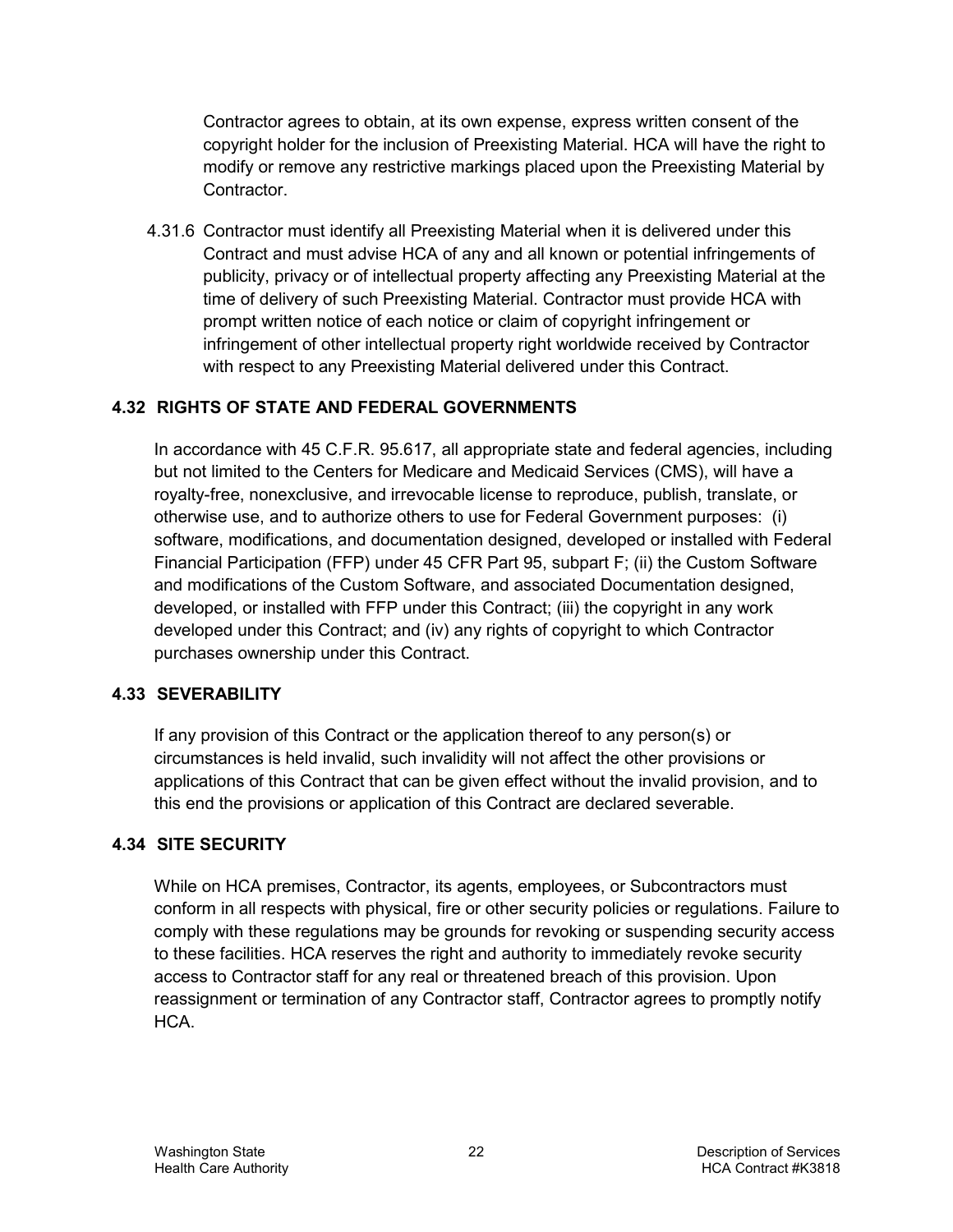#### <span id="page-48-0"></span>**4.35 SUBCONTRACTING**

- 4.35.1 Neither Contractor, nor any Subcontractors, may enter into subcontracts for any of the work contemplated under this Contract without prior written approval of HCA. HCA has sole discretion to determine whether or not to approve any such subcontract. In no event will the existence of the subcontract operate to release or reduce the liability of Contractor to HCA for any breach in the performance of Contractor's duties.
- 4.35.2 Contractor is responsible for ensuring that all terms, conditions, assurances and certifications set forth in this Contract are included in any subcontracts.
- 4.35.3 If at any time during the progress of the work HCA determines in its sole judgment that any Subcontractor is incompetent or undesirable, HCA will notify Contractor, and Contractor must take immediate steps to terminate the Subcontractor's involvement in the work.
- 4.35.4 The rejection or approval by the HCA of any Subcontractor or the termination of a Subcontractor will not relieve Contractor of any of its responsibilities under the Contract, nor be the basis for additional charges to HCA.
- 4.35.5 HCA has no contractual obligations to any Subcontractor or vendor under contract to the Contractor. Contractor is fully responsible for all contractual obligations, financial or otherwise, to its Subcontractors.

#### <span id="page-48-1"></span>**4.36 SURVIVAL**

The terms and conditions contained in this Contract that, by their sense and context, are intended to survive the completion, cancellation, termination, or expiration of the Contract will survive. In addition, the terms of the sections titled *Confidential Information Protection, Confidential Information Breach – Required Notification, Contractor's Proprietary Information, Disputes, Overpayments to Contractor, Publicity, Records and Documents Review, Rights in Data/Ownership, and Rights of State and Federal Governments* will survive the termination of this Contract. The right of HCA to recover any overpayments will also survive the termination of this Contract.

#### <span id="page-48-2"></span>**4.37 TAXES**

HCA will pay sales or use taxes, if any, imposed on the services acquired hereunder. Contractor must pay all other taxes including, but not limited to, Washington Business and Occupation Tax, other taxes based on Contractor's income or gross receipts, or personal property taxes levied or assessed on Contractor's personal property. HCA, as an agency of Washington State government, is exempt from property tax.

Contractor must complete registration with the Washington State Department of Revenue and be responsible for payment of all taxes due on payments made under this Contract.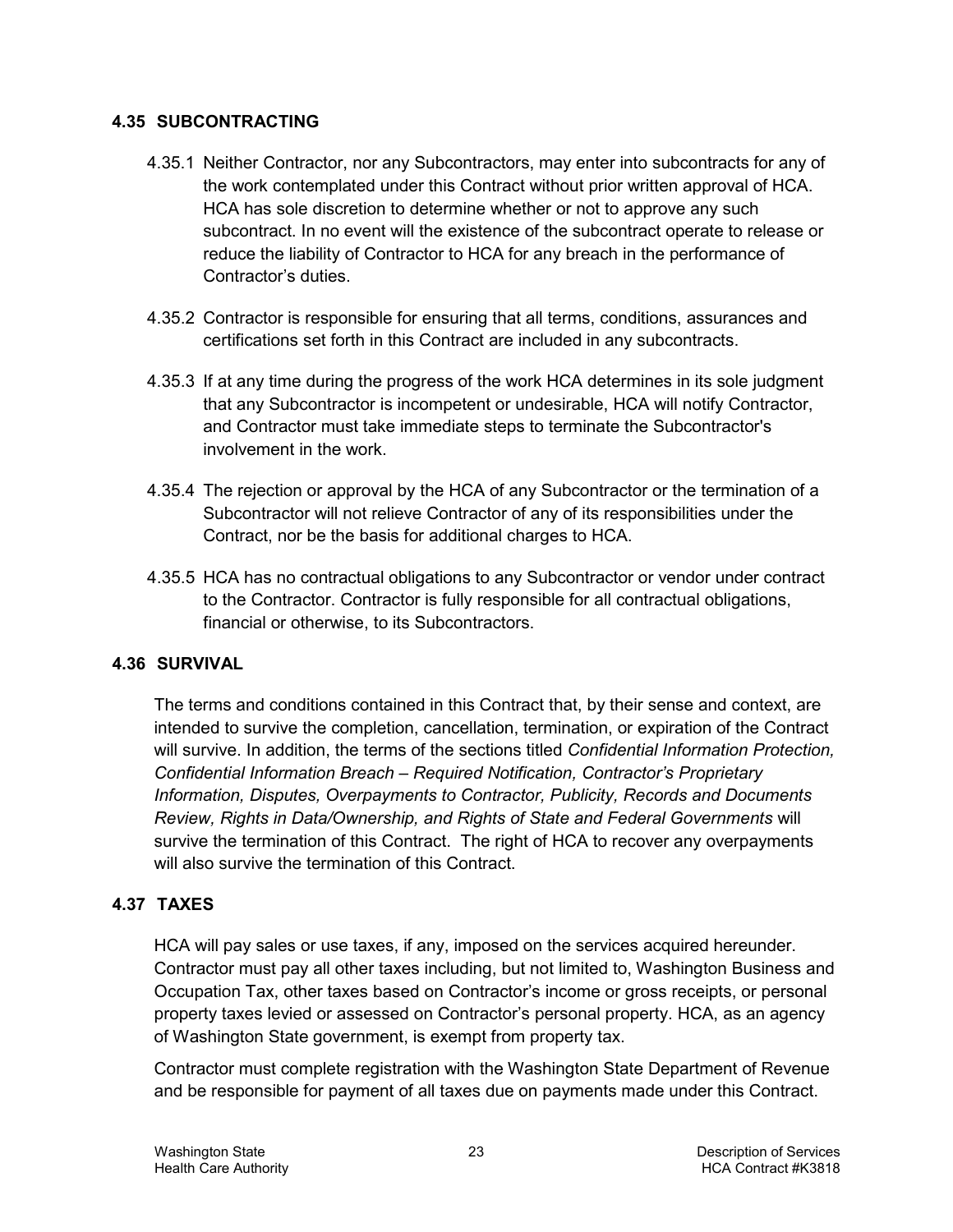#### <span id="page-49-0"></span>**4.38 TERMINATION**

#### 4.38.1 TERMINATION FOR DEFAULT

In the event HCA determines that Contractor has failed to comply with the terms and conditions of this Contract, HCA has the right to suspend or terminate this Contract. HCA will notify Contractor in writing of the need to take corrective action. If corrective action is not taken within five (5) Business Days, or other time period agreed to in writing by both parties, the Contract may be terminated. HCA reserves the right to suspend all or part of the Contract, withhold further payments, or prohibit Contractor from incurring additional obligations of funds during investigation of the alleged compliance breach and pending corrective action by Contractor or a decision by HCA to terminate the Contract.

In the event of termination for default, Contractor will be liable for damages as authorized by law including, but not limited to, any cost difference between the original Contract and the replacement or cover Contract and all administrative costs directly related to the replacement Contract, e.g., cost of the competitive bidding, mailing, advertising, and staff time.

If it is determined that Contractor: (i) was not in default, or (ii) its failure to perform was outside of its control, fault or negligence, the termination will be deemed a "Termination for Convenience."

#### 4.38.2 TERMINATION FOR CONVENIENCE

When, at HCA's sole discretion, it is in the best interest of the State, HCA may terminate this Contract in whole or in part by providing ten (10) calendar days' written notice. If this Contract is so terminated, HCA will be liable only for payment in accordance with the terms of this Contract for services rendered prior to the effective date of termination. No penalty will accrue to HCA in the event the termination option in this section is exercised.

#### <span id="page-49-1"></span>4.38.3 TERMINATION FOR NONALLOCATION OF FUNDS

If funds are not allocated to continue this Contract in any future period, HCA may immediately terminate this Contract by providing written notice to the Contractor. The termination will be effective on the date specified in the termination notice. HCA will be liable only for payment in accordance with the terms of this Contract for services rendered prior to the effective date of termination. HCA agrees to notify Contractor of such nonallocation at the earliest possible time. No penalty will accrue to HCA in the event the termination option in this section is exercised.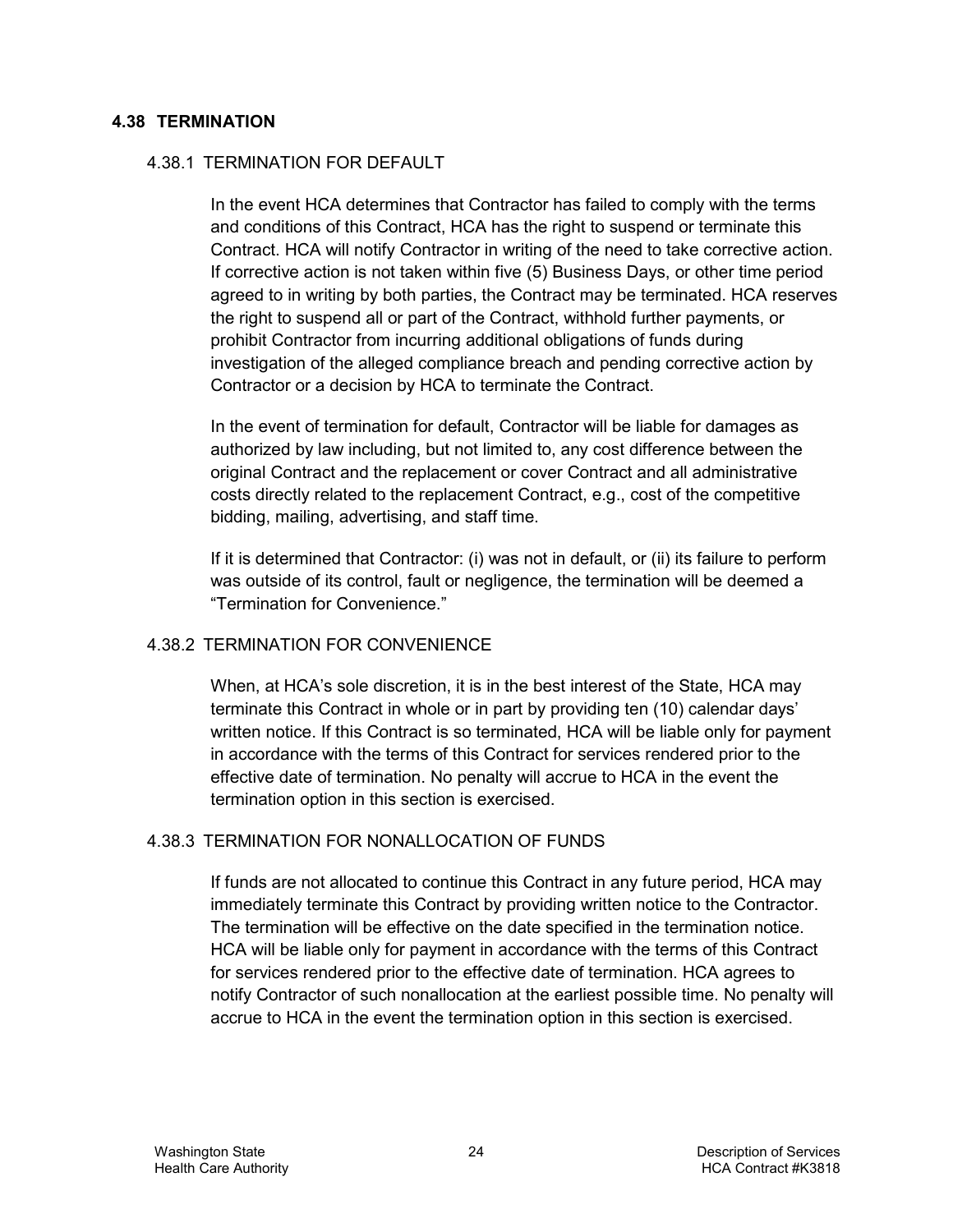#### 4.38.4 TERMINATION FOR WITHDRAWAL OF AUTHORITY

In the event that the authority of HCA to perform any of its duties is withdrawn, reduced, or limited in any way after the commencement of this Contract and prior to normal completion, HCA may immediately terminate this Contract by providing written notice to the Contractor. The termination will be effective on the date specified in the termination notice. HCA will be liable only for payment in accordance with the terms of this Contract for services rendered prior to the effective date of termination. HCA agrees to notify Contractor of such withdrawal of authority at the earliest possible time. No penalty will accrue to HCA in the event the termination option in this section is exercised.

#### 4.38.5 TERMINATION FOR CONFLICT OF INTEREST

HCA may terminate this Contract by written notice to the Contractor if HCA determines, after due notice and examination, that there is a violation of the Ethics in Public Service Act, Chapter 42.52 RCW, or any other laws regarding ethics in public acquisitions and procurement and performance of contracts. In the event this Contract is so terminated, HCA will be entitled to pursue the same remedies against the Contractor as it could pursue in the event Contractor breaches the contract.

#### <span id="page-50-0"></span>**4.39 TERMINATION PROCEDURES**

- 4.39.1 Upon termination of this Contract, HCA, in addition to any other rights provided in this Contract, may require Contractor to deliver to HCA any property specifically produced or acquired for the performance of such part of this Contract as has been terminated.
- 4.39.2 HCA will pay Contractor the agreed-upon price, if separately stated, for completed work and services accepted by HCA and the amount agreed upon by the Contractor and HCA for (i) completed work and services for which no separate price is stated; (ii) partially completed work and services; (iii) other property or services that are accepted by HCA; and (iv) the protection and preservation of property, unless the termination is for default, in which case HCA will determine the extent of the liability. Failure to agree with such determination will be a dispute within the meaning of Section [4.13](#page-40-2) *Disputes*. HCA may withhold from any amounts due the Contractor such sum as HCA determines to be necessary to protect HCA against potential loss or liability.
- 4.39.3 After receipt of notice of termination, and except as otherwise directed by HCA, Contractor must:
	- 4.39.3.1 Stop work under the Contract on the date of, and to the extent specified in, the notice;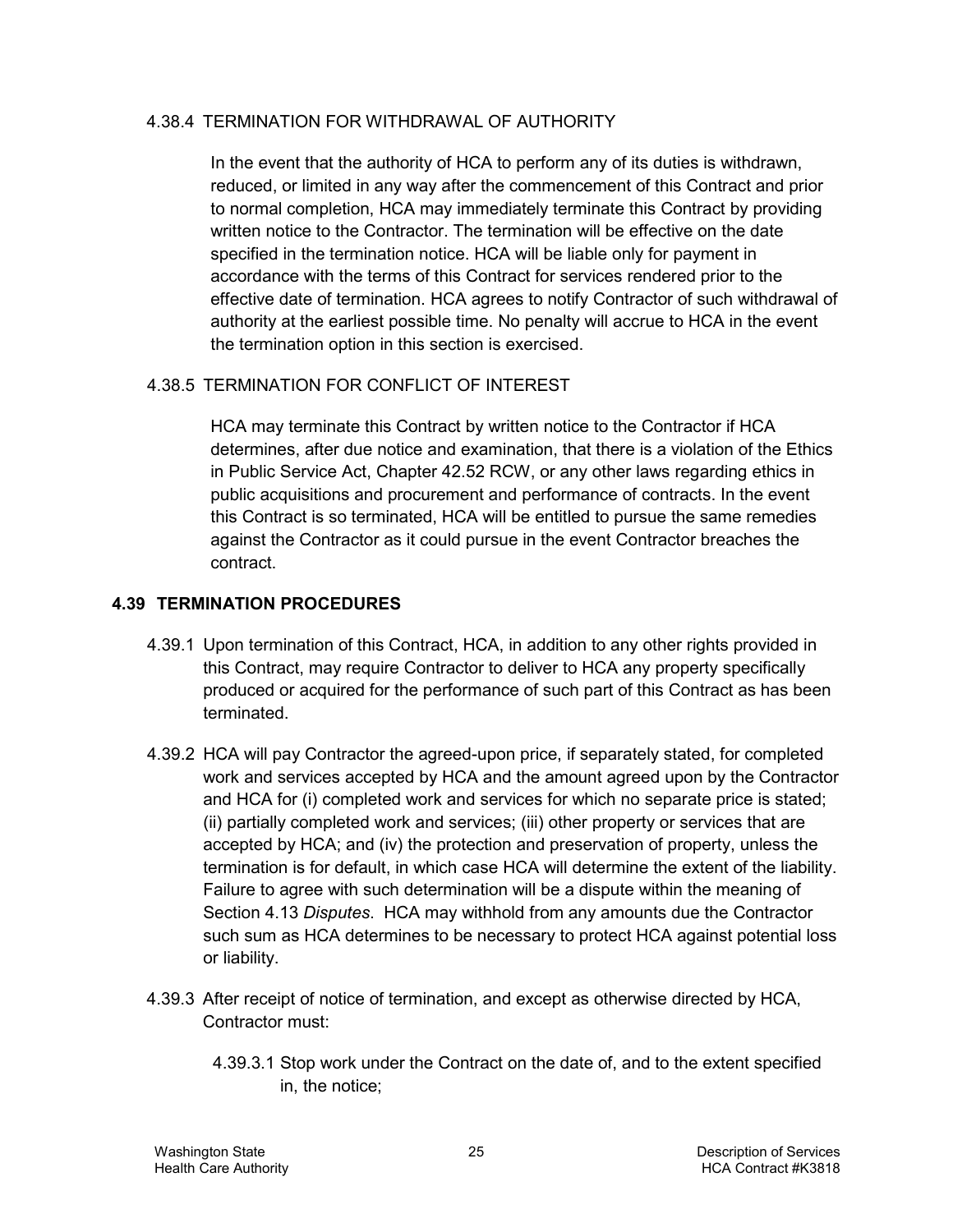- 4.39.3.2 Place no further orders or subcontracts for materials, services, or facilities except as may be necessary for completion of such portion of the work under the Contract that is not terminated;
- 4.39.3.3 Assign to HCA, in the manner, at the times, and to the extent directed by HCA, all the rights, title, and interest of the Contractor under the orders and subcontracts so terminated; in which case HCA has the right, at its discretion, to settle or pay any or all claims arising out of the termination of such orders and subcontracts;
- 4.39.3.4 Settle all outstanding liabilities and all claims arising out of such termination of orders and subcontracts, with the approval or ratification of HCA to the extent HCA may require, which approval or ratification will be final for all the purposes of this clause;
- 4.39.3.5 Transfer title to and deliver as directed by HCA any property required to be furnished to HCA;
- 4.39.3.6 Complete performance of any part of the work that was not terminated by HCA; and
- 4.39.3.7 Take such action as may be necessary, or as HCA may direct, for the protection and preservation of the records related to this Contract that are in the possession of the Contractor and in which HCA has or may acquire an interest.

#### <span id="page-51-0"></span>**4.40 WAIVER**

Waiver of any breach of any term or condition of this Contract will not be deemed a waiver of any prior or subsequent breach or default. No term or condition of this Contract will be held to be waived, modified, or deleted except by a written instrument signed by the parties. Only the HCA Authorized Representative has the authority to waive any term or condition of this Contract on behalf of HCA.

# <span id="page-51-1"></span>**4.41 WARRANTIES**

- 4.41.1 Contractor represents and warrants that it will perform all services pursuant to this Contract in a professional manner and with high quality and will immediately reperform any services that are not in compliance with this representation and warranty at no cost to HCA.
- 4.41.2 Contractor represents and warrants that it will comply with all applicable local, State, and federal licensing, accreditation and registration requirements and standards necessary in the performance of the Services.
- 4.41.3 Any written commitment by Contractor within the scope of this Contract will be binding upon Contractor. Failure of Contractor to fulfill such a commitment may constitute breach and will render Contractor liable for damages under the terms of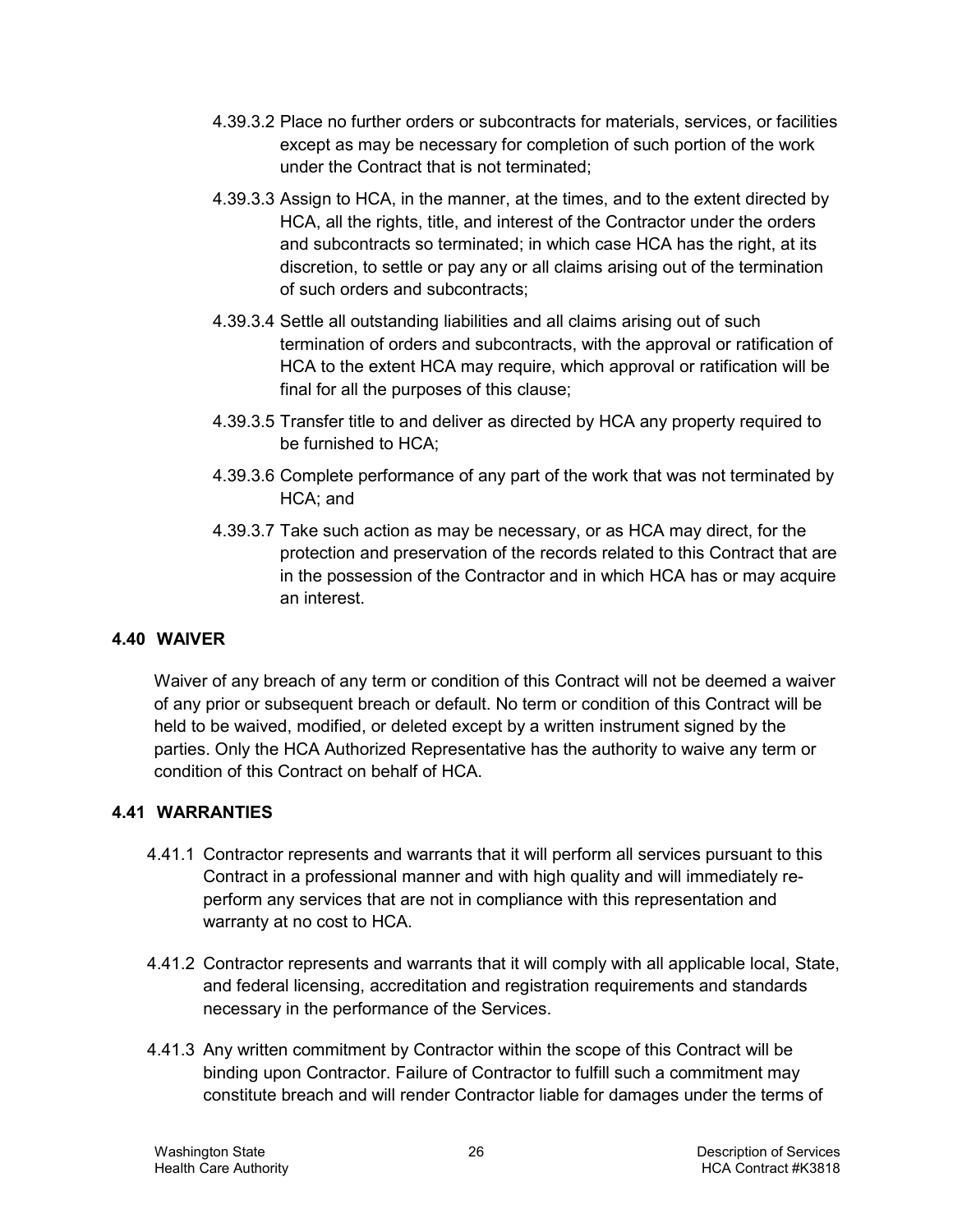this Contract. For purposes of this section, a commitment by Contractor includes: (i) Prices, discounts, and options committed to remain in force over a specified period of time; and (ii) any warranty or representation made by Contractor to HCA or contained in any Contractor publications, or descriptions of services in written or other communication medium, used to influence HCA to enter into this Contract.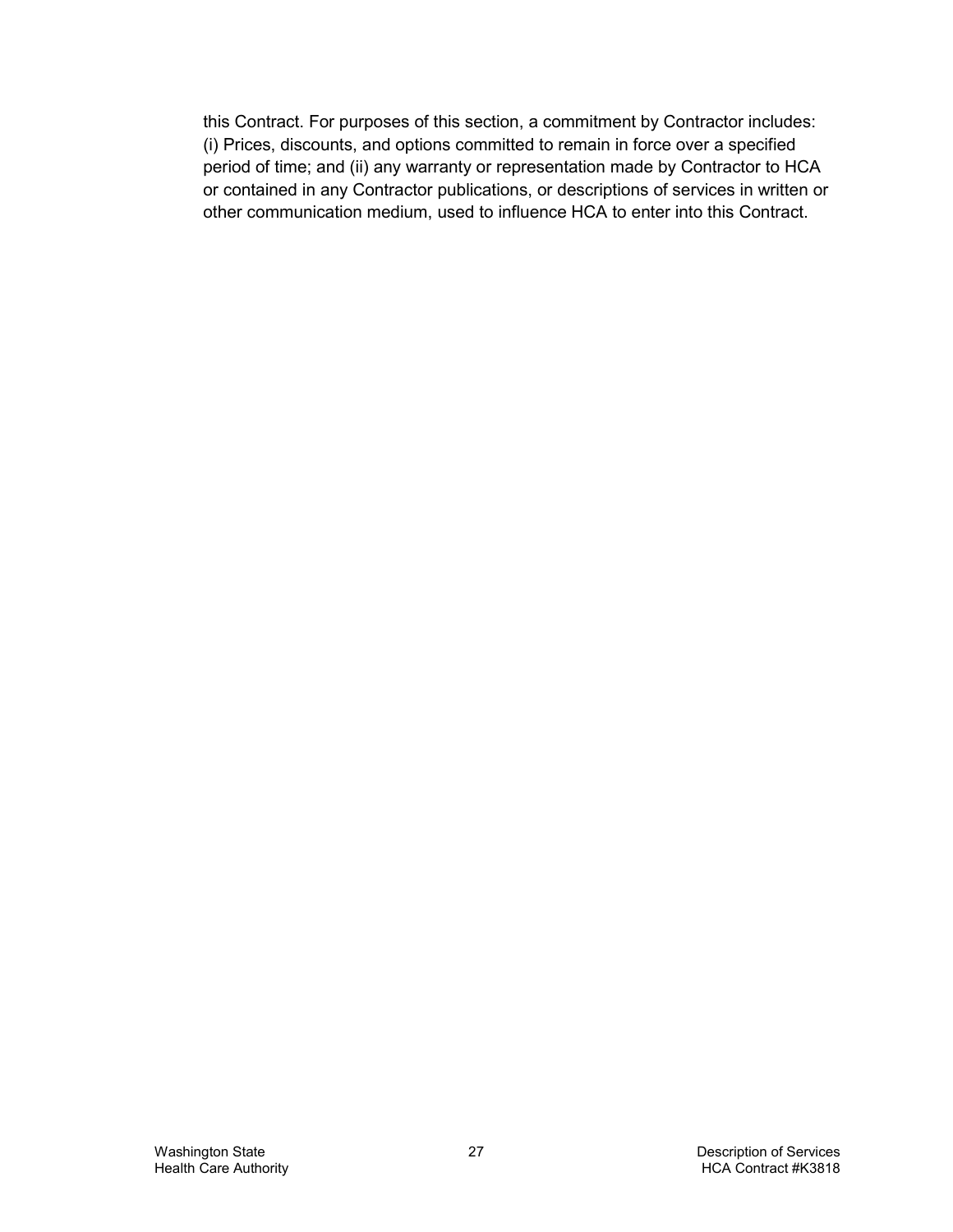# **Attachment 1**

# **Confidential Information Security Requirements**

#### **1. Definitions**

In addition to the definitions set out in Section [2](#page-29-2) of this Contract  $K$  for Services, the definitions below apply to this Attachment.

- a. "Hardened Password" means a string of characters containing at least three of the following character classes: upper case letters; lower case letters; numerals; and special characters, such as an asterisk, ampersand or exclamation point.
	- i. Passwords for external authentication must be a minimum of 10 characters long.
	- ii. Passwords for internal authentication must be a minimum of 8 characters long.
	- iii. Passwords used for system service or service accounts must be a minimum of 20 characters long.
- b. "Portable/Removable Media" means any Data storage device that can be detached or removed from a computer and transported, including but not limited to: optical media (e.g. CDs, DVDs); USB drives; or flash media (e.g. CompactFlash, SD, MMC).
- c. "Portable/Removable Devices" means any small computing device that can be transported, including but not limited to: handhelds/PDAs/Smartphones; Ultramobile PC's, flash memory devices (e.g. USB flash drives, personal media players); and laptops/notebook/tablet computers. If used to store Confidential Information, devices should be Federal Information Processing Standards (FIPS) Level 2 compliant.
- d. "Secured Area" means an area to which only Authorized Users have access. Secured Areas may include buildings, rooms, or locked storage containers (such as a filing cabinet) within a room, as long as access to the Confidential Information is not available to unauthorized personnel.
- e. "Transmitting" means the transferring of data electronically, such as via email, SFTP, webservices, AWS Snowball, etc.
- f. "Trusted System(s)" means the following methods of physical delivery: (1) hand-delivery by a person authorized to have access to the Confidential Information with written acknowledgement of receipt; (2) United States Postal Service ("USPS") first class mail, or USPS delivery services that include Tracking, such as Certified Mail, Express Mail or Registered Mail; (3) commercial delivery services (e.g. FedEx, UPS, DHL) which offer tracking and receipt confirmation; and (4) the Washington State Campus mail system. For electronic transmission, the Washington State Governmental Network (SGN) is a Trusted System for communications within that Network.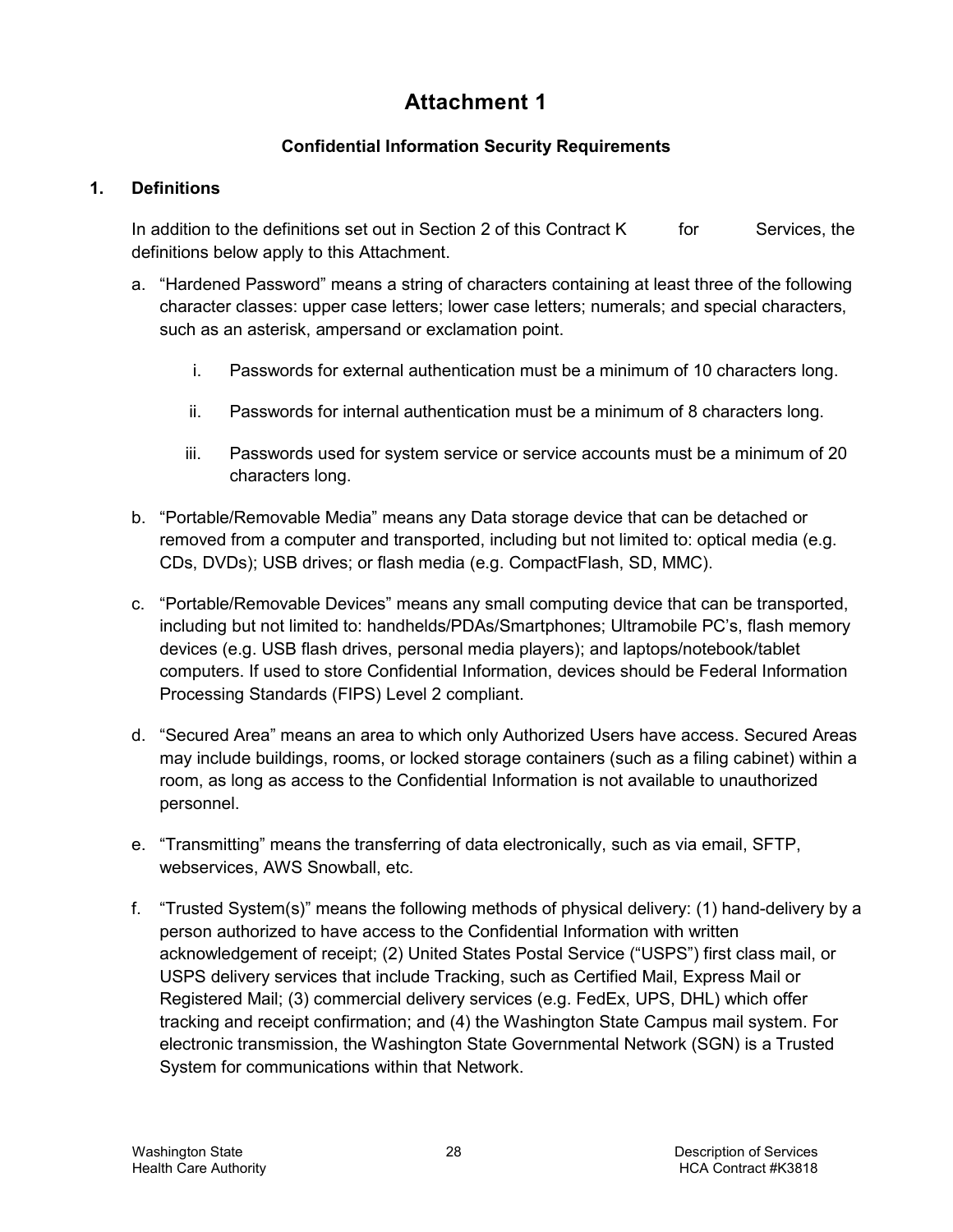g. "Unique User ID" means a string of characters that identifies a specific user and which, in conjunction with a password, passphrase, or other mechanism, authenticates a user to an information system.

## **2. Confidential Information Transmitting**

- a. When transmitting HCA's Confidential Information electronically, including via email, the Data must be encrypted using NIST 800-series approved algorithms [\(http://csrc.nist.gov/publications/PubsSPs.html\)](http://csrc.nist.gov/publications/PubsSPs.html). This includes transmission over the public internet.
- b. When transmitting HCA's Confidential Information via paper documents, the Receiving Party must use a Trusted System.

## <span id="page-54-0"></span>**3. Protection of Confidential Information**

The Contractor agrees to store Confidential Information as described:

- a. Data at Rest:
	- i. Data will be encrypted with NIST 800-series approved algorithms. Encryption keys will be stored and protected independently of the data. Access to the Data will be restricted to Authorized Users through the use of access control lists, a Unique User ID, and a Hardened Password, or other authentication mechanisms which provide equal or greater security, such as biometrics or smart cards. Systems which contain or provide access to Confidential Information must be located in an area that is accessible only to authorized personnel, with access controlled through use of a key, card key, combination lock, or comparable mechanism.
	- ii. Data stored on Portable/Removable Media or Devices:
		- Confidential Information provided by HCA on Removable Media will be encrypted with NIST 800-series approved algorithms. Encryption keys will be stored and protected independently of the Data.
		- HCA's data must not be stored by the Receiving Party on Portable Devices or Media unless specifically authorized within the Data Share Agreement. If so authorized, the Receiving Party must protect the Data by:
			- 1. Encrypting with NIST 800-series approved algorithms. Encryption keys will be stored and protected independently of the data;
			- 2. Control access to the devices with a Unique User ID and Hardened Password or stronger authentication method such as a physical token or biometrics;
			- 3. Keeping devices in locked storage when not in use;
			- 4. Using check-in/check-out procedures when devices are shared;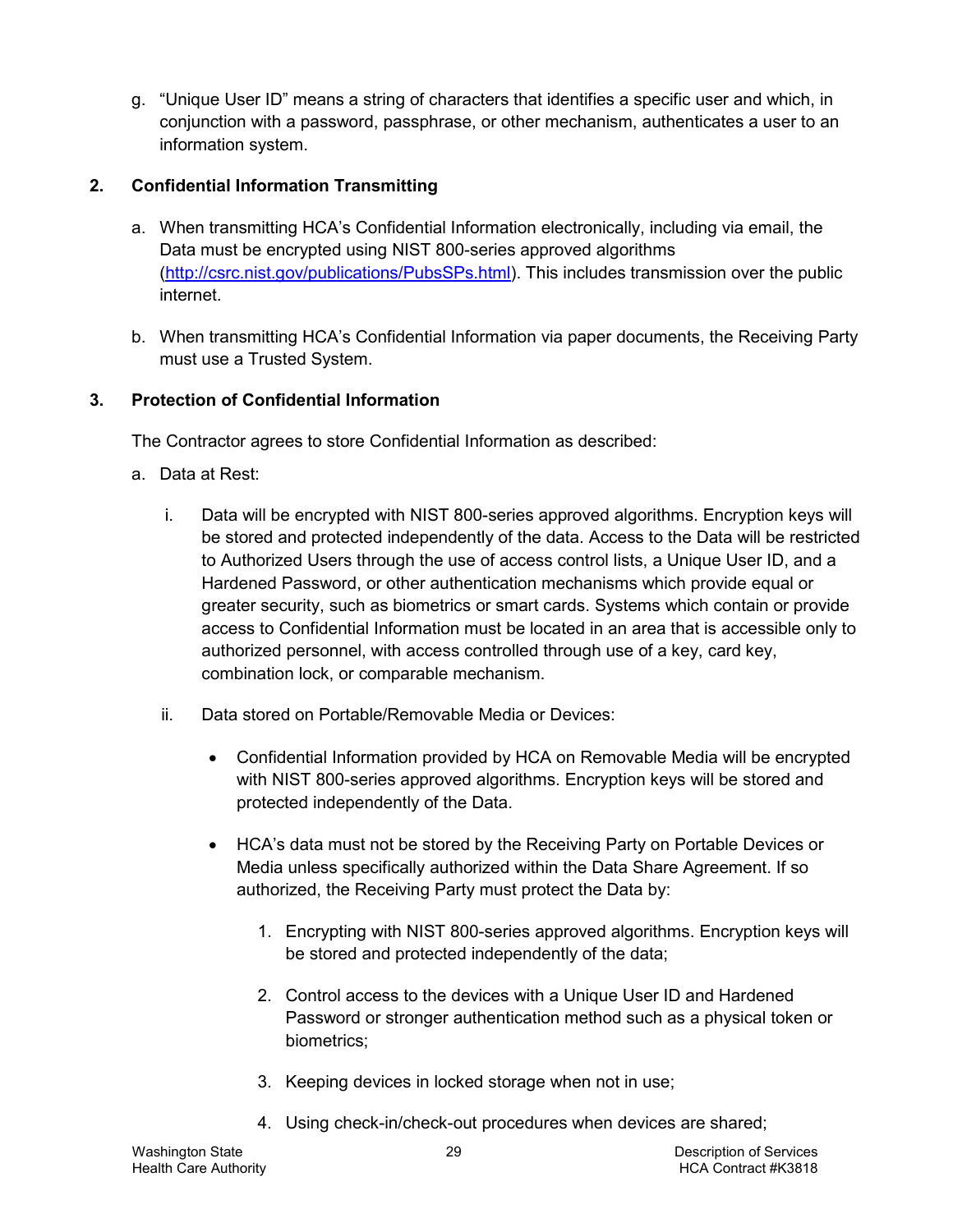- 5. Maintain an inventory of devices; and
- 6. Ensure that when being transported outside of a Secured Area, all devices with Data are under the physical control of an Authorized User.
- b. Paper documents. Any paper records containing Confidential Information must be protected by storing the records in a Secured Area that is accessible only to authorized personnel. When not in use, such records must be stored in a locked container, such as a file cabinet, locking drawer, or safe, to which only authorized persons have access.

## **4. Confidential Information Segregation**

HCA Confidential Information received under this Contract must be segregated or otherwise distinguishable from non-HCA data. This is to ensure that when no longer needed by the Contractor, all HCA Confidential Information can be identified for return or destruction. It also aids in determining whether HCA Confidential Information has or may have been compromised in the event of a security Breach.

- a. The HCA Confidential Information must be kept in one of the following ways:
	- i. on media (e.g. hard disk, optical disc, tape, etc.) which will contain only HCA Data; or
	- ii. in a logical container on electronic media, such as a partition or folder dedicated to HCA's Data; or
	- iii. in a database that will contain only HCA Data; or
	- iv. within a database and will be distinguishable from non-HCA Data by the value of a specific field or fields within database records; or
	- v. when stored as physical paper documents, physically segregated from non-HCA Data in a drawer, folder, or other container.
- b. When it is not feasible or practical to segregate HCA Confidential Information from non-HCA data, then both the HCA Confidential Information and the non-HCA data with which it is commingled must be protected as described in this Attachment.

# **5. Confidential Information Shared with Subcontractors**

If HCA Confidential Information provided under this Contract is to be shared with a Subcontractor, the contract with the Subcontractor must include all of the Confidential Information Security Requirements.

#### **6. Confidential Information Disposition**

When the Confidential Information is no longer needed, except as noted below, the Confidential Information must be returned to HCA or destroyed. Media are to be destroyed using a method documented within NIST 800-88 [\(http://csrc.nist.gov/publications/PubsSPs.html\)](http://csrc.nist.gov/publications/PubsSPs.html).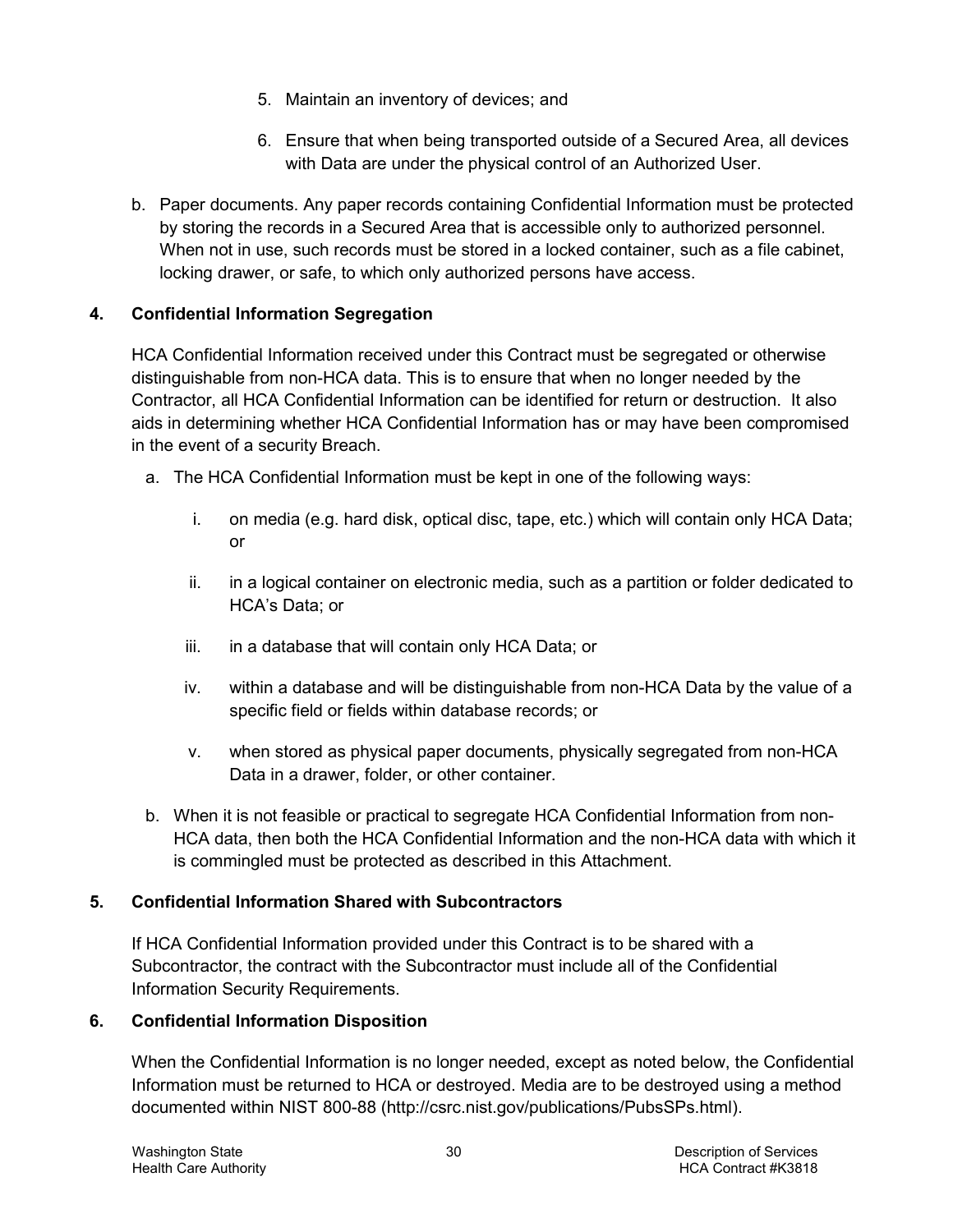a. For HCA's Confidential Information stored on network disks, deleting unneeded Confidential Information is sufficient as long as the disks remain in a Secured Area and otherwise meet the requirements listed in Section [3,](#page-54-0) above. Destruction of the Confidential Information as outlined in this section of this Attachment may be deferred until the disks are retired, replaced, or otherwise taken out of the Secured Area.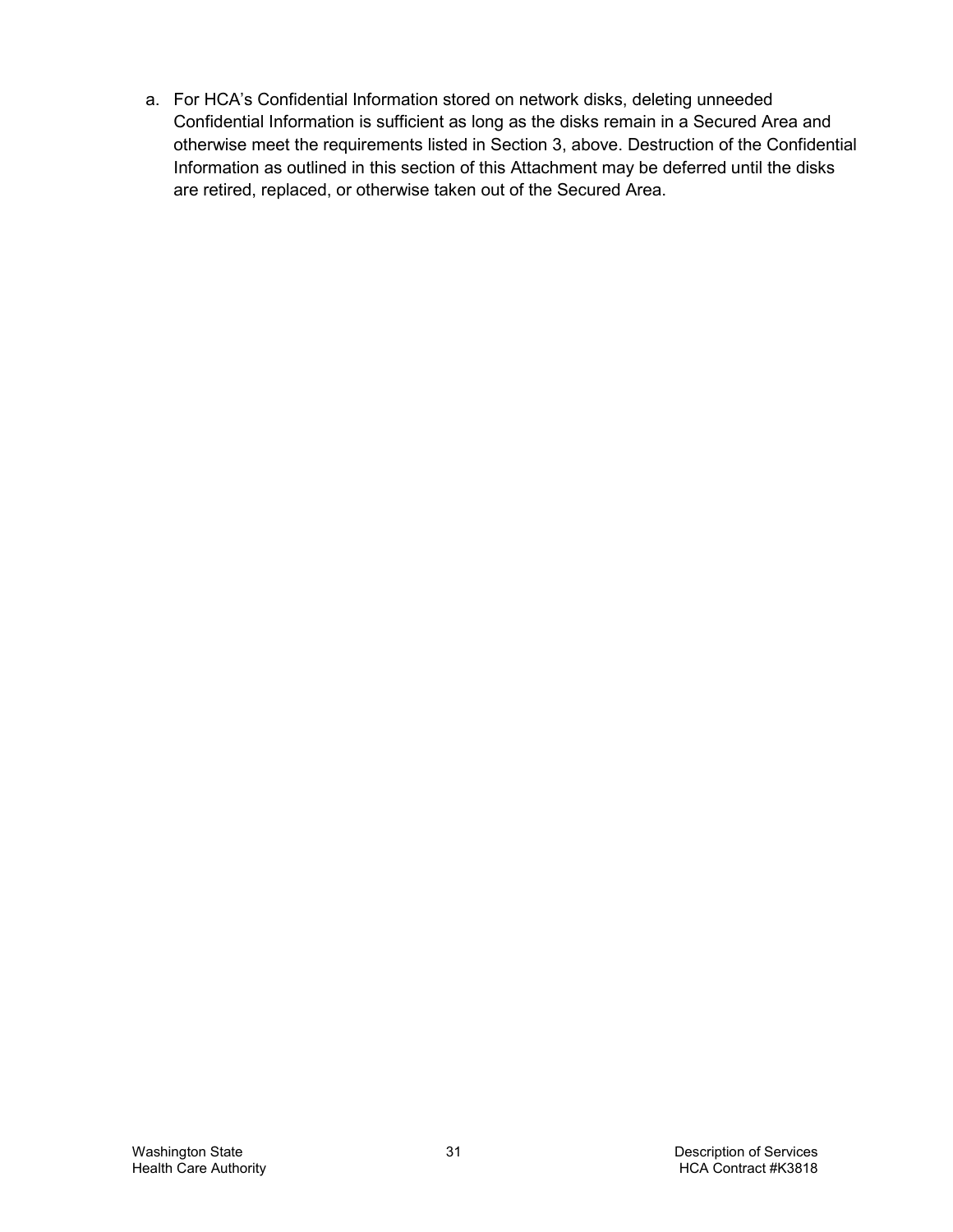# **Schedule A Statement of Work**

#### **7. Objective and Scope**

According to Engrossed Substitute House Bill 1109, subsection 211(57), the Health Care Authority (HCA) has been tasked by the Washington State Legislature to convene a Universal Healthcare Workgroup (Workgroup). The Workgroup's objective is to "study and make recommendations to the legislature how to create, implement, maintain, and fund a universal health care system that may include publicly funded, publicly administered, and publicly and privately delivered health care that is sustainable and affordable to all Washington residents."

HCA will be convening the Workgroup on a regular basis starting in August of 2019 and will continue through November of 2020. The Contractor will work directly with HCA and internal members to meet Workgroup needs. Through a series of meetings, the Workgroup will define the array of potential options for universal healthcare coverage in Washington State and will iteratively refine a proposal for Washington State Legislature consideration.

The HCA is seeking Contractor support for the Workgroup with (1) healthcare data processing and financial analysis, (2) project management, (3) meeting and process facilitation, and (4) universal healthcare subject matter expertise. The Workgroup will drive the agenda and ultimate decision on approach and recommendation to the Washington State Legislature. The Contractor will provide non-biased, independent support to the Workgroup in the development of a Washington State specific proposal for universal health care coverage. HCA will lead convening and will guide the Workgroup processes with the consultative support from the Contractor.

#### **8. Tasks**

HCA is targeting a series of Workgroup meetings every other month, starting the month of August 2019.

2.1 Based on Workgroup meetings, the Contractor will support the Workgroup in the development of a minimum of three (3) reports, and will provide analytic analyses of the final recommendation. The Workgroup engagement process is highly visible, all work products will be disclosed to the public, including Workgroup preparation materials, meeting minutes, and reports. The first two (2) outcome reports will be open to public comment the final report will be submitted to the Washington Legislature for comment. In coordination with HCA, the Contractor will help to facilitate a clear and transparent public process..2 HCA will determine location and timing of Workgroup meetings based on Workgroup participant needs. The Contractor will provide all necessary supplies, materials, and amenities for the Workgroup meeting. This series of Workgroup meetings will iteratively progress and refine upon viable options for universal healthcare coverage in Washington State,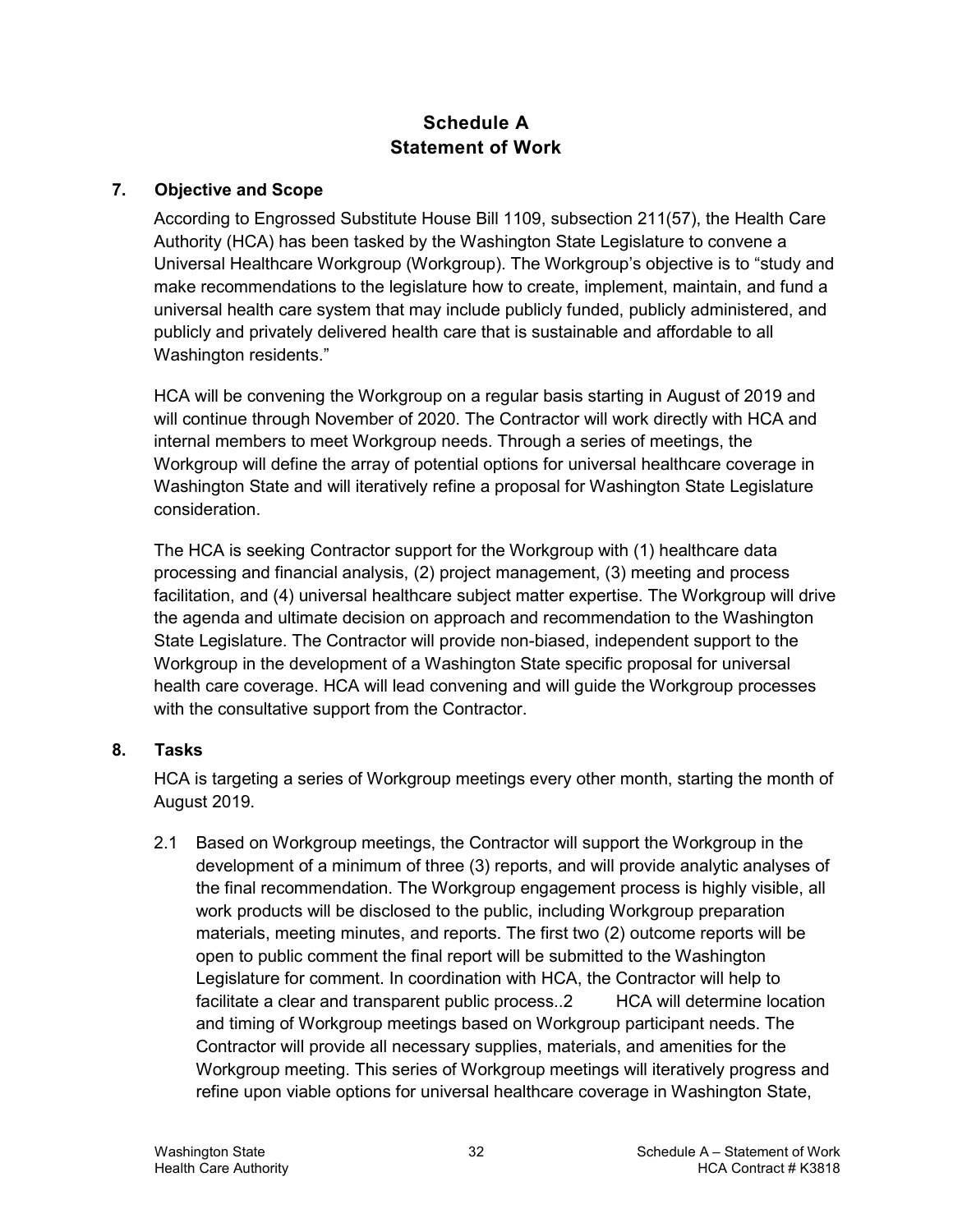and, will inform the development of subsequent reports and financial analyses. The Contractor will act in an independent advisor only, and will assist HCA in hosting these sessions by providing:

- 2.2.1 Interative proposal analysis for the Workgroup by:
	- a. Developing an actuarial sound evaluation of Workgroup recommendations,
	- b. Identifying the near and long-term financial outcomes of the final proposal or proposals, and
	- c. Evaluating of the market impacts.
- 2.2.2 Project management support to the Workgroup by:
	- a. Coordinating materials, follow-up activities and action items with HCA,
	- b. Coordinating public comment and legislative review of reports and proposals,
	- c. Monitoring Workgroup progress and advising HCA on Workgroup sessions, and
	- d. Managing reports and necessary documentation.
- 2.2.3 Facilitation expertise to the Workgroup on:
	- a. Identifying shared goals and ideas,
	- b. Engaging Workgroup members in order to obtain information,
	- c. Managing diverse perspectives and opinions, and drive consensus in a timely manner,
	- d. Creating a sense of inclusion and a culture of collaboration, and
	- e. Supporting informed decision making of the Workgroup with best practices and options based on modeling outcomes.
- 2.2.4 Subject matter expertise to the Workgroup on:
	- a. National trends and implications for Washington State,
	- b. Examination and examples of international universal healthcare systems,
	- c. Existing healthcare reform efforts in Washington State and the implications on potential universal healthcare options, and
	- d. Advise on the context on existing market dynamics and potential implications for Workgroup consideration.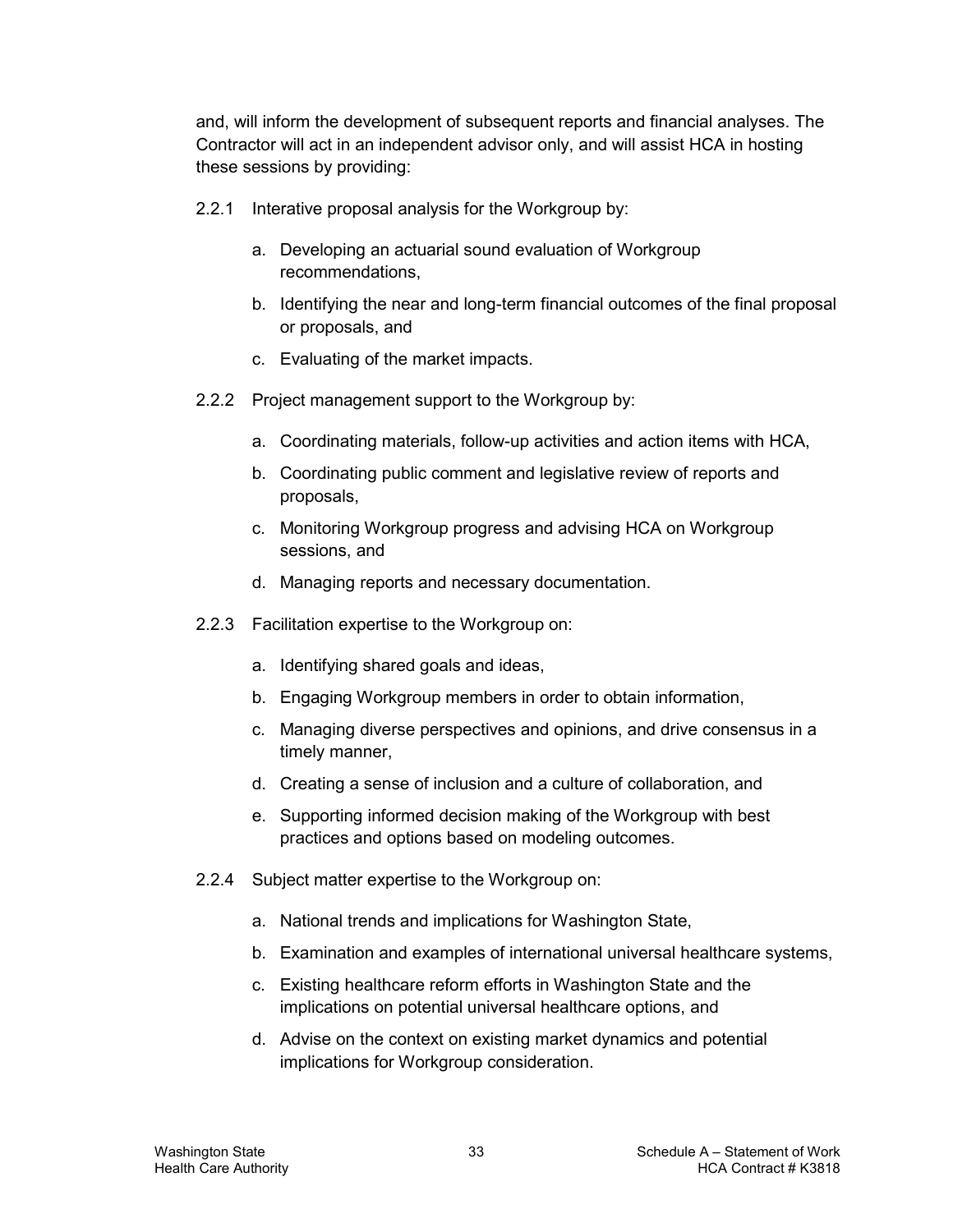## **9. Reports**

The below is an overview of Contractor roles and responsibilities with report to writing and delivery of reports:

| <b>Report</b>                    |           | <b>HCA</b>                                                             |           | <b>Contractor</b>                                                                                                          |  |  |
|----------------------------------|-----------|------------------------------------------------------------------------|-----------|----------------------------------------------------------------------------------------------------------------------------|--|--|
| Preliminary recommendations      | $\bullet$ | Development of<br>principle content<br>based on Workgroup<br>meetings. | $\bullet$ | Provide HCA with base<br>materials for content<br>development; including,<br>background materials<br>and Workgroup meeting |  |  |
| <b>Released for public</b>       |           |                                                                        |           | summaries.                                                                                                                 |  |  |
| comment November 15,             |           |                                                                        |           |                                                                                                                            |  |  |
| 2019                             |           |                                                                        |           |                                                                                                                            |  |  |
| Preliminary recommendations      | $\bullet$ | Reviews, refines and<br>recommends<br>changes to the                   | $\bullet$ | Development of principle<br>content based on<br>Workgroup meetings.                                                        |  |  |
| <b>Released for public</b>       |           | Contractor delivered                                                   |           |                                                                                                                            |  |  |
| comment May 15, 2020             |           | report.                                                                |           |                                                                                                                            |  |  |
| Findings and                     | $\bullet$ | Reviews, refines and                                                   | $\bullet$ | Development of principle                                                                                                   |  |  |
| recommendations -                |           | recommends<br>changes to the                                           |           | content based on<br>Workgroup meetings.                                                                                    |  |  |
| <b>Submitted for Legislative</b> |           | Contractor delivered                                                   |           |                                                                                                                            |  |  |
| review November 15, 2020         |           | report.                                                                |           |                                                                                                                            |  |  |

#### **10. Timelines**

Timelines will be adjusted based on Workgroup needs.

| **Note: The draft timeline assumes carryforward approval of universal healthcare   |  |  |  |
|------------------------------------------------------------------------------------|--|--|--|
| appropriations. The draft timeline may be adjusted to complete on June 30, 2020.** |  |  |  |

| <b>Date</b>     | <b>Milestone</b>                                                                                                                       |  |  |
|-----------------|----------------------------------------------------------------------------------------------------------------------------------------|--|--|
| 2019            |                                                                                                                                        |  |  |
| July            | Contractor onboarding<br>Workgroup meeting planning with HCA                                                                           |  |  |
| <b>August</b>   | Host Workgroup meeting<br>Identify healthcare data needs                                                                               |  |  |
| September       | Plan Workgroup meeting with HCA<br>Collect healthcare data and develop financial analysis proposal                                     |  |  |
| October         | Host Workgroup meeting<br>Prepare preliminary recommendation report<br>Collect healthcare data and develop financial analysis proposal |  |  |
| <b>November</b> | Plan Workgroup meeting with HCA                                                                                                        |  |  |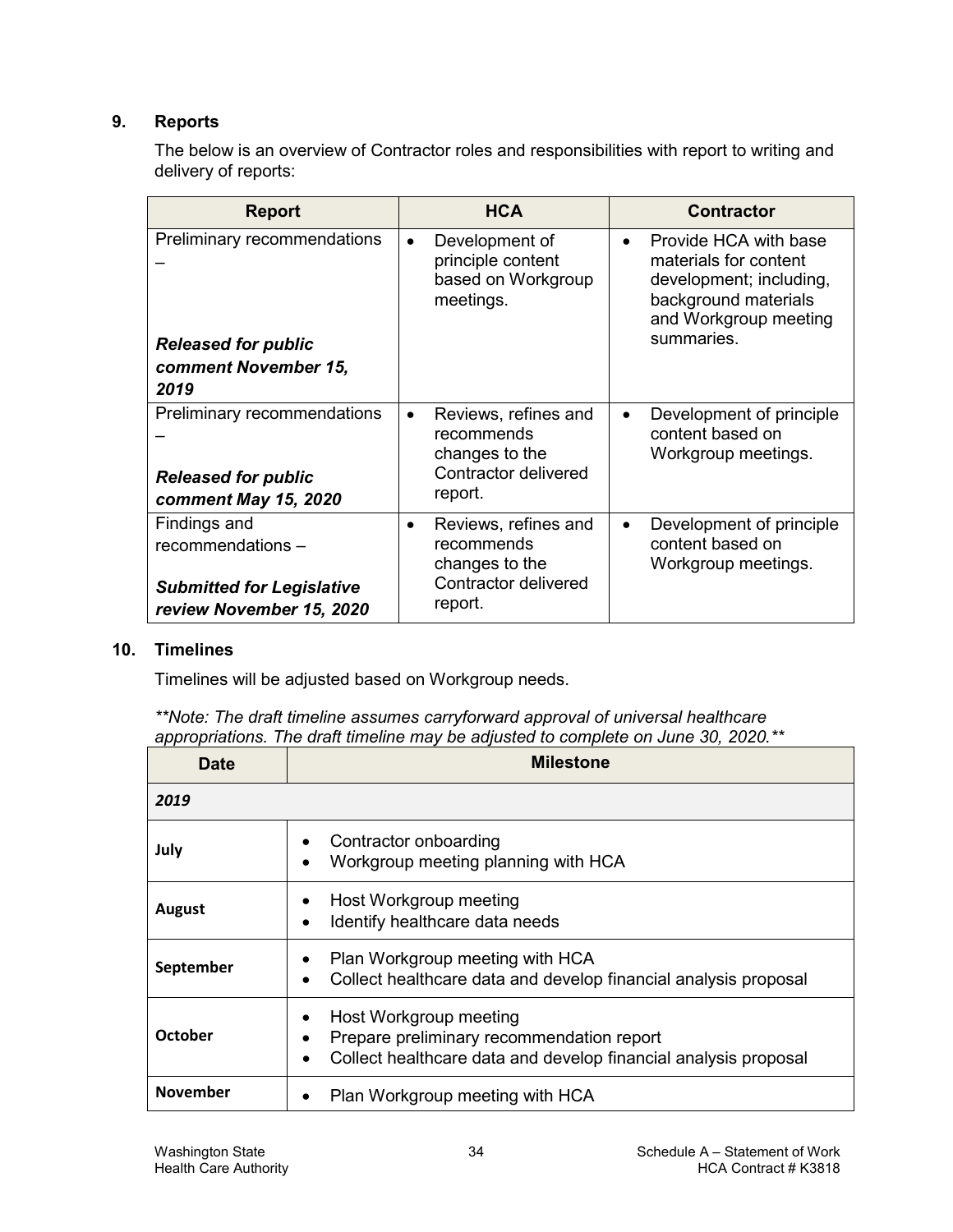|                 | Publish preliminary recommendation report for public comment<br>$\bullet$<br>Collect healthcare data and develop financial analysis proposal<br>$\bullet$                                |
|-----------------|------------------------------------------------------------------------------------------------------------------------------------------------------------------------------------------|
| <b>December</b> | Host Workgroup meeting<br>Consolidate public comments<br>Collect healthcare data and develop financial analysis proposal                                                                 |
| 2020            |                                                                                                                                                                                          |
| January         | Plan Workgroup meeting with HCA<br>$\bullet$<br>Financial evaluation of healthcare data based on Workgroup<br>direction                                                                  |
| <b>February</b> | Host Workgroup meeting<br>Financial evaluation of evaluate healthcare data based on<br>Workgroup direction                                                                               |
| <b>March</b>    | Plan Workgroup meeting with HCA<br>$\bullet$<br>Deliver preliminary financial analysis<br>$\bullet$                                                                                      |
| <b>April</b>    | Host Workgroup meeting<br>٠<br>Prepare preliminary recommendation report<br>Financial evaluation of evaluate healthcare data based on<br>Workgroup direction                             |
| May             | Plan Workgroup meeting with HCA<br>٠<br>Publish preliminary recommendation report for public comment<br>Financial evaluation of evaluate healthcare data based on<br>Workgroup direction |
| June            | Host Workgroup meeting<br>٠<br>Consolidate public comments<br>٠<br>Deliver preliminary financial analysis<br>$\bullet$                                                                   |
| July            | Plan Workgroup meeting with HCA<br>$\bullet$<br>Financial evaluation of evaluate healthcare data based on<br>Workgroup direction                                                         |
| <b>August</b>   | Host Workgroup meeting<br>Financial evaluation of evaluate healthcare data based on<br>Workgroup direction                                                                               |
| September       | Plan Workgroup meeting with HCA<br>Deliver final financial analysis<br>Prepare final recommendation report<br>$\bullet$                                                                  |
| <b>October</b>  | Host Workgroup meeting<br>Review final recommendation report                                                                                                                             |
| <b>November</b> | <b>Deliver final recommendation report to Legislature</b>                                                                                                                                |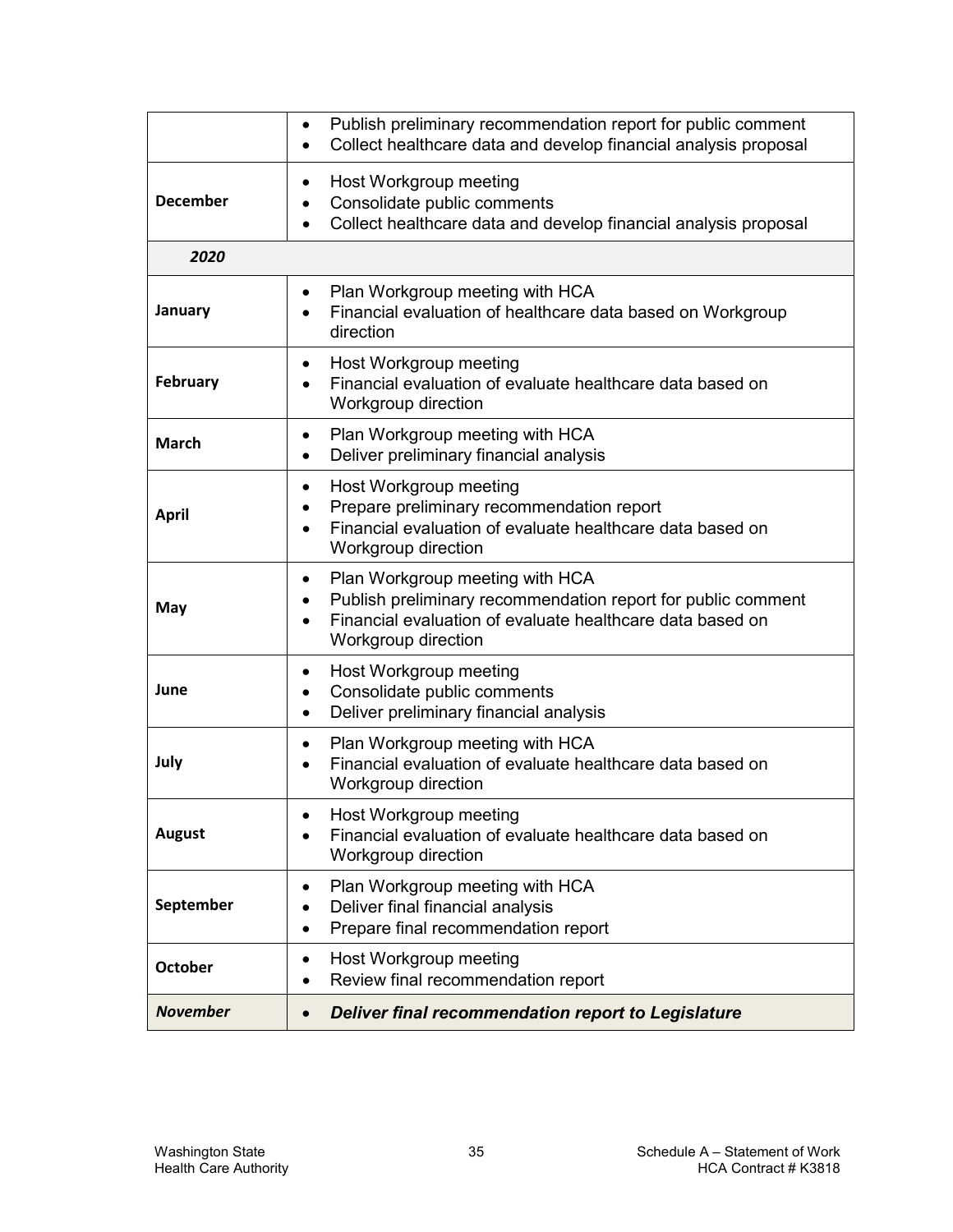#### **11. Deliverables**

5.1 Healthcare data processing and financial analysis

The contractor will work with HCA to identify all necessary healthcare data to support the analysis of a universal healthcare proposal, and will provide and do all things necessary to support the timely evaluation, financial analysis and reporting of identified data. Deliverables include:

- a. Summary of data needs, including any request, limitations, and recommendations,
- b. An evaluation proposal for Workgroup consideration,
- c. Draft financial analyses identifying the feasibility of potential options, and
- d. Final financial analysis identifying the implication and potential outcomes of the recommended Workgroup approach.
- 5.2 Project management support

The Contractor will work with HCA to ensure timely Workgroup deliverables. Due to the large (est. 30-40 members) complex nature of the Workgroup, the Contractor will work with HCA to develop a management proposal that identifies roles and responsibilities, and approach.

- a. Develop a Workgroup management strategy,
- b. Regular project management meetings with HCA, and
- c. As necessary, develop a risk management and mitigation approach for HCA.
- 5.3 Facilitation and Subject matter expertise

The Contractor will work with HCA in the development of agendas and Workgroup materials. The Contractor is responsible for and will do all things necessary for successful Workgroup meetings, including providing meeting materials and amenities. In coordination with HCA, the Contractor will monitor and manage the public engagement process, and will notify HCA in the event of a risk or issue.

- a. Gather and consolidate public comments,
- b. Capture and consolidate Workgroup meeting minutes,
- c. Deliver final Workgroup meeting materials,
- d. Facilitate Workgroup meetings,
- e. Support HCA in the development of the November 15, 2019 preliminary recommendation report,
- f. Deliver a draft preliminary recommendation report to HCA for May 15, 2020 public comment period, and